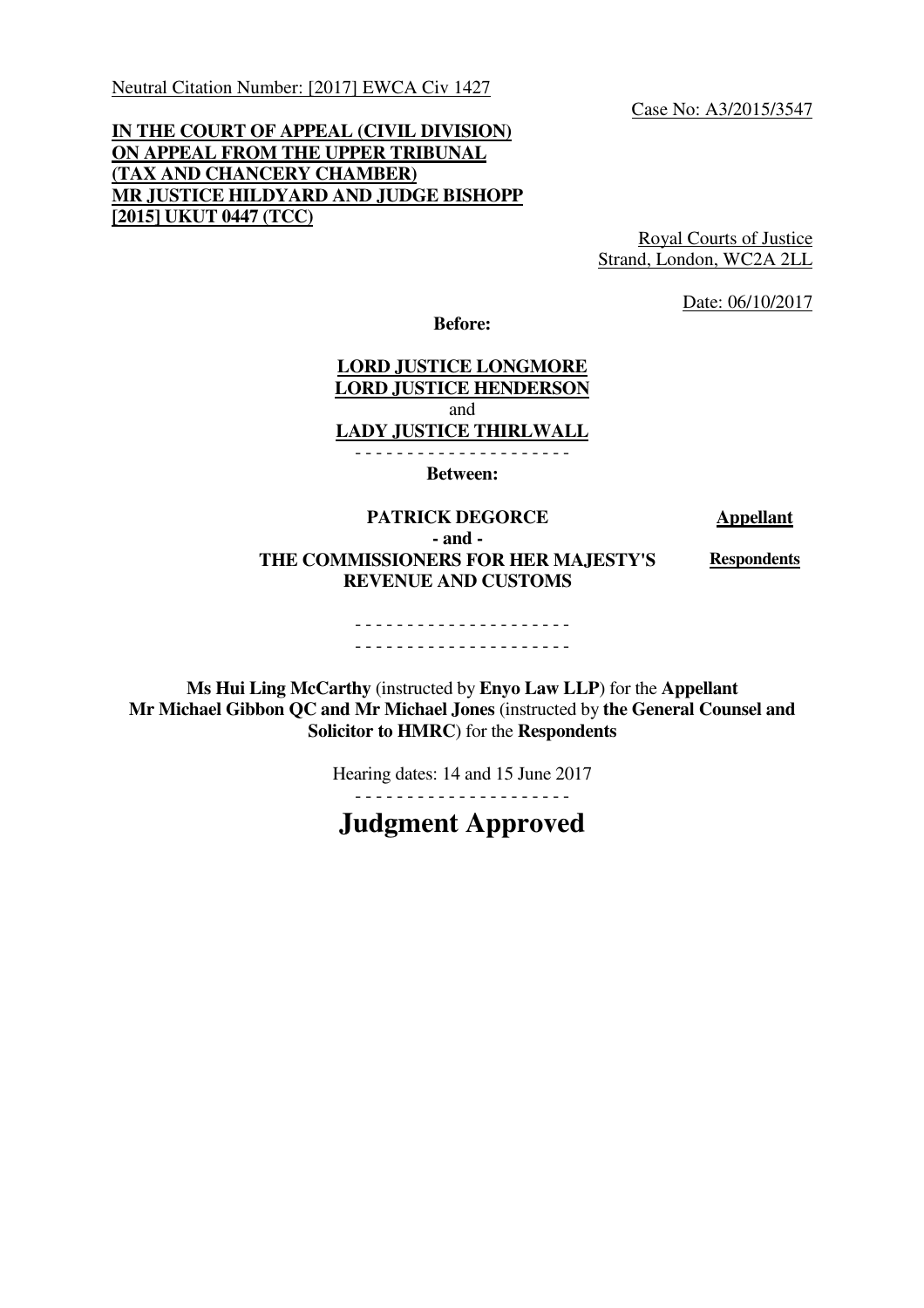#### **Lord Justice Henderson:**

#### **Introduction**

- 1. At all material times the appellant taxpayer, Mr Patrick Degorce, was a successful hedge fund manager. Although a French national, he lived with his family and worked in the United Kingdom. In the closing days of the 2006/07 tax year, he entered into a series of transactions designed by the promoters of the scheme to produce an allowable trading loss in that year which he could claim to set off against his income from other sources which was expected to be approximately £19 million. If the scheme worked, its effect was to generate a tax loss of £20,151,186 in the initial period of his activity as a sole trader which ran from 2 to 5 April 2007.
- 2. The scheme was known as "the Goldcrest Film Scheme" or "the Goldcrest Pictures Scheme". Goldcrest is the name of the group which promoted the scheme, and various companies in the group participated in the transactions. It is common ground (although this may not have been known to Mr Degorce at the time) that the scheme fell within the provisions of Part 7 of the Finance Act 2004 which require the disclosure to HMRC of certain tax avoidance schemes – the so-called DOTAS provisions – and that it had been duly disclosed to HMRC before it was implemented.
- 3. Mr Degorce was introduced to the scheme by the Specialist Tax Group of HSBC Private Bank. On or around 2 April 2007, Mr Degorce received a letter from the Bank which referred to a "Goldcrest Business Proposal" and gave information about the structure of the scheme and its intended tax treatment. The letter made clear that, if Mr Degorce subscribed to the scheme, the Bank would receive an introducer's fee from Goldcrest.
- 4. The letter gave the following description of how the scheme was intended to operate:

#### "**Structure and taxation**

The business proposal provides the opportunity for an individual to engage in the global film industry on a sole trader basis.

With assistance from Goldcrest Pictures, the individual will undertake a trade of purchasing and exploiting film distribution rights in defined territories and specific films.

The financing of such transactions can potentially be leveraged by a limited recourse loan from a Goldcrest entity. Such a loan is expected to cover 78% of the transaction with the balance of 22% coming from the individual's own funds …

Should the individual choose to apply for a loan to cover 78% of the total transactions, it would be 5 years in term on a limited recourse basis. The loan would be secured by a security interest in the Sole Trader's distribution rights with a commercial rate of interest. The interest and principal would be repayable from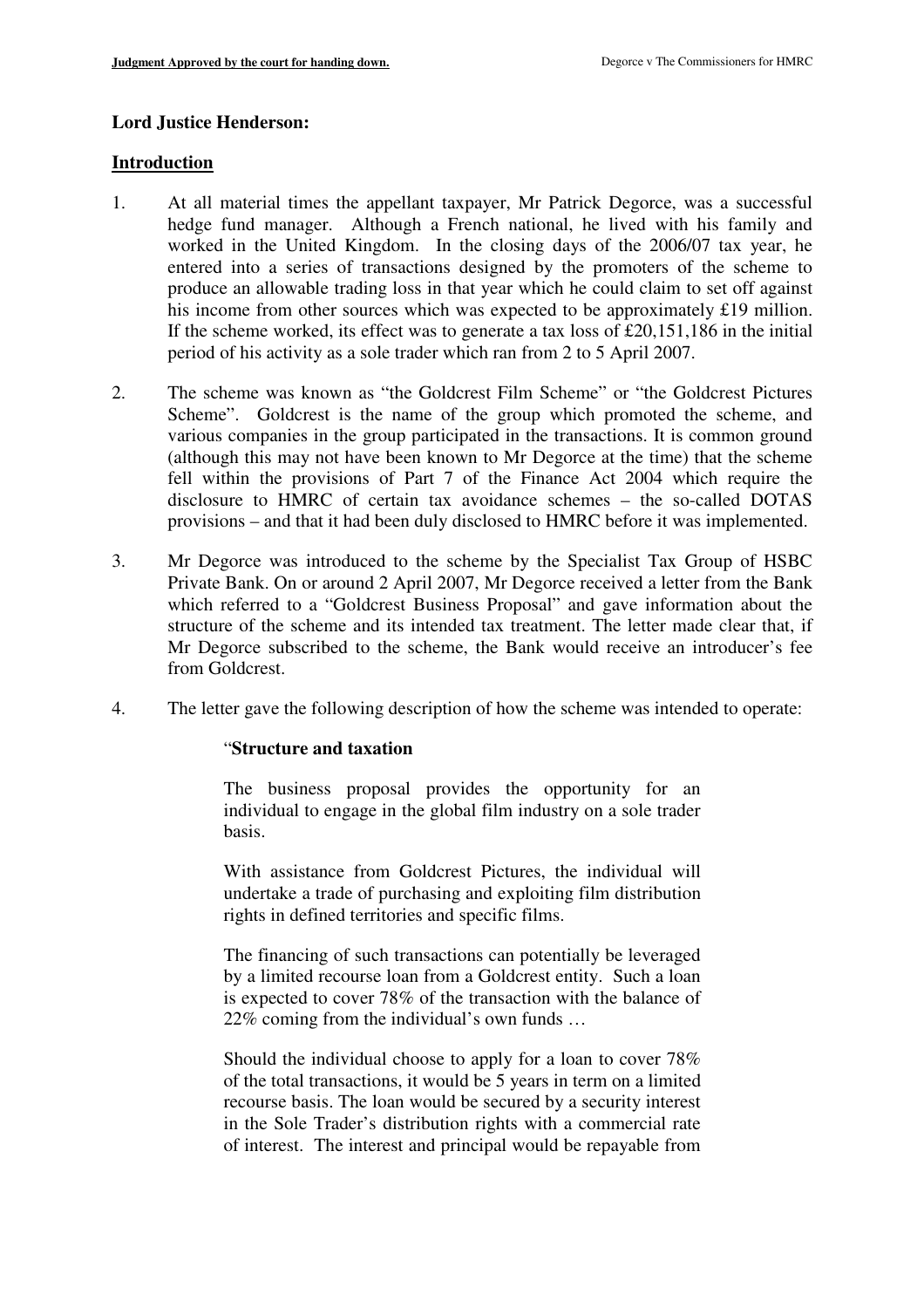a percentage of revenues generated by the exploitation of the distribution rights.

Based upon information provided by Goldcrest Pictures, the Sole Trader will decide to purchase certain territorial rights in defined films from Goldcrest Film Rights Limited. Goldcrest Pictures will then provide ongoing film advisory and administrative services to the Sole Trader covered by the up front fees payable and a performance related fee based on the Sole Trader's exploitation receipts …

The Sole Trader contracts to dispose of his rights to a Goldcrest Distributor in return for a pre agreed share of exploitation revenues which will be monitored by Goldcrest. It is a proportion of these revenues that will be used to repay the loan to Goldcrest Funding (expected to be 55-60% of revenues generated).

Whilst the trade is carried on with a view to being a profitable venture, it is likely that a loss will arise in the first Accounting Period due to Generally Accepted Accounting Principles ("UK GAAP").

Under UK GAAP balance sheet assets represented by "work in progress" (for incomplete films) or "trading stock" (for completed but unsold films) must be valued in the accounts at the lower of:

- Cost; and
- Net realisable value.

Due to the nature of the arrangements entered into to exploit the films, it is anticipated that the net realisable value of the assets will be substantially lower than cost as revenues from the exploitation of distribution rights will not yet be realised and will therefore be uncertain.

The financial illustration in the enclosed Business Proposal assumes that the average net realisable value will be 12% of each asset's acquisition price, although the net realisable value will vary from film to film and from territory to territory and may be higher or lower.

The projected loss will be adjusted for tax purposes and, as a result, for a 40% taxpayer, a tax loss of approximately 34% of the 100% committed capital is expected to arise.

The cashflow in the above scenario for someone committing total capital of £1 million would be:-

Initial cash subscribed £220,000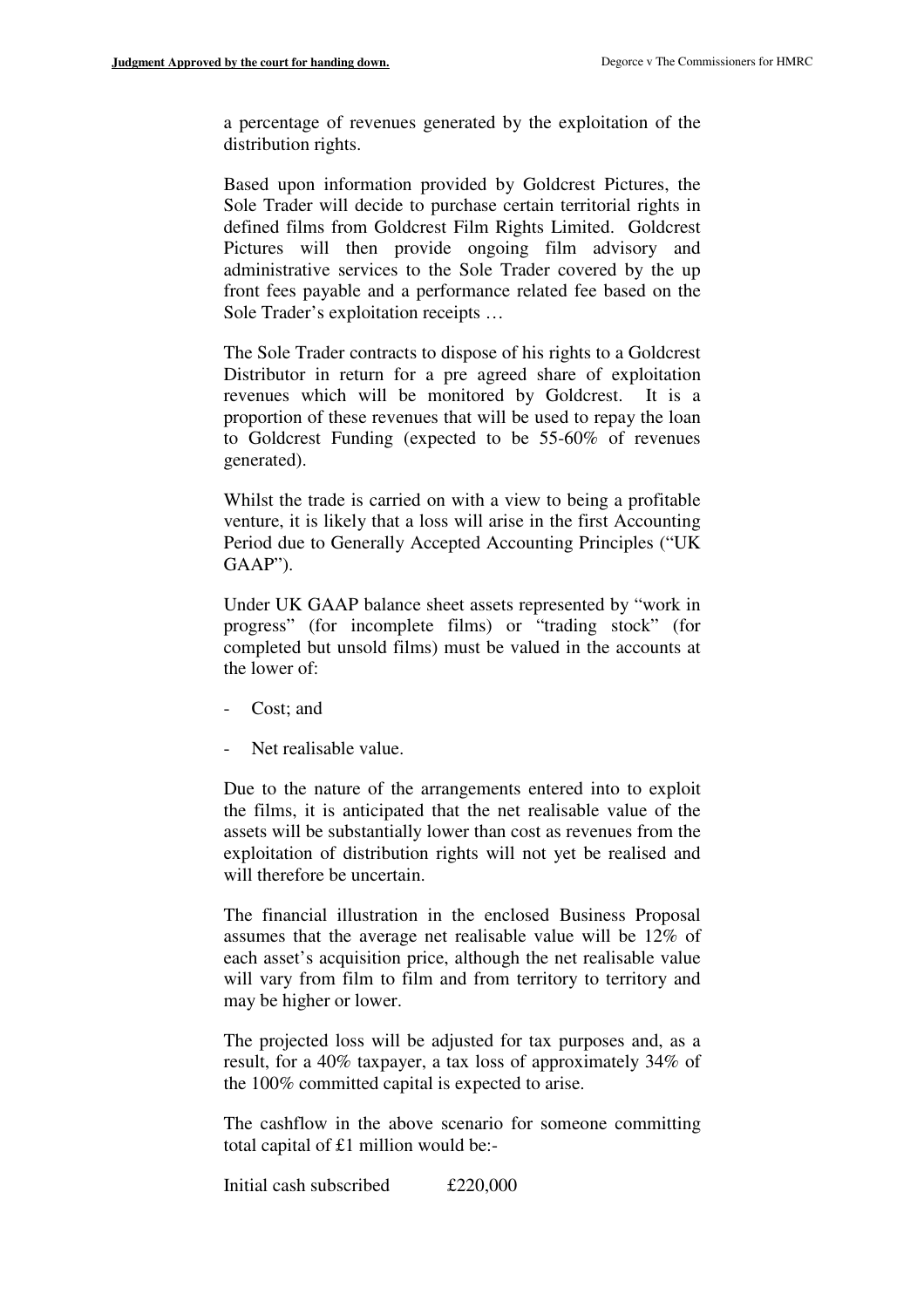| Estimated net tax relief | £343,556    |
|--------------------------|-------------|
| Net initial cash benefit | $+£123,556$ |

- …"
- 5. The letter also drew Mr Degorce's attention to various "risk factors", including reference to advice received from Tax Counsel on "the appropriate level of involvement undertaken by an individual to demonstrate an active trade". The Bank's advice was "that any individual considering this Business Proposal should be prepared and able to spend ten hours per week engaged in the trade throughout".
- 6. The enclosed Business Proposal by Goldcrest Pictures Limited emphasised that the proposal was for the subscriber to trade in his own right as a sole trader, with "an opportunity to engage in the global film industry assisted by the Goldcrest group of companies, one of the longest-established and most celebrated film companies in the UK". Under the heading "Your Trade", the proposal said:

"You will undertake the trade of purchasing and exploiting distribution rights in high quality commercial films as detailed in Schedule 1. You will be assisted by Goldcrest Pictures, who will leverage Goldcrest's production, post-production and sales relationships to identify and evaluate film opportunities for you. In the course of your trade you will have the opportunity to:

- Acquire distribution rights;
- $\blacksquare$  Sell the distribution rights;
- Generate profits from exploitation of the rights.

When advising you during the course of your trade Goldcrest Pictures will:

- **Employ Goldcrest's experience in the film business** to negotiate acquisition and distribution agreements for you;
- **•** Draw on Goldcrest's ability to track and collect your exploitation revenue.

You will undertake the trade in your sole name and nothing in any of the agreements to which you will be a party is intended to form a partnership."

7. On 2 April 2007 Mr Degorce signed an acceptance form for Goldcrest Pictures Limited, which recorded a "Payment Amount" of £21,923,457 and an initial payment on acceptance of £4,823,160 (equal to 22% of the Payment Amount). Mr Degorce also authorised Goldcrest Pictures Limited as his attorney to sign what were defined as "Relevant Agreements", i.e. all documents which he needed to execute in order to participate in the scheme, and he agreed to confirm and ratify the execution of all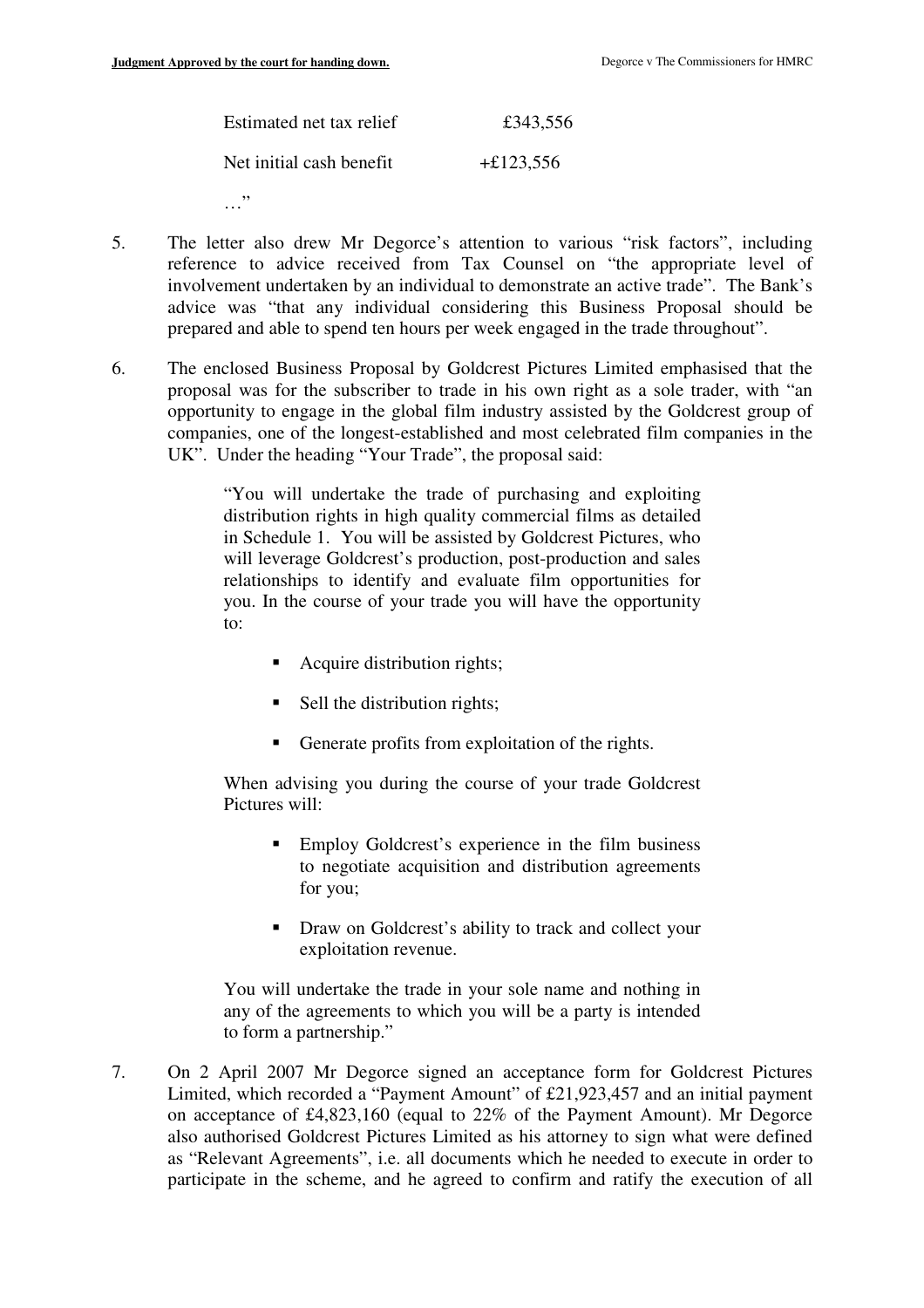Relevant Agreements. On the same day, Mr Degorce applied to another Goldcrest company, Goldcrest Funding Limited, for a loan of the remaining 78% of the Payment Amount. The other documents needed to set up the scheme were also executed between 2 and 5 April 2007.

- 8. The transactions into which Mr Degorce entered were of considerable complexity, and they evidently comprised a pre-planned package. HMRC have never contended that any of the transactions, or any part of the overall package, was a sham. They have instead focused their attack on the fundamental issue whether, in entering into the transactions, Mr Degorce was indeed beginning to carry on a trade of the distribution and exploitation of film rights. If he was not a trader, in the sense understood by the law, no losses of the trade could have been generated in the first few days of its operation, and the scheme entirely failed to achieve its fiscal objectives. On this analysis, all that Mr Degorce actually did, albeit by elaborate means, was to purchase an investment in film distribution rights. If, on the other hand, Mr Degorce did embark on a real trade, a number of further issues arise which, if answered adversely to Mr Degorce, will either eliminate or reduce the relief which he claims. Those further issues are, in short:
	- (a) whether the trade was carried on by Mr Degorce on a commercial basis;
	- (b) whether the trade was carried on with a view to the realisation of profits or, in the alternative, whether it was carried on so as to afford a reasonable expectation of profit;
	- (c) whether the profits of the trade for the year of assessment 2006/07 were calculated in accordance with UK GAAP; and
	- (d) whether Mr Degorce's expenditure on rights in two films, *Tropic Thunder* and *The Love Guru*, was wholly and exclusively laid out or expended for the purposes of the trade.
- 9. It is important to stress at the outset that this appeal relates only to the tax year 2006/07. It first came before the First-tier Tribunal (Judge Blewitt, or Judge Dean as she now is, and Mrs C E Farquharson) ("the FTT") on a reference made by the parties pursuant to section 28ZA of the Taxes Management Act 1970 ("TMA 1970") of two questions which arose from an enquiry opened by HMRC into Mr Degorce's tax return for the year 2006/07. Those questions were (a) whether any trade losses under Case I of Schedule D (in the Income and Corporation Taxes Act 1988 ("ICTA 1988")) arose from the film distribution activity carried on by Mr Degorce during that year; and (b) if so, the amount allowable for tax purposes. Mr Degorce was one of twelve users of the scheme, each of whom had appealed against decisions made by HMRC in respect of their tax returns. Mr Degorce's case had been selected as a suitable lead appeal, and a direction was made designating it as such while the other eleven (which remain in the FTT) were designated as related appeals. The matter came before the FTT by way of a reference, rather than an appeal from a closure notice, because HMRC were continuing to investigate other unrelated matters in relation to Mr Degorce's return for 2006/07 and it would therefore have been premature to close the enquiry by amendment of his return so as to disallow his claim for loss relief.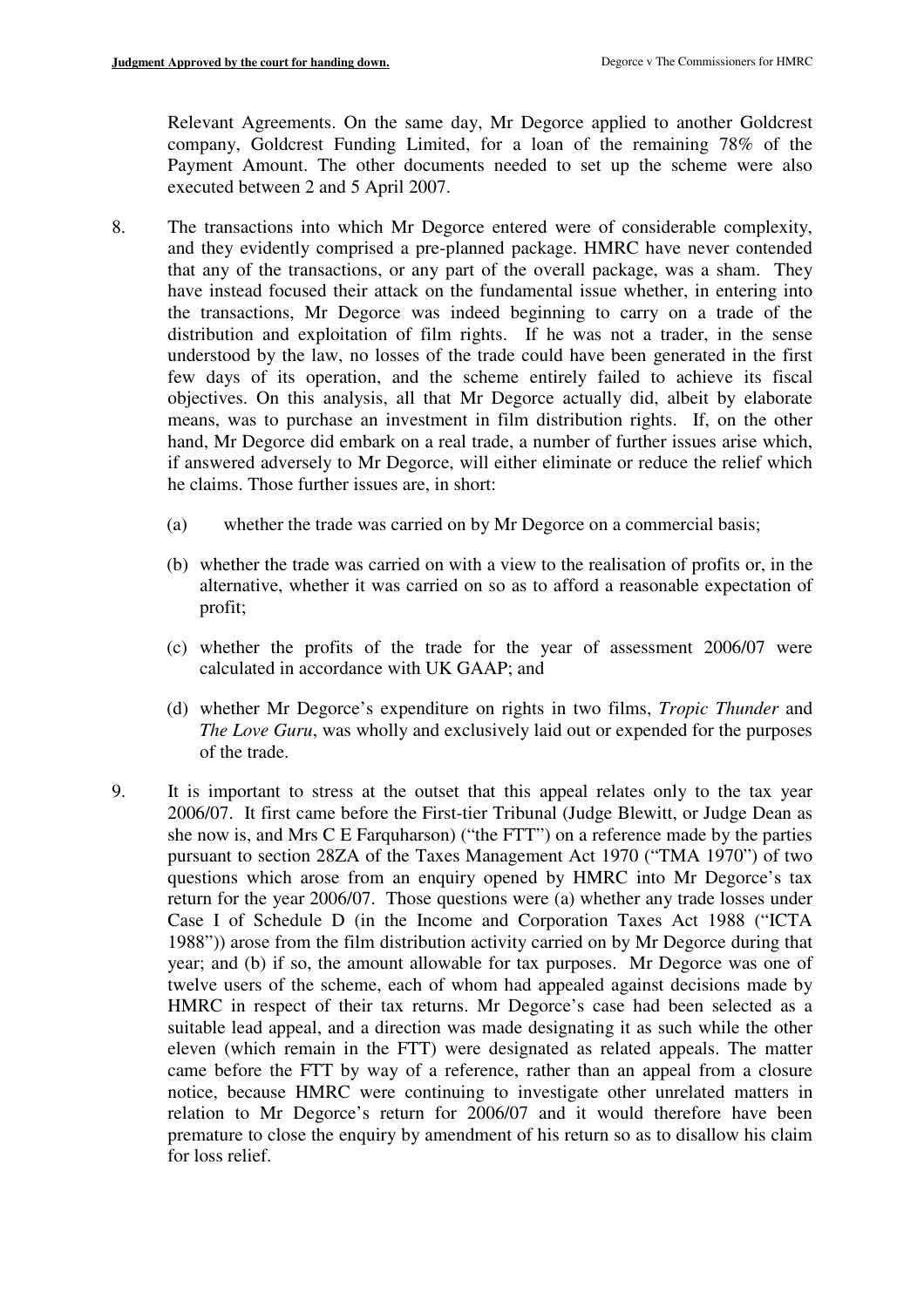- 10. The case was heard by the FTT over seven days in May and June 2012. Mr Degorce was then represented by Mr Jonathan Peacock QC, leading Mr Jolyon Maugham, while HMRC were represented, as they have been throughout, by Mr Michael Gibbon QC leading Mr Michael Jones. The parties agreed that the two questions referred to the FTT break down into five primary issues, the first being whether, during the year ended 5 April 2007, Mr Degorce carried on a trade ("the trade issue"), and the other four being those identified above which arise only if the first question is answered in the affirmative.
- 11. The FTT released its decision on 4 March 2013 ("the FTT Decision"). It is a lengthy document, running to 59 pages and 275 paragraphs. The FTT determined the trade issue against Mr Degorce, finding at [156] that "this was not an adventure in the nature of trade". Although it was strictly unnecessary for it to do so, the FTT also proceeded to determine the remaining issues and decided each of them against Mr Degorce as well.
- 12. The neutral citation reference of the FTT Decision is [2013] UKFTT 178 (TC), and it is also reported at [2013] SFTD 806.
- 13. Mr Degorce then appealed to the Upper Tribunal (Hildyard J and Judge Colin Bishopp), which heard his appeal over four days in November 2014. He was represented on the appeal by Mr Maugham alone, instructed by Reynolds Porter Chamberlain LLP. The Upper Tribunal released its decision ("the UT Decision") on 24 August 2015. It, too, is a substantial piece of work, running to 38 pages and 137 paragraphs. The neutral citation reference of the UT Decision is [2015] UKUT 0447 (TCC), and it is reported at [2016] STC 542.
- 14. The Upper Tribunal was critical of some aspects of the FTT's reasoning, and found other parts of it difficult to follow. In particular, the Upper Tribunal identified, at [94], "an error of approach" at [99] of the FTT Decision, where the FTT had found as a fact that "there was no element of repetition" in the transaction undertaken by Mr Degorce in 2006/07. Although he had been involved in similar activities after that year, the FTT noted that those activities were the subject of an enquiry by HMRC and no determination had been made on the issue of trade. In the FTT's view:

"it would be unsafe to accept the Appellant's assertions [*about his activities before and after 2006/07*] in the absence of any detailed examination of the evidence and consequently [*we*] found that we must deal with the transaction as a one-off transaction."

This passage revealed an error of approach, said the Upper Tribunal, because:

"one cannot disregard evidence of similar activities because the tax consequences of those activities are under investigation. The tax consequences of a transaction do not determine its character; rather, it is the character of the transaction which determines its tax consequences."

15. Although the Upper Tribunal identified this error of approach, however, they nevertheless dismissed Mr Degorce's appeal on the trading issue, holding that they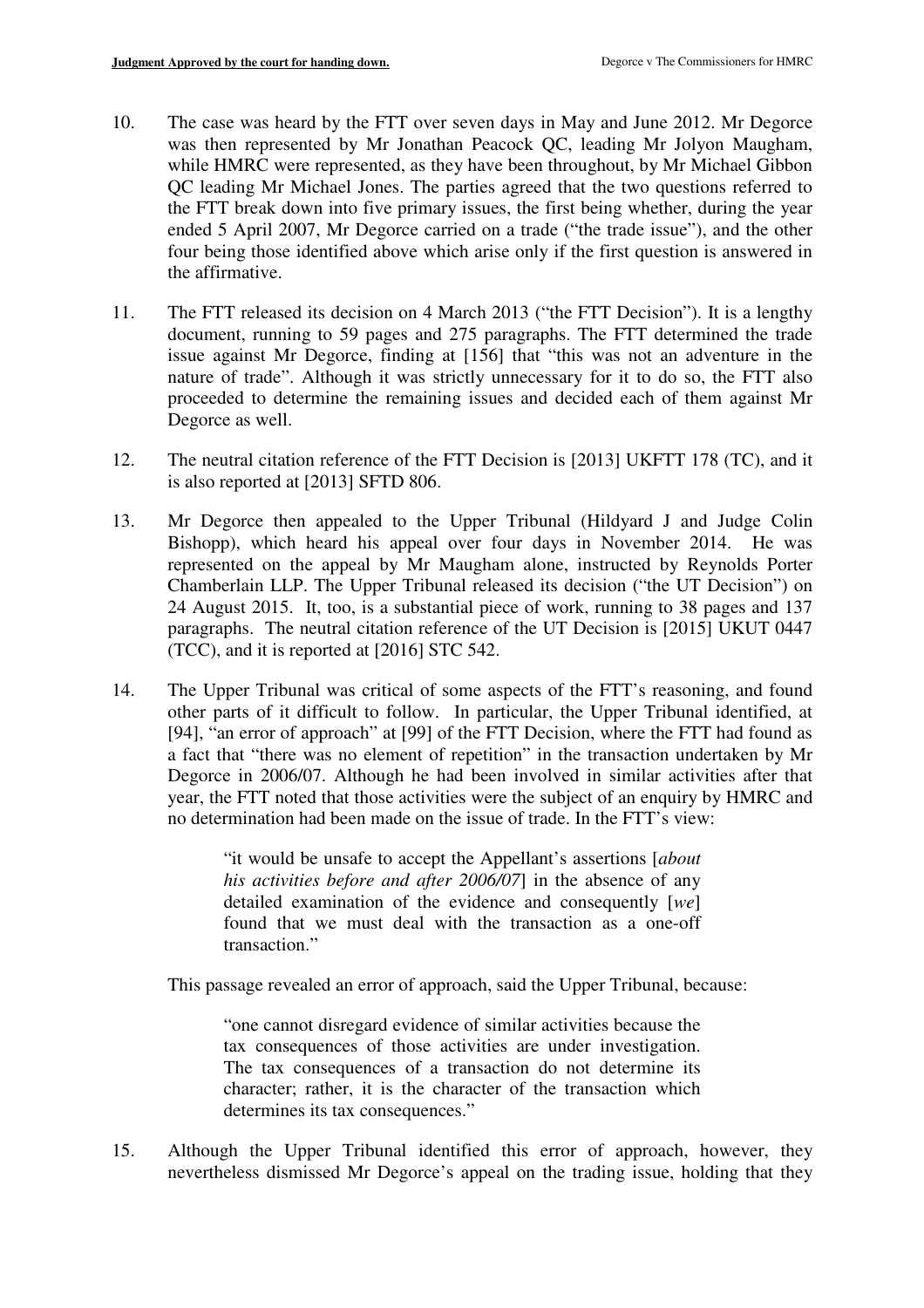could see no sufficient basis for overturning the FTT's overall conclusion that what Mr Degorce actually did and obtained under the scheme in 2006/07 was not an adventure in the nature of trade: see the UT Decision at [96] to [107]. As events have turned out, it is this passage in the UT Decision which Mr Degorce now wishes to put at the forefront of his appeal to this court, subject to the procedural issue which I discuss below.

- 16. As the Upper Tribunal rightly noted at [107], its conclusion on the trade issue was determinative of the appeal. Nevertheless, as requested by the parties, and in deference to the arguments addressed to it, the Upper Tribunal went on to deal more briefly with the other issues, and in each case came to the same conclusion as the FTT.
- 17. Mr Degorce now appeals to this court, with permission granted by the Upper Tribunal. His grounds of appeal were settled by Mr Jolyon Maugham QC, as he had now become, on 16 September 2015. The Upper Tribunal granted permission to appeal on 2 October 2015, noting that under the Appeals from the Upper Tribunal to the Court of Appeal Order 2008 (SI 2008/2834) they could do so only if the appeal would raise some important point of principle or practice, or if there was some other compelling reason. The Upper Tribunal said they were satisfied that those conditions were met, but did not identify the important point of principle or practice, or other compelling reason, which had led them to this conclusion. Mr Degorce then filed his counsel's skeleton argument in support of the appeal, again settled by Mr Maugham QC, and in due course HMRC filed their skeleton argument in answer. There was, and is, no respondent's notice.
- 18. There matters rested until January 2017, when there was a change of representation by Mr Degorce. Enyo Law LLP replaced Reynolds Porter Chamberlain as his solicitors, and Ms Hui Ling McCarthy was instructed as sole counsel in place of Mr Maugham QC.
- 19. On 21 April 2017, Mr Degorce made an application through his new solicitors seeking permission (a) to rely on a supplementary skeleton argument which would replace his existing skeleton argument dated 30 October 2015, and (b) to amend his appellant's notice so as to include a new ground. The proposed new ground of appeal, in short, was that the FTT, having held that only 22% of the purchase price paid by Mr Degorce was incurred on the acquisition of film rights, should have gone on to find that he was to this extent trading in film distribution on a commercial basis with a view to a profit. The proposed replacement skeleton argument was, in part, an updating document, gathering together in a single place all the arguments upon which Mr Degorce still wished to rely in light of the recent significant decisions of this court in the Eclipse and Samarkand cases (Eclipse Film Partners No. 35 LLP v Revenue and Customs Commissioners [2015] EWCA Civ 95, [2015] STC 1429, in which judgment had been delivered on 17 February 2015 and permission to appeal to the Supreme Court had been refused on 13 April 2016; and Samarkand Film Partnership No. 3 v Revenue and Customs Commissioners [2017] EWCA Civ 77, [2017] STC 926, in which judgment was delivered on 24 February 2017). The new skeleton argument went further than this, however, because it developed a substantially new argument on the trade issue, based on the "error of approach" which the Upper Tribunal had identified in the FTT Decision and the evidence which was said to have been before the FTT about Mr Degorce's trading activities both before and after the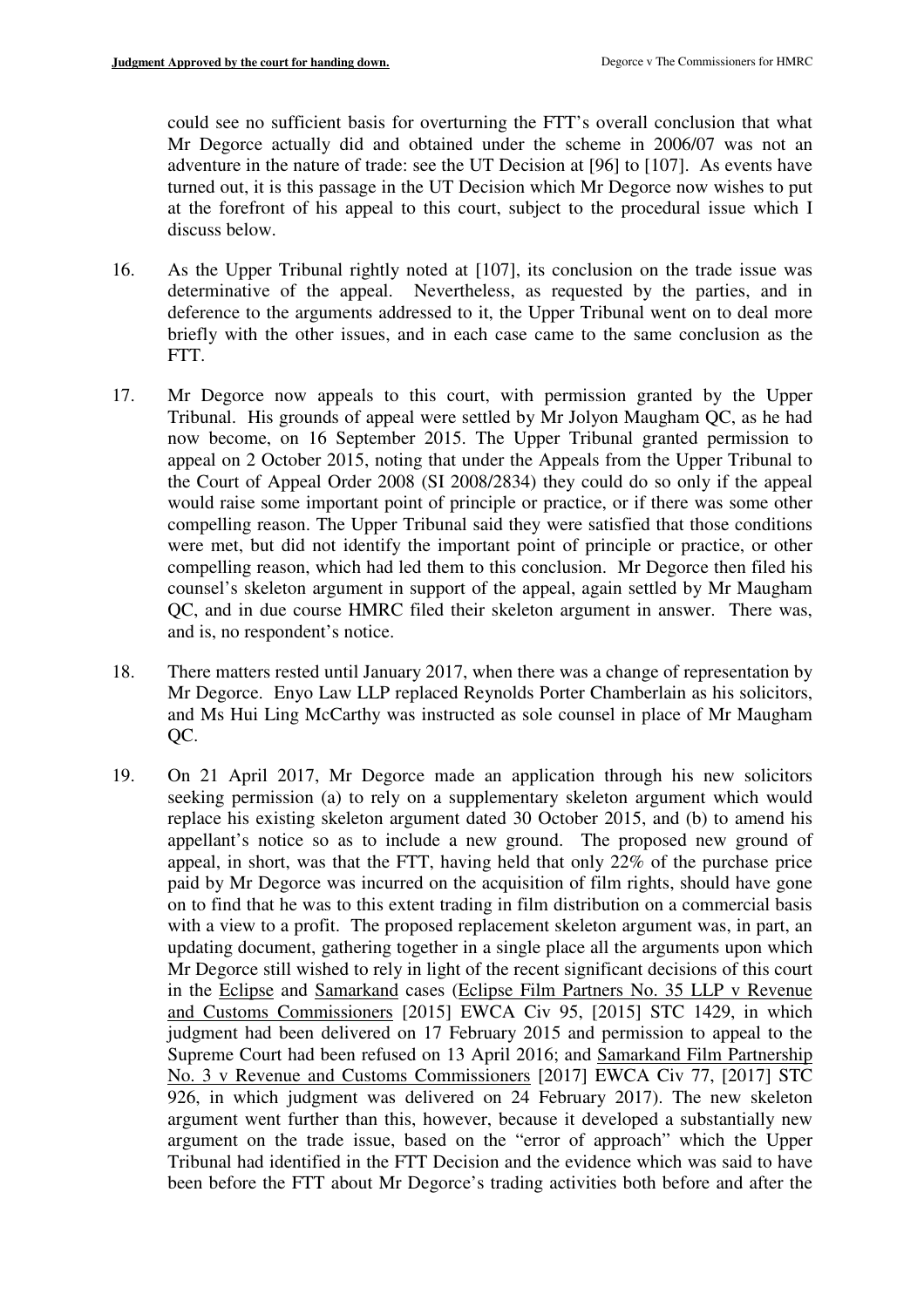events of early April 2007. This argument was presaged, if at all, by paragraph 7 of Mr Degorce's grounds of appeal, which merely said:

"7. Further and in any event, Mr Degorce says that the UT Decision on "trade" discloses errors of law."

- 20. Both applications were opposed in full by HMRC, for reasons set out in a written response dated 9 May 2017. HMRC also indicated their intention to apply for permission to rely on a very short supplementary skeleton argument dealing with the recent decision of this court in Samarkand. By a ruling dated 22 May 2017, Longmore LJ (a) gave Mr Degorce permission to rely on the supplementary skeleton argument, but without prejudice to any argument by HMRC at the hearing that it went outside the permitted grounds of appeal; (b) gave HMRC permission to serve a supplementary skeleton relating to Samarkand; and (c) adjourned Mr Degorce's application to amend his grounds of appeal to the hearing.
- 21. Shortly after the start of the hearing, on 14 June 2017, we indicated that we would not rule on the outstanding applications as preliminary issues, but would hear argument on them together with the substantive issues that the parties wished to address, and would then decide in our judgment whether or not to accede to the applications. Against this background, and having now heard full argument on the procedural issues, I will begin by considering whether Mr Degorce should be permitted to advance the substantially new argument which I have outlined, as well as his proposed new ground of appeal.

# **The procedural issues**

- 22. In order to place Mr Degorce's applications in context, it is first necessary to say a little more about the way in which his appeal was initiated by Mr Maugham QC.
- 23. By section 13 of the Tribunals, Courts and Enforcement Act 2007 ("TCEA 2007"), an appeal lies against a decision of the Upper Tribunal to the Court of Appeal on a point of law, with permission from either the Upper Tribunal or the Court of Appeal. In a document dated 16 September 2015 and headed "Application for permission and grounds of appeal", Mr Maugham submitted that the question whether Mr Degorce was trading had been the main issue before the FTT, and the FTT's treatment of that issue had been the main issue before the Upper Tribunal. He then argued that, in summary, the Upper Tribunal had held:
	- (a) that nothing in the Supreme Court cases of Pendragon (Revenue and Customs Commissioners v Pendragon Plc [2015] UKSC 37, [2015] 1 WLR 2838) or Jones (R (Jones) v First-Tier Tribunal (Social Entitlement Chamber) [2013] UKSC 19, [2013] 2 AC 48) was authority for the proposition that TCEA 2007 had effected any change to the scope of appeals from the fact-finding tribunal;
	- (b) in any event, the trade issue as it arose in the present case did not give rise to any matter of principle; and
	- (c) on the evidence before it, that it was open to the FTT to conclude that Mr Degorce was not trading in film rights because he had acquired a contingent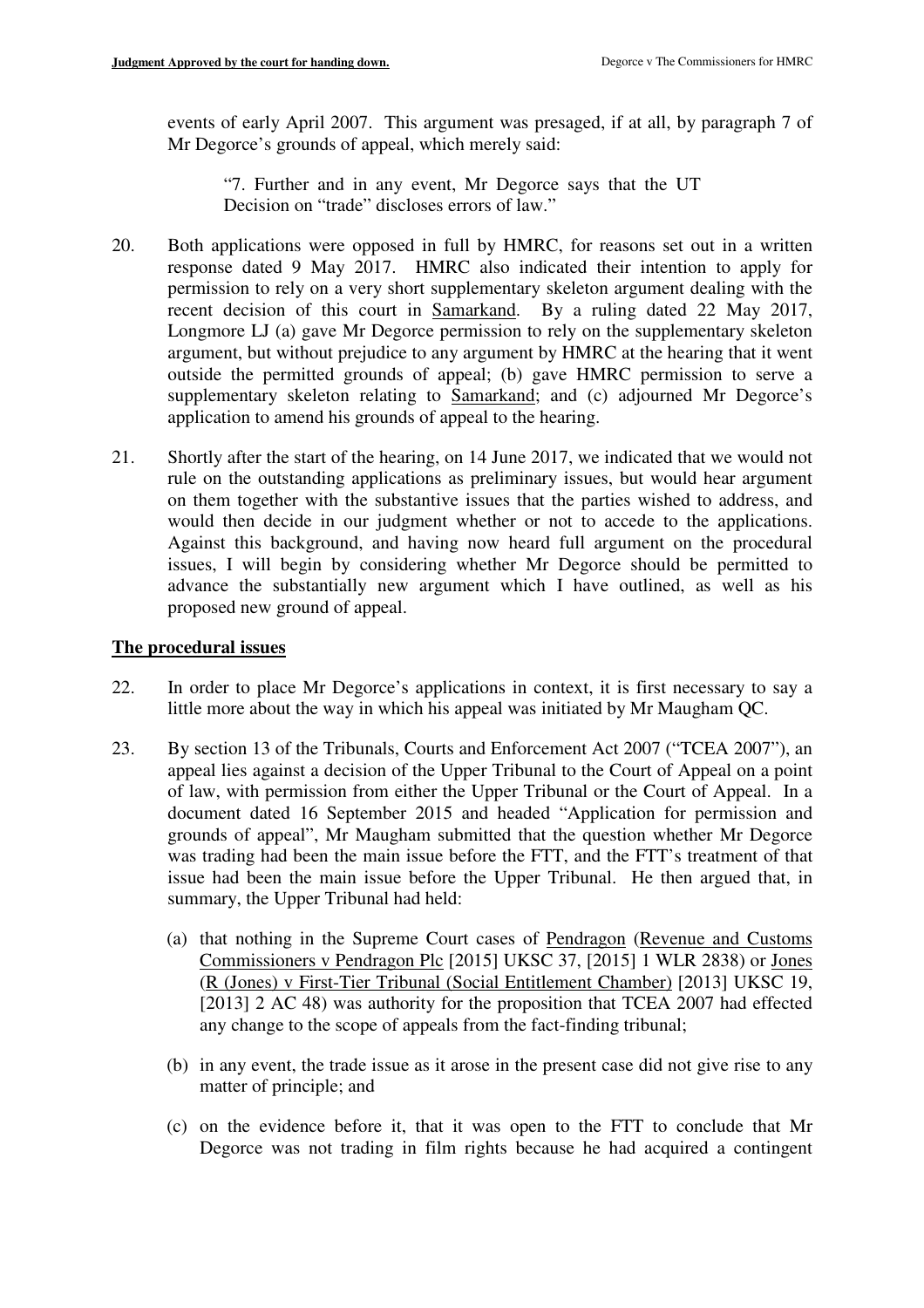income stream, and the composite transaction into which he had entered was akin to that in the Eclipse case.

Each of these points was raised by the then pending application for permission to appeal to the Supreme Court in Eclipse. The Upper Tribunal should therefore give Mr Degorce permission to appeal, unless it considered that the facts of his case were "worse" than those of Eclipse. Mr Degorce's position was that his facts were "better" than those of the LLP in Eclipse, in particular because he took advice from an independent third party expert, purchased highly profitable films, and continued to carry on the trade in subsequent years.

24. Mr Maugham then added, in the paragraph numbered 7 which I have already quoted, that:

> "Further and in any event, Mr Degorce says that the UT Decision on "trade" discloses errors of law."

Mr Maugham proceeded to make submissions about Pendragon, and the need for guidance on the question whether transactions where an asset is purchased and simultaneously leased or sold for an income stream are or can be trading transactions. To approach Mr Degorce's transaction as the purchase of an income stream was, he submitted, wrong in law for the reasons which had been advanced on his behalf to the Upper Tribunal. Mr Maugham then turned to the remaining issues, which the Upper Tribunal had dealt with only briefly, and in respect of which Mr Degorce could do no more than set out summary grounds of appeal: see paragraphs 19 to 21 of the document. Finally, Mr Maugham addressed the question whether the criteria for a second appeal were satisfied.

25. As I have already explained, Mr Degorce obtained permission to appeal from the Upper Tribunal on the strength of this document. When his appellant's notice was filed on 30 October 2015, the same document was appended as his grounds of appeal, together with Mr Maugham's skeleton argument in support of the same date. In paragraph 4 of the skeleton, under the heading "The Basic Facts", Mr Maugham said this:

> "4. In 2007/08 [*Mr Degorce*] entered into very similar transactions for the purchase of a further six films, also arranged by the Goldcrest Group. These transactions are the subject of a separate appeal which the [*FTT*] has yet to hear. Although the transactions he entered into in 2006/07 were loss making (his revenues were less than the price he paid), those he entered into in 2007/08 generated very substantial taxable profits (i.e. of substantially more than the price he paid)."

- 26. In paragraph 7, the skeleton then identified the issues before this court as falling into three groups:
	- (a) the nature of the Upper Tribunal's jurisdiction, in light of Jones;
	- (b) whether the Upper Tribunal erred in law in confirming the FTT's decision on the trade issue; and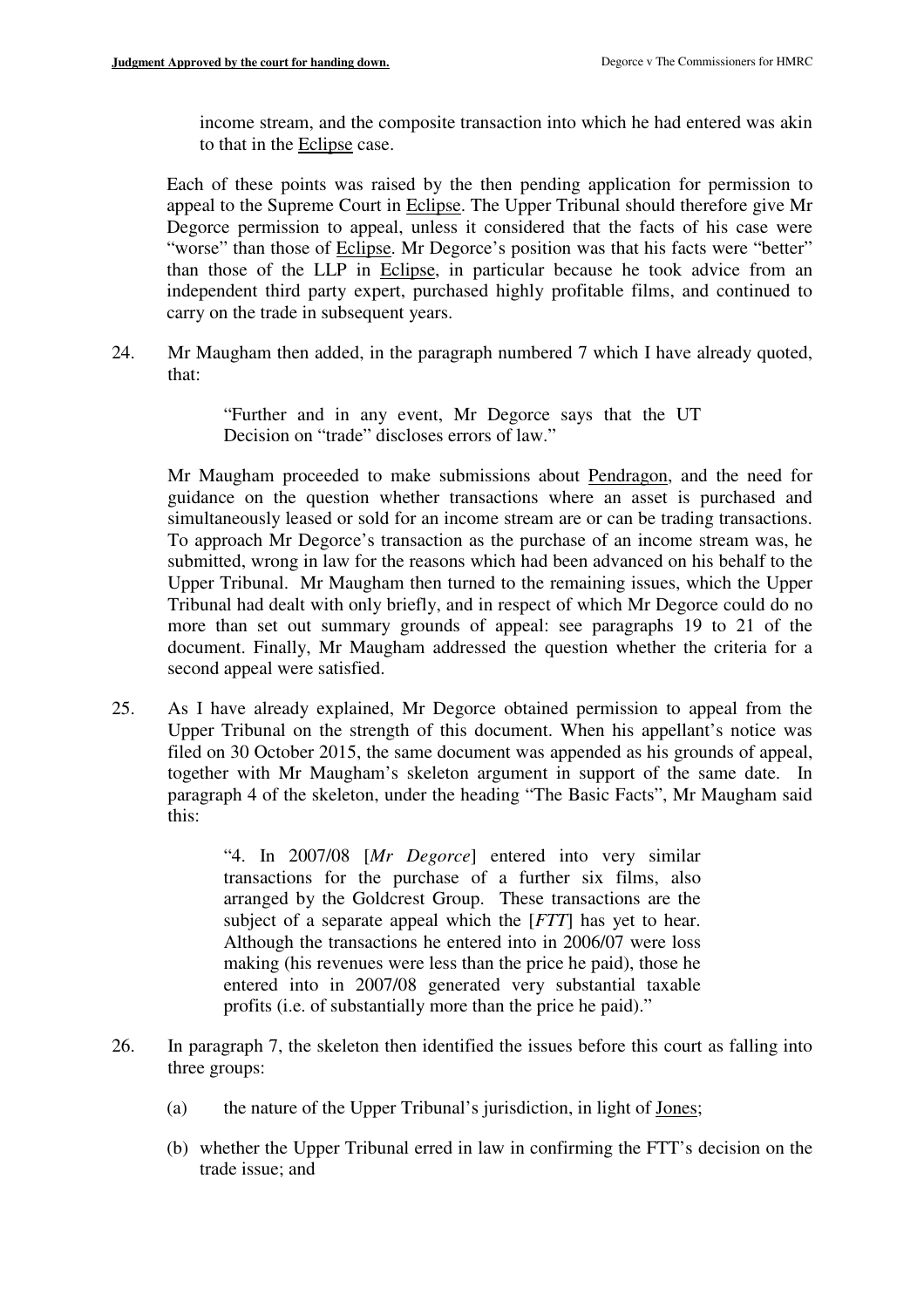- (c) whether the Upper Tribunal erred in law in confirming the FTT's decision on the remaining issues.
- 27. For present purposes, it is sufficient to focus on the trade issue, which was covered in paragraphs 17 to 24 of the skeleton. Mr Maugham summarised Mr Degorce's argument below, and submitted that a transaction whereby the taxpayer purchases and disposes of an asset in a single transaction "is perfectly capable of answering to the statutory description … "trade"." In paragraph 20, Mr Maugham recorded that the Upper Tribunal appeared ready to accept that the FTT may well have made a number of errors on its way to concluding that Mr Degorce was not trading, and in paragraphs 21 and 22 he submitted that if the FTT had directed itself properly in law, and had had regard to the matters articulated by Mr Degorce in his skeleton argument before the Upper Tribunal, the FTT could only have concluded that he was indeed trading. A footnote made it clear that the matters referred to in the earlier skeleton argument were "not repeated here for reasons of brevity but may be referred to". This had the unfortunate consequence that the arguments relied upon by Mr Degorce on this crucial issue were not all to be found in a single document, as the rules clearly envisage, but might require reference to unspecified parts of his skeleton argument before the Upper Tribunal. With due respect to Mr Maugham, that is not a satisfactory way in which to prepare a skeleton argument for use in this court, and HMRC were rightly critical of it in their skeleton argument in answer.
- 28. Against this background, I turn to the question left open by Longmore LJ when granting Mr Degorce permission to rely on Ms McCarthy's supplementary skeleton argument of 21 April 2017. Does the main argument that she now wishes to deploy on the trade issue go outside the existing grounds of appeal? I have already indicated the general nature of that argument. It builds on the error of approach which the Upper Tribunal identified in the FTT's Decision, and which HMRC do not seek to uphold by a respondent's notice. This error was compounded, she submits, by the FTT's consequential failure to consider a substantial volume of relevant, and largely unchallenged, evidence. Thus the FTT made a material error of law. It is impossible to say how the FTT would or might have determined the trade issue, had it evaluated the totality of Mr Degorce's film-related activities throughout the period from 2005 to 2009, instead of fixing its attention on events which took place over a few days in April 2007. Accordingly, the decision of the FTT on the trading issue, and the decision of the Upper Tribunal upholding it, should be set aside and the question should be remitted to the FTT for redetermination.
- 29. In my judgment, this argument is one which Mr Degorce should be permitted to advance, provided that this can be done without any unfairness to HMRC. Paragraph 7 of the existing grounds of appeal provides an admittedly slender, but not nonexistent, foundation for arguing that the Upper Tribunal itself erred in law in failing to draw the correct conclusions from the error of approach in the FTT Decision which it had identified, and in holding the effect of that error to have been immaterial. Mr Maugham's original skeleton argument in support of the appeal expressly referred to the similar transactions undertaken by Mr Degorce in the following tax year, and his submissions on the trade issue referred (if somewhat obliquely) to the acceptance by the Upper Tribunal that the FTT "may well have made a number of errors" in concluding that Mr Degorce was not trading.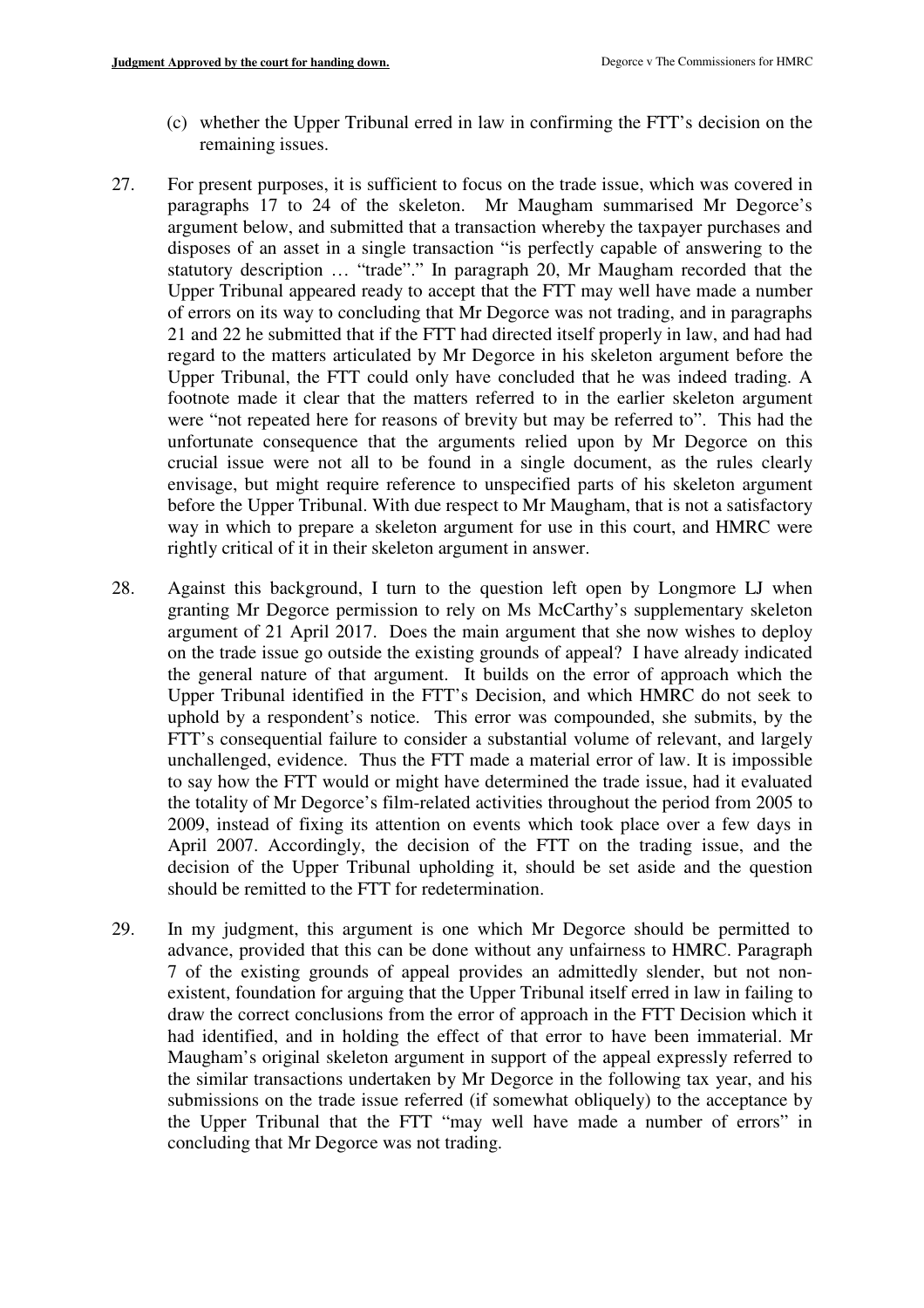- 30. Mr Maugham also made it clear that reliance was still being placed on the arguments which had been addressed to the Upper Tribunal on the trade issue. Those arguments included submissions based on the "wider picture" allegedly disclosed by Mr Degorce's film-related activities both before and after April 2007. It is certainly true that one finds no clear articulation of the argument Ms McCarthy now wishes to advance, and that the main focus of the appeal on the trade issue, as originally presented by Mr Maugham, was on matters that have now fallen by the wayside, partly as a result of the refusal by the Supreme Court of permission to appeal in the Eclipse case, and partly as a result of the later decision of this court in Samarkand. But the new argument has its roots in the way the trade issue was explored in evidence and dealt with in argument before both Tribunals, and since it is, of necessity, an argument of law, based on the facts found by, and the evidence adduced before, the FTT, I think that this court should be willing to entertain it unless it would be unfair to HMRC to do so.
- 31. In their written response to Mr Degorce's application for permission to rely on the supplementary skeleton argument, complaint was made by HMRC about the expansion of Mr Degorce's argument on the trade issue beyond the original grounds of appeal, but it was not submitted that HMRC would be unable to deal with the new argument at the hearing if Mr Degorce's application were granted. HMRC also submitted that the conditions for admission of a supplementary skeleton in paragraph 32(1) of Practice Direction 52C to CPR Part 52 were not satisfied, but it is implicit in the order made by Longmore LJ that those arguments have already been considered and rejected by the court.
- 32. In his oral submissions to us, Mr Gibbon said that there would be insufficient time for the court to do justice to the new argument, if it were admitted, within the one and a half days allotted for the hearing. He said that far more time, and far more documentary material, would be needed, because it would be necessary to go in considerable detail into matters that were explored in oral evidence before the FTT. Mr Gibbon raised the possibility of an adjournment, but did not in the event apply for one.
- 33. With respect to Mr Gibbon, I found these submissions unconvincing. HMRC had known for seven weeks before the hearing what the new argument was, and in opening the appeal Ms McCarthy was able to present it economically, with only brief references to the underlying documents. The main arguments which we need to consider are ones of law, and it was not suggested that we should attempt to decide the trade issue ourselves if the error of law contended for by Mr Degorce were made out to our satisfaction. As to the alleged errors of law, HMRC acknowledge the error of approach by the FTT which the Upper Tribunal identified, and to the extent that there may be disagreement between the parties about the interpretation of section 12 of TCEA 2007, Mr Gibbon expressly stated that he had no objection to our considering it. By the conclusion of the argument, I felt that Mr Gibbon had had a fair opportunity to put before us HMRC's points in response to the new argument, and that we had sufficient material to enable us to deal with it justly.
- 34. For these reasons, therefore, I conclude that Mr Degorce should be permitted to rely on the argument relating to the trade issue which he now wishes to advance.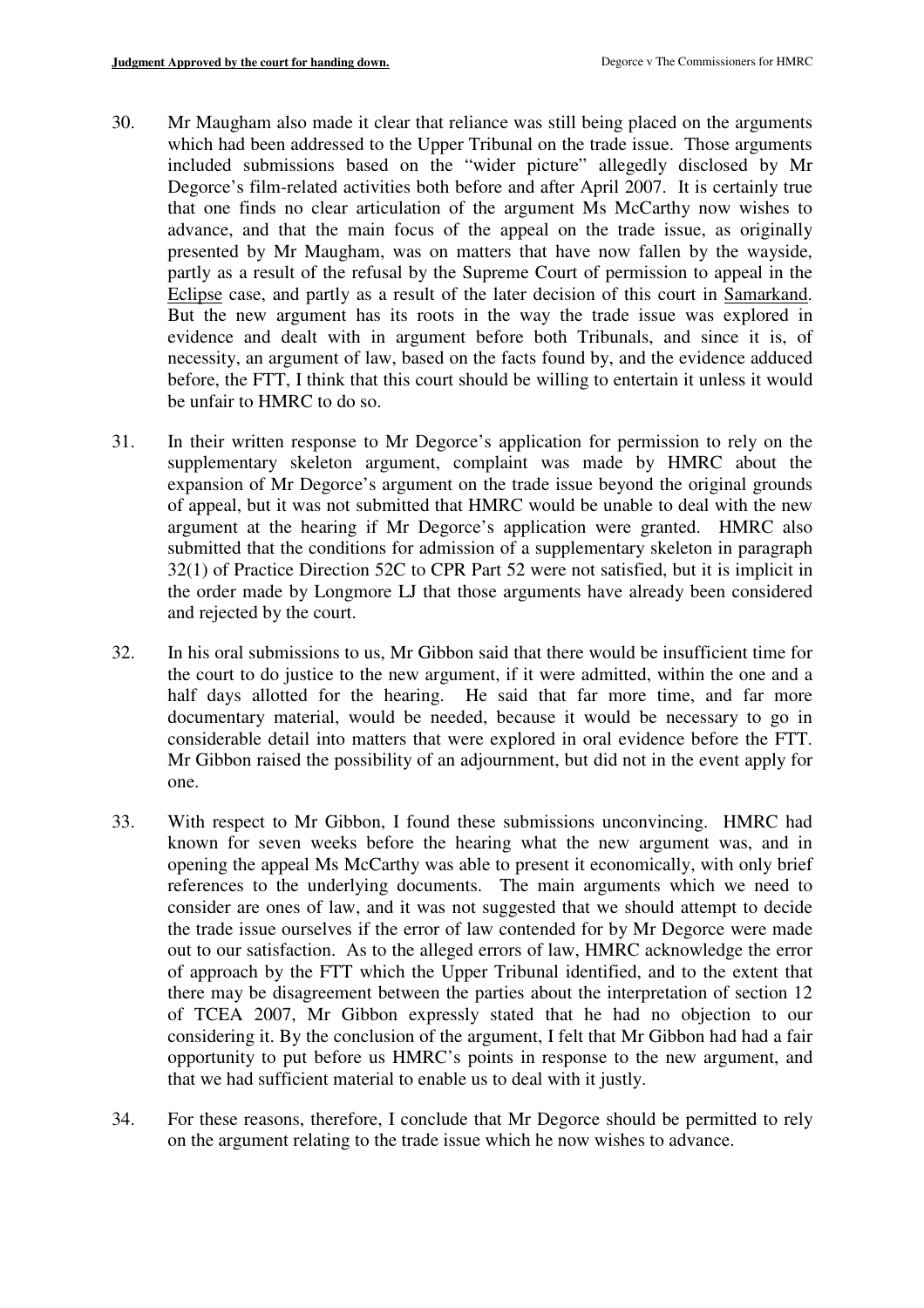35. Mr Degorce's second application concerns his proposed new ground of appeal. The new ground relates to one of the subsidiary issues, and I will defer consideration of it until after I have dealt with the main appeal on the trade issue.

## **The scheme transactions: an overview**

36. Before coming to the trade issue, I will attempt to summarise some of the key features of the scheme transactions into which Mr Degorce entered between 2 and 5 April 2007. For a full account, reference should be made to the FTT Decision at [38] to [70], and to the shorter version (with some commentary) in the UT Decision at [9] to [24]. The position is complicated by the fact that the transactions into which Mr Degorce, and the other subscribers, entered with companies in the Goldcrest group formed part of a wider series of arrangements between Goldcrest and companies in the Paramount group, which produced the relevant films and (under the arrangements) retained ultimate responsibility for their distribution. At paragraph [17] of the FTT Decision, the FTT recorded HMRC's contention that the scheme had "three main drivers":

> "(a) The primary goal as far as the individual participants were concerned was to generate income tax losses to shelter their taxable income for 2006 – 2007;

> (b) In respect of Paramount, the Scheme represented a means by which it could sell a limited share in the distribution proceeds of its films for what it considered to be a reasonable price for such a share;

> (c) As regards Goldcrest, the Scheme generated the income from the individual participants."

At a high level of generality, I do not understand this summary to be contentious, and it is helpful to have it in mind before descending into the detail of the individual transactions.

- 37. The Goldcrest group of companies (collectively "Goldcrest") was established in 1977, and has financed, produced and/or distributed many films, including such well-known titles as *Gandhi*, *The Killing Fields, Chariots of Fire* and *Room with a View*.
- 38. I have already explained how Mr Degorce was introduced to the scheme by HSBC Private Bank, and how it was presented to him. The initial proposal was that he would buy rights in a film to be called *Star Trek XI*, which went on to achieve considerable commercial success. For reasons which are not entirely clear, this proposal was then withdrawn and Mr Degorce was instead offered rights in two other films, to be called *Tropic Thunder* and *The Love Guru.* Mr Degorce took advice before he agreed to purchase rights in those films, and there was some adjustment of the price to be paid for each film and some alteration of the territorial extent and duration of the rights he was to acquire, although his initial payment (which had been calculated on the basis that he would acquire rights in *Star Trek XI*) remained unchanged.
- 39. On 2 April 2007: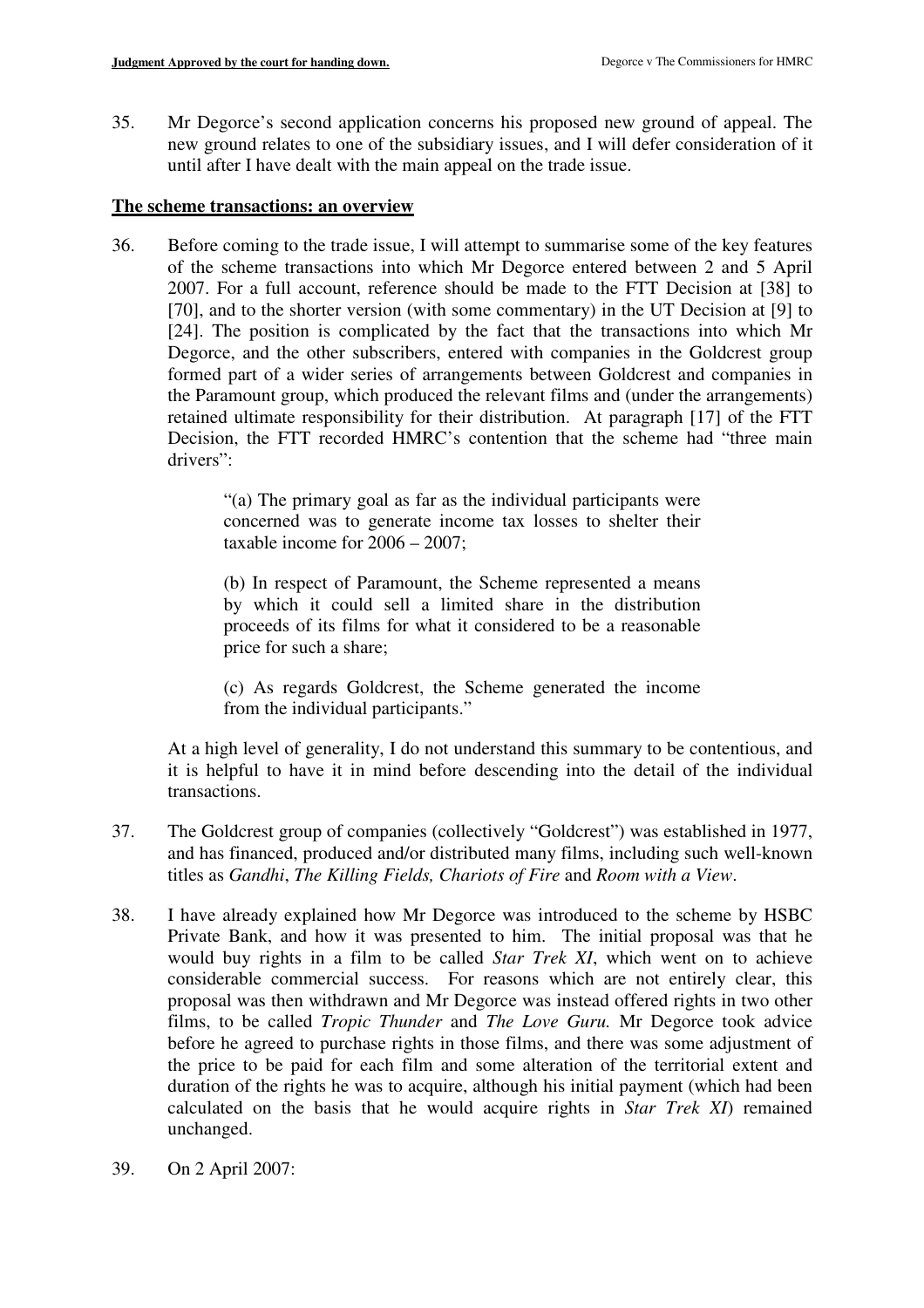- (a) Mr Degorce signed the acceptance form which I have already described;
- (b) he provided his initial payment of £4,823,160;
- (c) he applied to Goldcrest Funding Limited for a loan of the remaining 78% of the Payment Amount; and
- (d) Goldcrest acquired indirect control of a BVI company called Upsticks Limited ("Upsticks") whose role appears to have been to participate in the scheme as a special purpose vehicle and a link with Paramount. The FTT found that Upsticks was paid a fee of £25,000 for its role in the scheme.
- 40. On 4 April 2007, the identity of the films to be purchased by Mr Degorce and his fellow subscribers was finalised. It was at this stage that Mr Degorce, having taken advice, and having already paid his initial contribution, agreed to purchase rights to *Tropic Thunder* and *The Love Guru* instead of *Star Trek XI*. To this end, Goldcrest provided him with a financial analysis and valuation for each film.
- 41. On 5 April 2007, Mr Degorce acquired the rights in these two films from another Goldcrest company, Goldcrest Film Rights Limited, for a purchase price of about £20 million. Goldcrest had acquired the rights, on the same day and for a price of only £3.7 million, from Upsticks. The Upper Tribunal described the rights acquired by Mr Degorce in [16] of the UT Decision, as follows:

"The rights acquired by Mr Degorce for each of the two films were also not identical – they differed in their territorial extent and duration – but essentially those he acquired entitled him to receive the bulk of the net profits … derived from the exploitation of the films within the relevant territorial and temporal limits. The remainder (2%) was payable to Goldcrest Pictures Limited …, which had entered into an agreement with Mr Degorce to provide him with certain advisory services, the consideration for which consisted of the 2% share plus an advance fee of £1.6 million."

42. On the same day, Mr Degorce entered into a series of further agreements with Goldcrest, as described in the FTT Decision at [57]. Apart from the advisory agreement with Goldcrest Pictures Limited mentioned above, these included the loan agreement (which was on limited recourse terms) and a distribution agreement with Goldcrest Distribution Limited, whereby he assigned to that company the distribution rights in the two films for a term of 60 years. Goldcrest then entered into subdistribution agreements with a Paramount company. The consideration payable under the distribution and sub-distribution agreements was defined in such a way that Mr Degorce would in effect be entitled to 15% of the net receipts, both before and after repayment of the Goldcrest loan finance, although nothing would in practice become payable by Goldcrest to Mr Degorce until Paramount had recouped 97% of its own finance costs. The effect of these elaborate provisions, in broad terms, was that Mr Degorce would receive no economic return until Paramount's investment in the film had broken even, but he would then be entitled to 15% of the net proceeds from inception and until the end of the 60 year term. Since only a small proportion of films are a commercial success, it is obvious that Mr Degorce was unlikely to make a return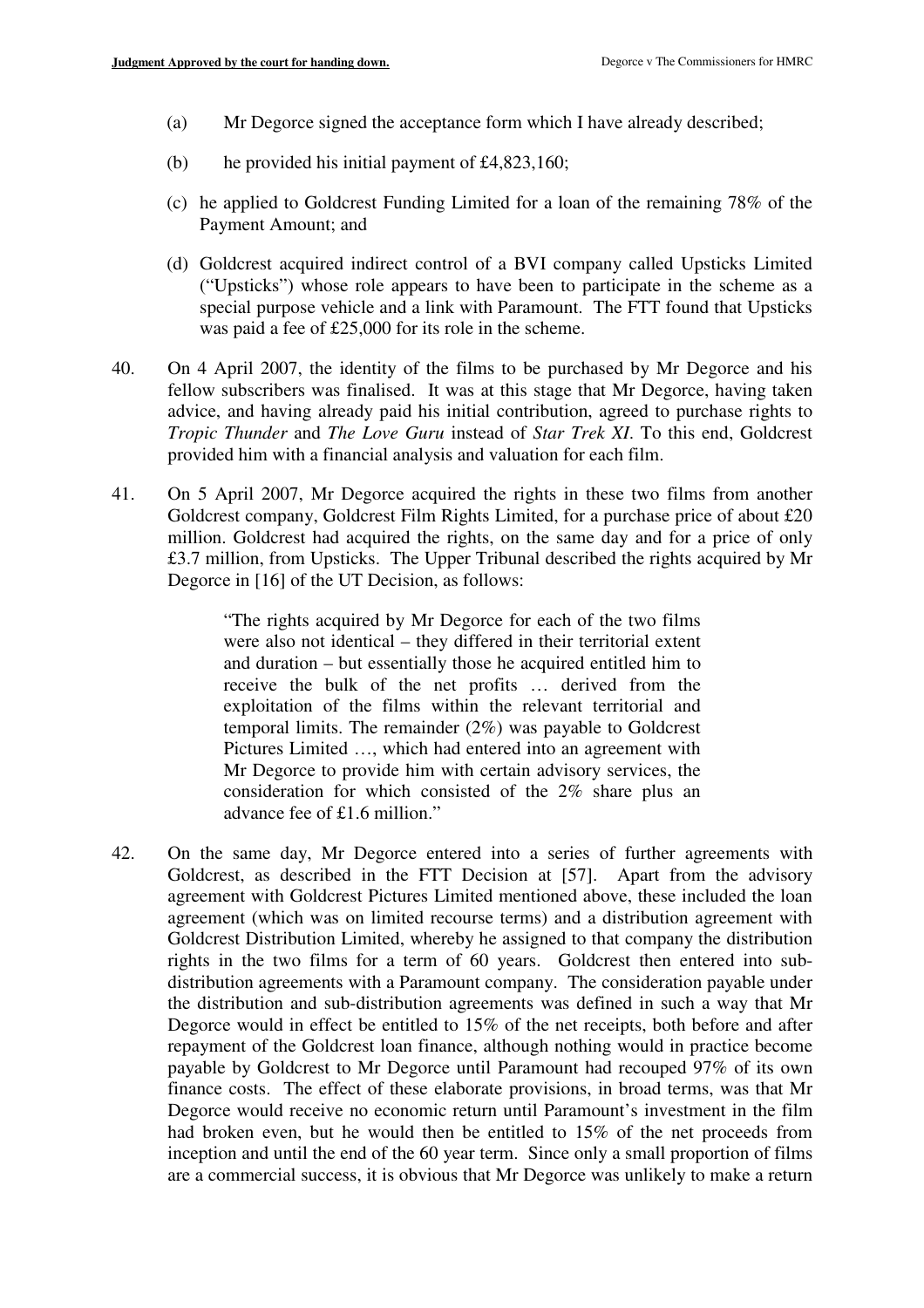on any of his films viewed individually. On the other hand, if one of his films was a commercial success, he could eventually expect to make a substantial profit from it, whether by receipt of his fixed share of the receipts or by disposal of his rights to a purchaser for a capital sum.

43. One of the services provided by Goldcrest under the advisory agreement with Mr Degorce was the preparation by accountants instructed by Goldcrest of a valuation of the film rights which he had acquired as at 5 April 2007, together with financial statements covering the period from 2 April to 5 April 2007. The accountants (now part of Mazars LLP) valued Mr Degorce's rights in *Tropic Thunder* at £380,487, and his rights in *The Love Guru* at £501,310. Based on those valuations, the accounts for the initial period of four days showed a "provision made against cost of film rights acquired" of £19,417,698, and an overall net loss of £21,028,124. This was the loss which Mr Degorce claimed to set against his income from other sources for the 2006/07 tax year, leaving an unutilised amount of approximately £1.3 million to be carried forward.

## **Statutory provisions**

- 44. Mr Degorce's claim was made under section 380(1) of ICTA 1988, which (as in force at the relevant time) enabled a taxpayer to make a claim for relief from income tax on his general income where in any year of assessment he "sustains a loss in any trade, profession, vocation or employment carried on by him either solely or in partnership". The relevant words for present purposes are "sustains a loss in any trade … carried on by him … solely". In the absence of a trade carried on by Mr Degorce as a sole trader in the tax year 2006/07, no entitlement to loss relief under the section could arise.
- 45. No definition of "trade" has ever been provided in UK tax legislation, but section 832(1) of ICTA 1988 provided that:

"In the Tax Acts, except in so far as the context otherwise requires - … "trade" includes every trade, manufacture, adventure or concern in the nature of trade."

The relevant phrase here is "adventure … in the nature of trade", which, as the case law shows, can in appropriate circumstances include a single transaction whereby an asset is acquired and then turned to account.

46. By virtue of section 384(1) of ICTA 1988:

"… a loss … shall not be available for relief under section 380 unless it is shown that, for the year of assessment in which the loss is claimed to have been sustained, the trade was being carried on on a commercial basis and with a view to the realisation of profits in the trade …"

This restriction is then qualified by section 384(9), which states that:

"For the purposes of subsection (1) above, the fact that a trade was being carried on at any time so as to afford a reasonable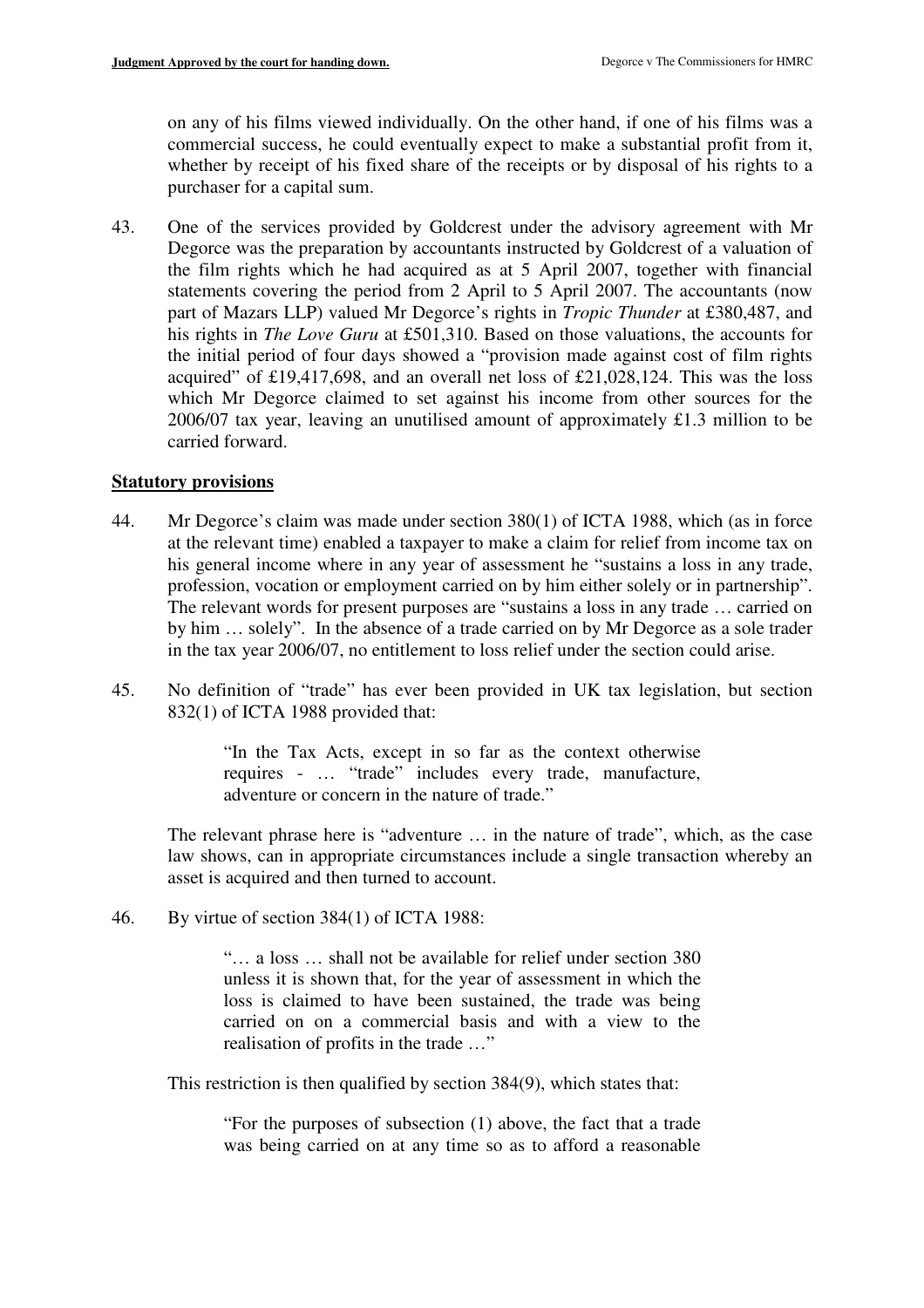expectation of profit shall be conclusive evidence that it was then being carried on with a view to the realisation of profits".

It is these provisions which, on the assumption that Mr Degorce was carrying on a trade within the meaning of section 380(1), give rise to the first and second of the subsidiary issues identified in paragraph [8] above.

47. Provisions relating to the computation of trading income were contained in the Income Tax (Trading and Other Income) Act 2005 ("ITTOIA 2005"), section 25(1) of which contained the basic rule that:

> "The profits of a trade must be calculated in accordance with generally accepted accounting practice, subject to any adjustment required or authorised by law in calculating profits for income tax purposes."

By virtue of section 26(1) of ITTOIA 2005, losses are to be calculated on the same basis as profits, subject to any express provision to the contrary. Finally, section 34(1) excludes any deduction in calculating the profits of a trade for:

"(a) expenses not incurred wholly and exclusively for the purposes of the trade, or

(b) losses not connected with or arising out of the trade."

Subsection (2) then provides that:

"If an expense is incurred for more than one purpose, this section does not prohibit a deduction for any identifiable part or identifiable proportion of the expense which is incurred wholly and exclusively for the purposes of the trade."

48. It is also convenient to set out here section 12 of TCEA 2007, which is headed "Proceedings on appeal to Upper Tribunal". The section provides as follows:

> " $12(1)$  Subsection (2) applies if the Upper Tribunal, in deciding an appeal under section 11, finds that the making of the decision concerned involved the making of an error on a point of law.

(2) The Upper Tribunal –

(a) may (but need not) set aside the decision of the First-tier Tribunal, and

(b) if it does must either –

(i) remit the case to the First-tier Tribunal with directions for its reconsideration, or

(ii) re-make the decision.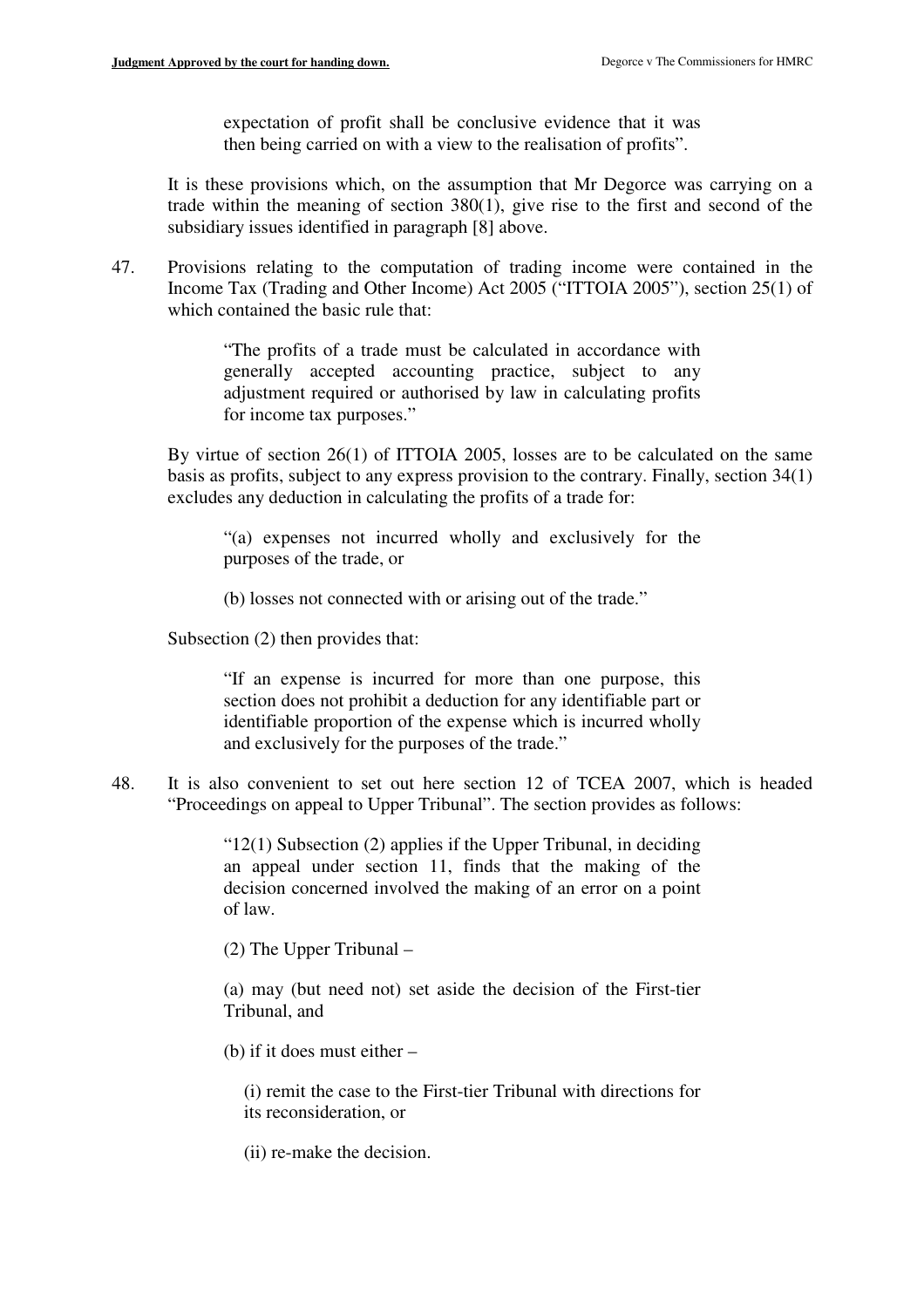(3) In acting under subsection  $(2)(b(i))$ , the Upper Tribunal may also –

(a) direct that the members of the First-tier Tribunal who are chosen to reconsider the case are not to be the same as those who made the decision that has been set aside;

(b) give procedural directions in connection with the reconsideration of the case by the First-tier Tribunal.

(4) In acting under subsection  $(2)(b)(ii)$ , the Upper Tribunal –

(a) may make any decision which the First-tier Tribunal could make if the First-tier Tribunal were re-making the decision, and

(b) may make such findings of fact as it considers appropriate."

## **The meaning of "trade" in the tax legislation**

- 49. In view of the absence of a statutory definition, it is not surprising that a considerable body of case law has developed on the question of what constitutes a "trade" within the meaning of the income tax legislation. Both the FTT and the Upper Tribunal quoted extensively from that case law. For present purposes, however, it is sufficient to concentrate mainly on the decisions of this court in the Eclipse and Samarkand cases, each of which post-dated the FTT Decision and the latter of which post-dated the UT Decision. As it happens, both cases concerned film schemes, although there were substantial differences between the schemes in Eclipse and Samarkand, and neither scheme bore any close similarity to the scheme in the present case.
- 50. The significance of the two cases, in my judgment, is that they provide an authoritative and recent re-statement of the principles which should be applied in deciding whether activities undertaken by a taxpayer constitute a trade for tax purposes. The passages of principal relevance are to be found in paragraphs [109] to [117] of the judgment of the court in Eclipse, delivered by Sir Terence Etherton C, and in paragraphs [43] to [50], and [59] to [63] of my judgment in Samarkand, with which David Richards and Arden LJJ agreed. It was common ground that, at least in this court, these are the principles which must now be followed, although I should record that Ms McCarthy reserved the right to argue in a higher court that Mr Degorce's activities in the 2006/07 tax year were inherently of a trading character, such that the FTT and the Upper Tribunal erred in law in considering them to be the composite acquisition of an income stream.
- 51. Although the passages to which I have referred need to be read in full, the following brief extracts are in my view of central importance. In Eclipse, the court said:

"111. … It is necessary to stand back and look at the whole picture and, having particular regard to what the taxpayer actually did, ask whether it constituted a trade.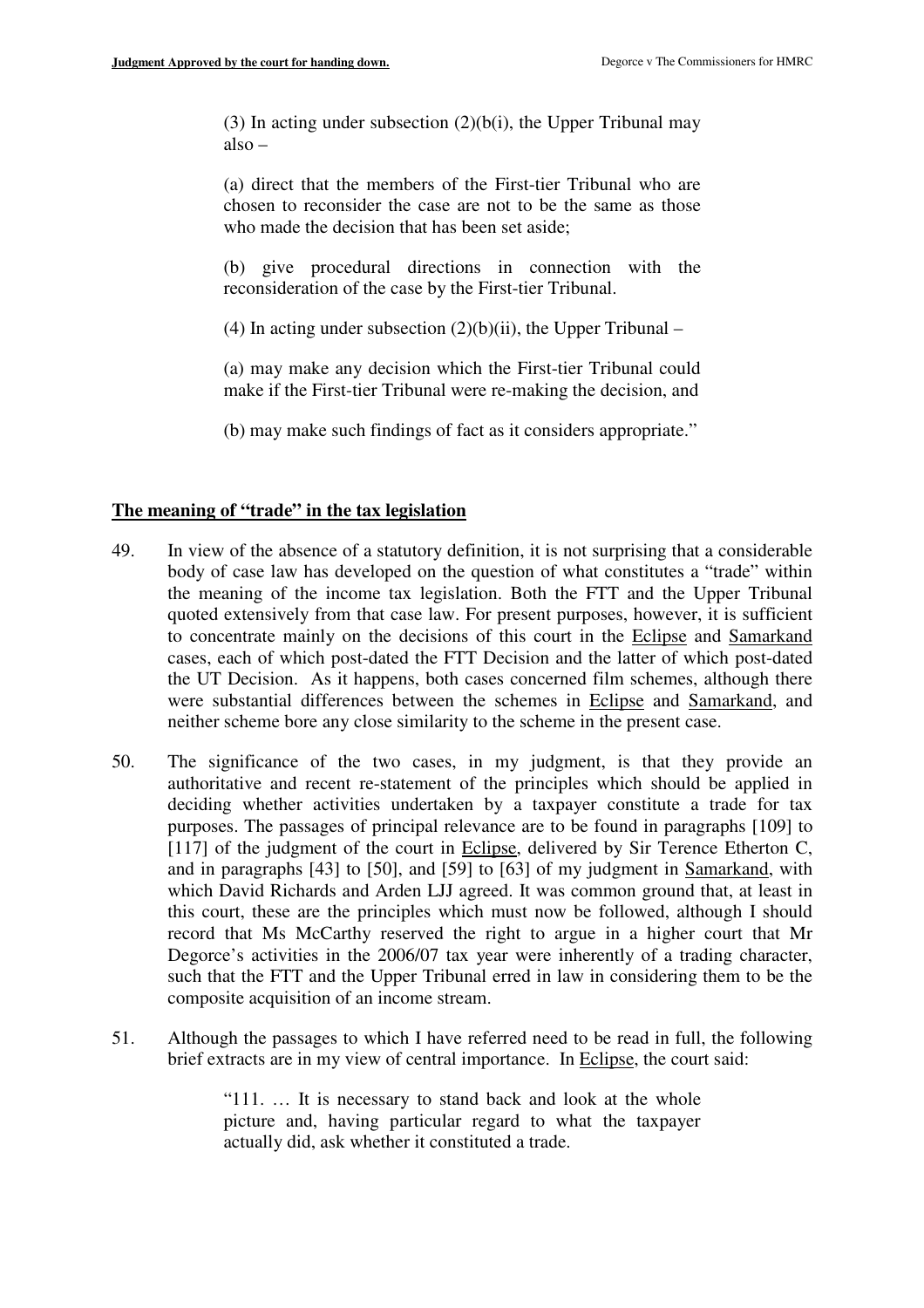112. The Income Tax Acts have never defined trade or trading further than to provide that (in the words of TA 1988, s 832(1) which was applicable to the relevant tax year) trade includes every trade, manufacture, adventure or concern in the nature of trade. As an ordinary word in the English language "trade" has or has had a variety of meanings or shades of meaning. Its meaning in tax legislation is a matter of law. Whether or not a particular activity is a trade, within the meaning of the tax legislation, depends on the evaluation of the activity by the tribunal of fact. These propositions can be broken down into the following components. It is a matter of law whether some particular factual characteristic is capable of being an indication of trading activity. It is a matter of law whether a particular activity is capable of constituting a trade. Whether or not the particular activity in question constitutes a trade depends upon an evaluation of all the facts relating to it against the background of the applicable legal principles. To that extent the conclusion is one of fact, or, more accurately, it is an inference of fact from the primary facts found by the fact-finding tribunal.

113. It follows that the conclusion of the tribunal of fact as to whether the activity is or is not a trade can only be successfully challenged as a matter of law if the tribunal made an error of principle or if the only reasonable conclusion on the primary facts found is inconsistent with the tribunal's conclusion. These propositions are well established in the case law …

114. In *Marson v Morton* [1986] STC 463 at 470-471, [1968] 1 WLR 1343 at 1348-1348 Sir Nicolas Browne-Wilkinson V-C set out a list of matters which have been regarded as a badge of trading in reported cases. He emphasised, however, that the list was not a comprehensive statement of all relevant matters nor was any one of them decisive in all cases. He said that the most they can do is to provide common sense guidance to the conclusion which is appropriate; and that in each case it is necessary to stand back and look at the whole picture and, having regard to the words of the statute, ask whether this was an adventure in the nature of trade … The cases by reference to which the list was compiled are not sufficiently analogous to the facts of the present case to make the list of value in these proceedings."

## 52. In Samarkand, I said at [59]:

"… At the most basic level, it is now clear from *Eclipse*, if it was not clear before, that the question whether what the taxpayer actually did constitutes a trade has to be answered by standing back and looking at the whole picture: see [111]. Although it is a matter of law whether a particular activity is capable of constituting a trade, whether or not it does so in any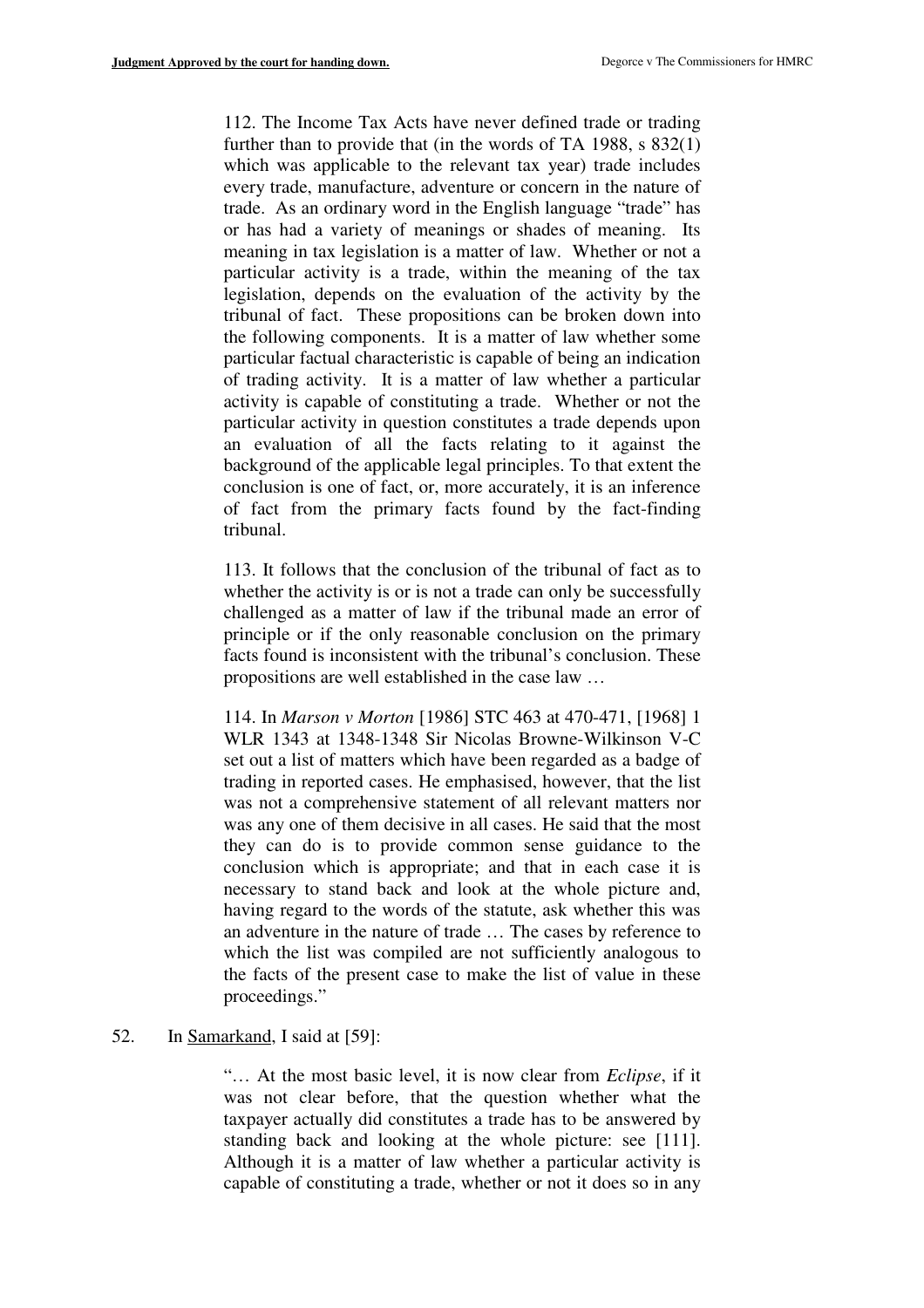given case "depends upon an evaluation of all the facts relating to it against the background of the applicable legal principles": see [112]. It follows that it can never be appropriate to extract certain elements from the overall picture and treat them, viewed in isolation, as determinative of the issue. But that, in essence, is what Mr Furness [*counsel for the taxpayers*] is inviting us to do, when he says that the purchase and leaseback (or onward lease) of a film are inherently trading activities. There is no dispute that such activities are capable of forming part of a trade, and in many contexts the only reasonable conclusion would be that they did form part of a trade. But when the whole picture is examined, the conclusion will not necessarily be the same. The exercise which the FTT has to undertake is one of multi-factorial evaluation, and their conclusion can only be challenged as erroneous in point of law on *Edwards v Bairstow* grounds: see *Eclipse* at [113].

…

61. In the interests of clarity, it is important to distinguish between the evaluative exercise which the FTT has to perform, on the one hand, and the proposition that a taxpayer cannot be taxed by re-characterising what he has actually done as something else, on the other hand. Mr Furness submitted that the FTT were guilty of such a re-characterisation, but I am satisfied that they did not fall into an elementary error of this description. Their overall assessment of the commercial nature of the agreements as the payment of a lump sum in return for a series of six payments over 15 years … was not a crude conclusion based on an impermissible transformation of the taxpayers' activities into an economic equivalent, but rather a way of expressing the ultimate inference of fact which they drew from the totality of the primary facts which they had found."

53. It is also important to note the warning which the court gave in Eclipse at [117]:

"Finally, on legal principles, it is elementary that the mere fact that a taxpayer enters into a transaction or conducts some other activity with a view to obtaining a tax advantage is not of itself determinative of whether the taxpayer is carrying on a trade: *Ensign Tankers (Leasing) Ltd v Stokes (Inspector of Taxes)* [1992] STC 226 at 241, [1992] 1 AC 655 at 677 (Lord Templeman)."

Lord Templeman was, to put it mildly, no friend of tax avoiders, so it is worth quoting from what he said in Ensign Tankers at 677:

"The production and exploitation of a film is a trading activity. The expenditure of capital for the purpose of producing and exploiting a commercial film is a trading purpose. By section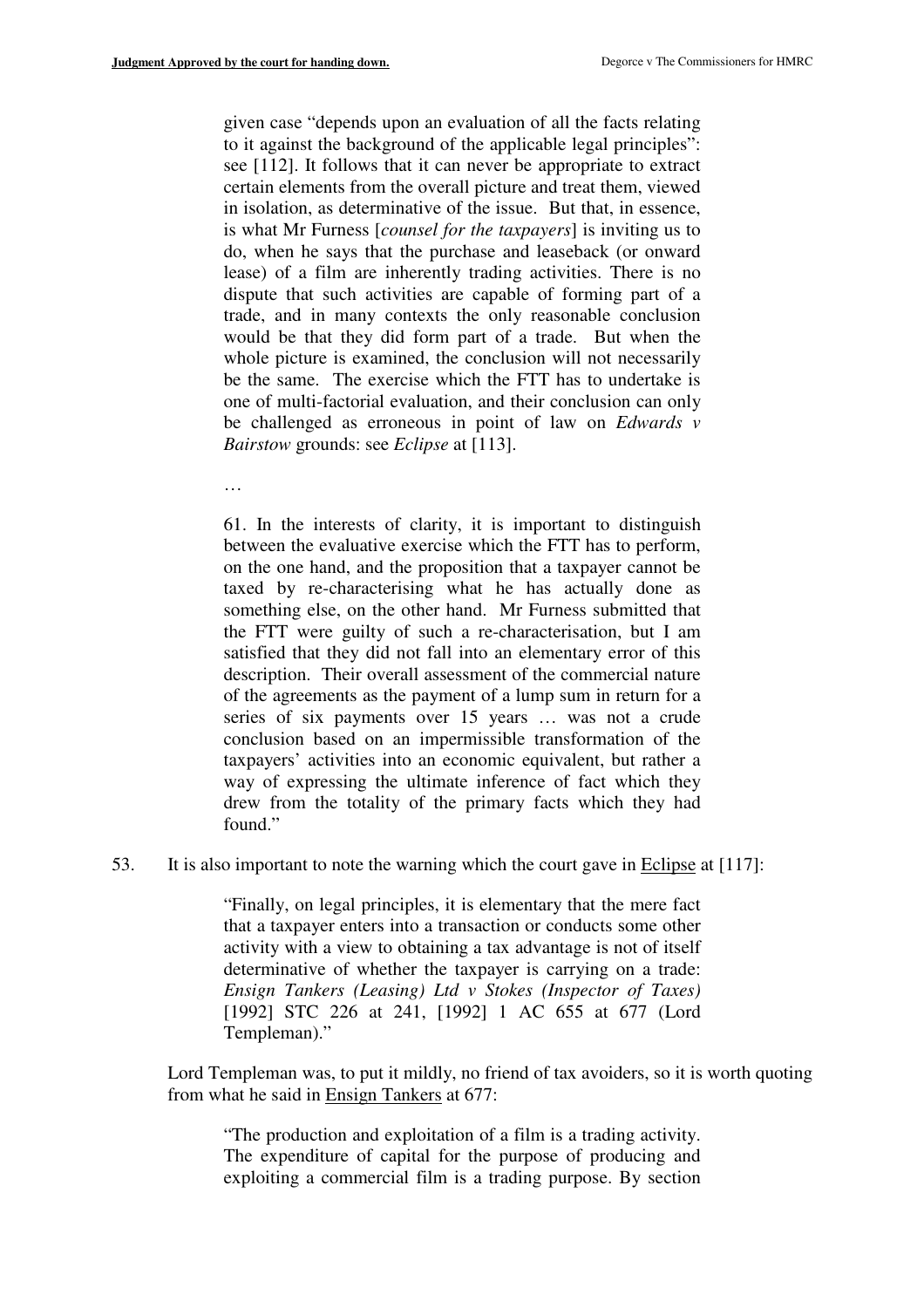41 of the Act of 1971 capital expenditure for a trading purpose generates a first year allowance. The section is not concerned with the purpose of the transaction but with the purpose of the expenditure. It is true that Victory Partnership only engaged in the film trade for the fiscal purpose of obtaining a first year allowance but that does not alter the purpose of the expenditure."

#### **The trade issue**

#### **(1) The decision of the FTT**

54. The FTT began its consideration of the trade issue by reviewing the case law, including a full citation of the "badges of trade" as set out in the Marson case. At [80], the FTT summarised its approach to the question whether Mr Degorce was trading as follows:

> "(1) To consider the badges of trade, bearing in mind that such features, where present, are not necessarily determinative of the issue;

> (2) We bore in mind that even where an ulterior (even paramount) motive to obtain a tax advantage is present, this does not automatically "denature" a commercial transaction;

> (3) To determine the question of trade as a matter of law and thereafter consider whether, on the facts, a trade existed;

(4) The test is an objective one;

(5) That the transaction must be analysed as a whole and viewed in the context of its surrounding circumstances where that concept assists in determining the true nature of the transaction;

(6) To ask ourselves "What did Mr Degorce actually do?""

I would comment that I can detect no error of law in this statement of the FTT's approach, which seems to me to accord with the more recent guidance given by this court in the Eclipse and Samarkand cases.

55. The FTT then summarised the submissions of the parties on the badges of trade, beginning with the first, namely that the transaction in question was a one-off transaction. Although such a transaction is in law capable of being an adventure in the nature of trade, the lack of repetition is a pointer which may indicate the contrary. At [83], the FTT recorded HMRC's invitation to them to consider only the year 2006/07, on the basis that Mr Degorce's participation in previous years in two "Ingenious" limited liability partnership film schemes was under enquiry by HMRC, and his involvement with other Goldcrest schemes in subsequent years was also under enquiry "on the basis that they repeat the acquisition of potential income streams in 2006/2007". They also recorded the submission for Mr Degorce that his involvement in similar transactions before 2006/07, and (as a sole trader) in subsequent years,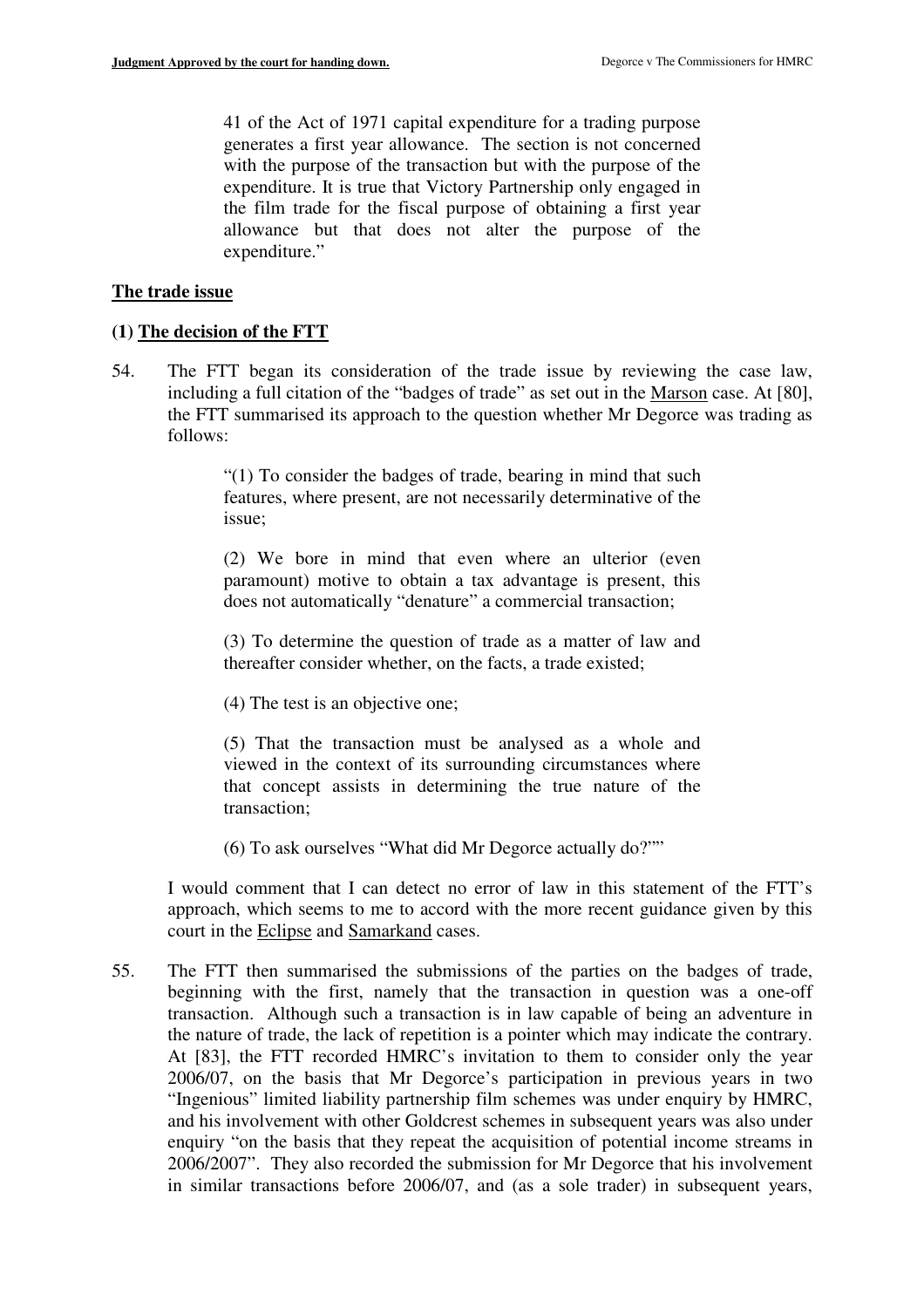combined with his unchallenged evidence that he had been exploring opportunities in the film sector, pointed to a badge of trade. It was submitted that to ignore those activities would be to ignore the context in which his activities in 2006/07 took place: see [84] and [85].

56. After recording the parties' submissions on the other badges of trade, the FTT made their findings of fact on the badges at [99] to [111]. I have already referred to the critical paragraph [99], where the FTT "found as a fact" that there was "no element of repetition" in Mr Degorce's transaction. In view of its significance, I will now quote the paragraph in full, together with the two following paragraphs:

> "99. We found as a fact that there was no element of repetition in [*the*] Appellant's transaction. We had no detailed evidence before us relating to Mr Degorce's activities either pre or post 2006-2007. As regards those pre 2006-2007, there was no evidence to support the assertion on behalf of the Appellant that there existed a "deemed film trade" nor has any finding been made by a Court or Tribunal in that regard. Similarly, whilst we accepted that the Appellant had been involved in activities similar to that before us after the relevant period (2006-2007), we noted that those activities were subject of an enquiry by HMRC and again, no determination has been made on the issue of trade. In our view, it would be unsafe to accept the Appellant's assertions in the absence of any detailed examination of the evidence and consequently found that we must deal with the transaction as a one-of transaction.

> 100. We accepted that Mr Degorce may well have explored opportunities in the film sector, but in our view the contemplation of any such activities is distinguishable from the reality of actually entering into such transactions.

> 101. We note that although in our view, the transaction must be regarded as a one-off this finding does not prevent it from being regarded as an adventure in the nature of trade."

57. At [106], the FTT accepted HMRC's submission, based on Ransom v Higgs [1974] 1 WLR 1594 (HL), that Mr Degorce:

> "did not intend to sell the potential income stream and therefore, in the absence of a customer, the transaction cannot be viewed as having been carried through in a way typical of trade."

Although we heard no detailed submissions on this paragraph, it seems to me that this was clearly a bad point. It cannot have been necessary for Mr Degorce to have an intention to sell the income stream at some future date for the transaction to be capable of qualifying as a trading one, and as this court pointed out in Eclipse at [115], the references in Ransom v Higgs to the normal feature of a "customer" in trading activity need to be treated with care in cases of the present type. On the face of it, the immediate assignment by Mr Degorce of his rights in the two films to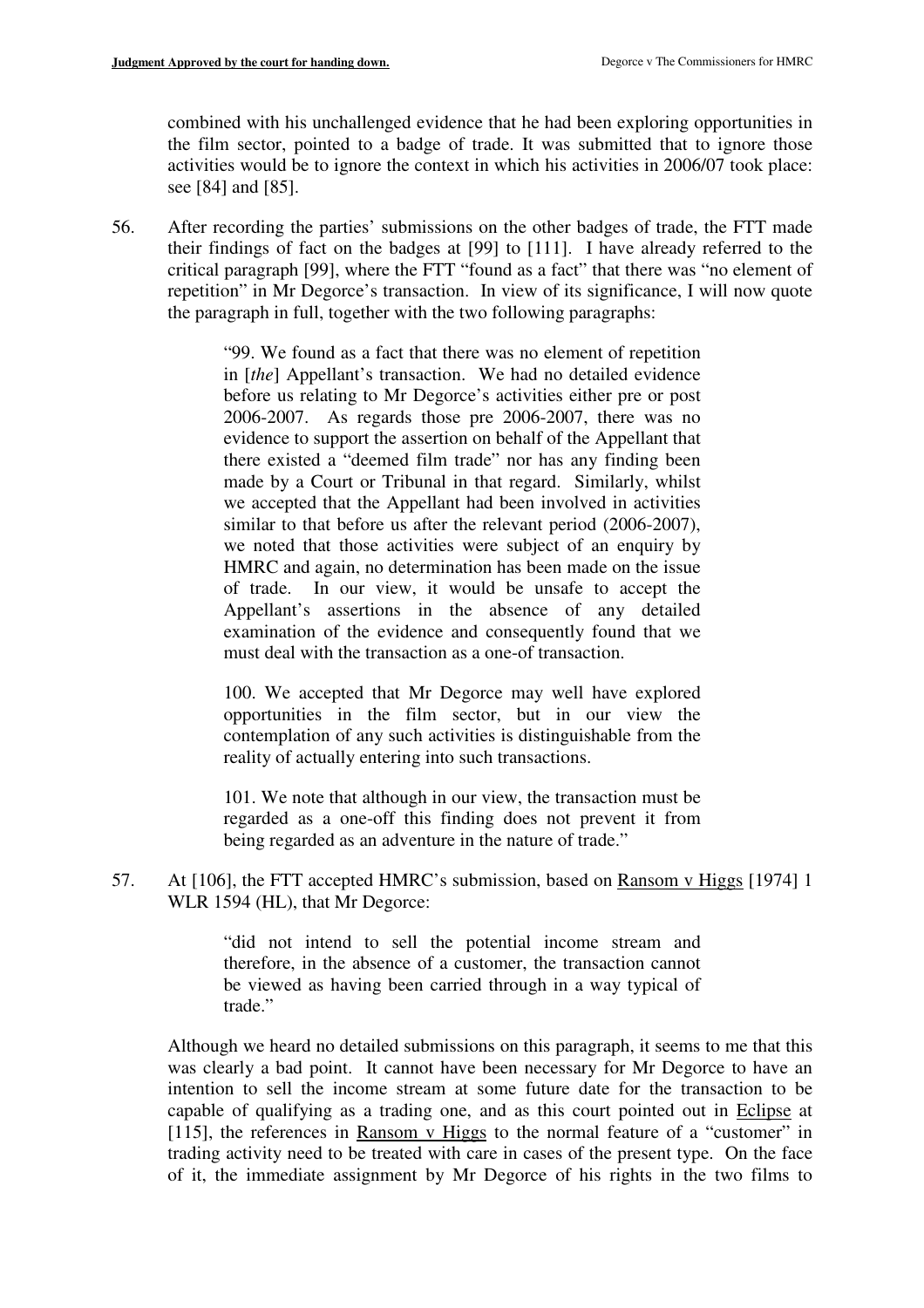Goldcrest Film Distributors Limited in return for the potential income stream was, in itself, an obvious way of turning those rights to account, and it involved a counterparty. As this court said in Eclipse at [116]:

"Undoubtedly trading activity involves a counter-party of some description. We do not find it helpful, however, in a complex transaction such as the one with which we are concerned to seek to identify whether that counter-party is or is not properly characterised as a "customer", as that word is used in ordinary speech."

- 58. The FTT clearly attached considerable significance to the apparent absence of any intention by Mr Degorce to sell the future income stream because they returned to it in [109] and [110], and it must have been a major factor in their conclusion, at [111], that "the overall indication in applying the badges of trade is that the nature of the composite transactions was not of a trading nature".
- 59. The FTT then proceeded to consider "what Mr Degorce actually did", by reference to a detailed "Time Line" which they set out in paragraph [112]. This included a number of references to conversations between Mr Degorce and his adviser, Mr Christopher Petzel, who was a media entrepreneur based in Los Angeles, and from whom the FTT heard oral evidence. The Time Line began in February 2007, when "Mr Petzel visited the Appellant at home and had general discussions regarding [*his*] interest in the film industry". Subsequently, there were telephone conversations between Mr Degorce and Mr Petzel on several occasions between 2 and 4 April 2007, during which (inter alia) Mr Degorce agreed to pay Mr Petzel a fee of \$20,000 to assist with an economic analysis, and Mr Petzel helped in the negotiations which resulted in the substitution of *Tropic Thunder* and *The Love Guru* for the *Star Trek* film.
- 60. At [115], the FTT found that:

"In addition to advice provided by Goldcrest, Mr Degorce also took advice from Mr Petzel, Howard Kennedy Solicitors and HSBC Private Bank. An assistant was employed by Mr Degorce to assist in managing the trade."

- 61. The FTT then reviewed Mr Degorce's evidence at [117] to [133], and the evidence of Mr Petzel at [134] to [143]. From this review, I extract the following points:
	- (a) One of Mr Degorce's reasons for hiring Mr Petzel was to "review all the models, all the assumptions" as he did not want to rely solely on Goldcrest's opinion (paragraph [117]).
	- (b) Mr Degorce did not rely on the comparables provided by Goldcrest, preferring instead to rely on Mr Petzel, so the financial illustrations provided by Goldcrest formed no part of his consideration (paragraph [119]).
	- (c) The main advice which Mr Degorce received from Howard Kennedy related to the loan documentation, which was complex (paragraph [126]).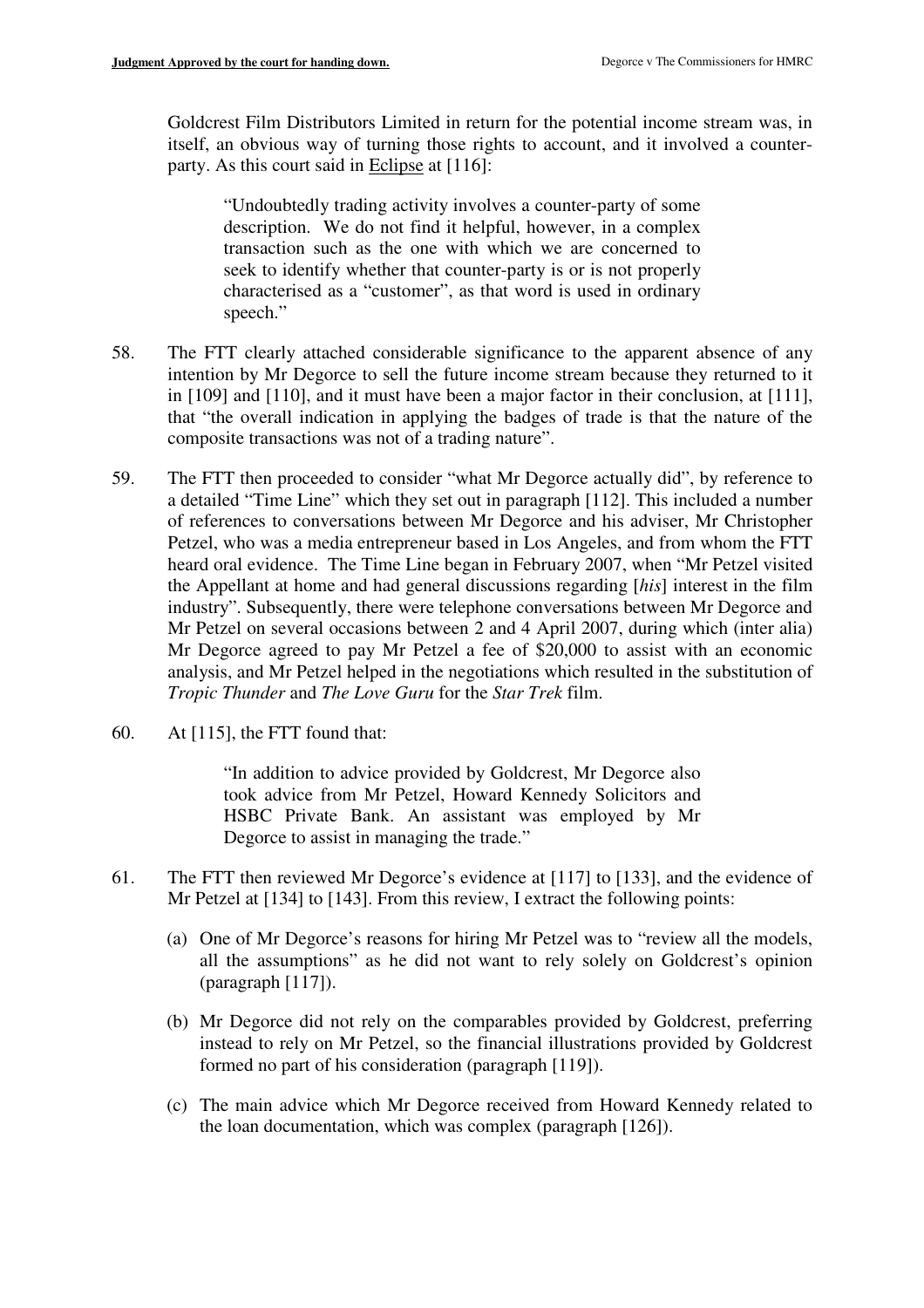- (d) In respect of the prices finally agreed for the two films, Mr Degorce accepted "that the films were looked at globally and it did not matter where a reduction was given" (paragraph [132]).
- (e) Mr Petzel confirmed that he had been employed by Goldcrest as a sales executive from 1996 to 1997, and he had an ongoing connection with Goldcrest, although it was not particularly close. In February 2007 Goldcrest contacted him with a request to provide projections and financial modelling assistance for a number of studio films, but no formal engagement ensued (paragraph [143]).
- (f) Mr Petzel's role was to verify the information given to Mr Degorce was accurate, and whether the performance assumptions would lead to the payment waterfall portrayed in the Goldcrest documents (paragraph [135]).
- (g) Mr Petzel acknowledged that he had made certain calculation errors in the figures which he provided for Mr Degorce (paragraph [141]).
- (h) Of the eight films in which Mr Degorce had acquired rights from 2007 onwards, only one film, *Twilight*, had made a return (paragraph [143]).
- 62. The next section of the FTT Decision, headed "Findings of fact on the issue of trade", runs from paragraphs [144] to [156]. The FTT inferred that Mr Degorce's purpose in entering into the transactions in April 2007 was to shelter his income, and found (contrary to his oral evidence) that he had asked HSBC for advice on the amount of income he could shelter in the current tax year (paragraphs [144] and [145]). The FTT found that Howard Kennedy was not a firm independently chosen by Mr Degorce to provide advice, but had rather been suggested to him by Goldcrest as part of the structured nature of the scheme (paragraph [147]).
- 63. At [148], the FTT recorded the obvious fact that the transaction "took place over an extraordinarily short period". They inferred from this, at [149], that "the asset subject of the transaction was, in reality, unimportant". Mr Degorce made his initial payment on the basis that he was to acquire the rights to *Star Trek*, and it was only after he had signed the initial acceptance and loan application that he engaged Mr Petzel to analyse certain aspects of the scheme. Moreover, it was only after Mr Degorce had made his initial payment that he was informed, on 4 April 2007, that the rights to *Star Trek* were no longer available. The FTT found there to be no indication that Mr Degorce contemplated withdrawing from or delaying his participation in the scheme, once informed that the rights to *Star Trek* were unavailable; and at [150] they concluded that "the only logical inference" to draw from an answer to a question given by Mr Degorce under cross-examination "was that the films, individually, were of little importance but rather the aim was to provide Mr Degorce with an asset or assets by which Mr Degorce could shelter the amount of income as advised by Ms Challons [*of HSBC*]".
- 64. When Mr Degorce signed the documents, he had only a limited understanding of the detail of the scheme, and in particular of the valuation aspect, because otherwise there would have been little point in engaging Mr Petzel (paragraph [151]). Furthermore, the exercise carried out for Mr Degorce by Mr Petzel "in reality provided little assistance to Mr Degorce beyond that already obtained from Goldcrest and HSBC"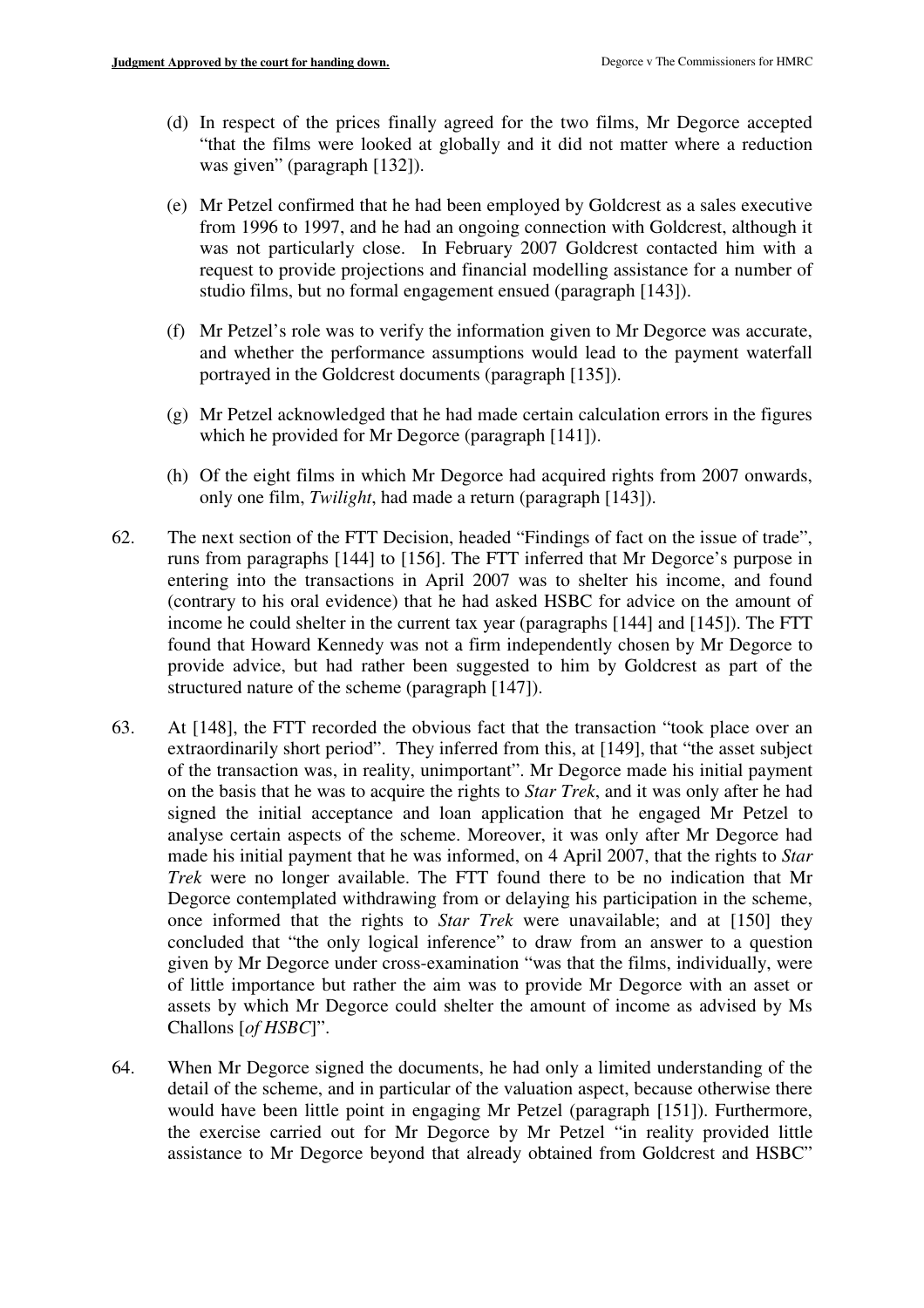(paragraph [152]). After referring to certain errors in Mr Petzel's calculations, which Mrs Farquharson had pointed out during his evidence, the FTT said at [155]:

"Given the value of the transaction, we found it unlikely that had Mr Degorce intended to rely on Mr Petzel's advice in any meaningful way, he would have been content to proceed on the limited documentation provided to Mr Petzel and an analysis which contained errors which were clear. We concluded that the only real understanding Mr Degorce had of the scheme at the time he entered into it and soon thereafter was in respect of the tax implications."

65. In [156], the FTT stated its conclusion:

"When we asked ourselves "what was Mr Degorce trading" we concluded that his activities were, in reality, focused on the close of the financial year and that his activity was limited to obtaining fixed receipts as prescribed by the Agreement signed which cannot be deemed as "trade". We concluded from the evidence that the asset purchased was irrelevant for the purpose of the scheme; the sole requirement was a lump sum figure which was initially paid for *Star Trek*, and thereafter matched for *Love Guru* and *Tropic Thunder*, in return for the potential income stream. We concluded that this was not an adventure in the nature of trade."

## **(2) The decision of the Upper Tribunal**

- 66. The Upper Tribunal prefaced its discussion of the trade issue by encapsulating, at [34], the general nature of Mr Degorce's challenge to the FTT's decision. Mr Maugham accepted that the question "whether a given transaction or series of transactions is in the nature of trade is a question of fact", as Millett J had said in Ensign Tankers ([1989] STC 705 at 762). He argued, nevertheless, that the FTT had erred in law in reaching its conclusion, because some of its findings of fact were irrational, in the sense that they were contrary to or unsupported by the evidence, and in some respects they had not made the necessary relevant findings at all. Mr Maugham argued that, even if the FTT's conclusions could be supported if properly explained, the FTT had failed in some respects to provide a proper explanation, which could itself ground an appeal in accordance with the principles stated in Flannery v Halifax Estate Agencies Ltd [2000] 1 WLR 377 (CA).
- 67. At [35], the Upper Tribunal recorded Mr Gibbon's acceptance, for HMRC, that "there were some obscurities and infelicities" in the FTT's decision, but he said they fell far short of satisfying the stringent test which had to be met before the Upper Tribunal could interfere. He also submitted that, despite the obscurities and infelicities, the FTT came to the right conclusion, and there was ample evidence to support it.
- 68. The Upper Tribunal then reviewed the FTT's decision, and at [58] identified three core factors which had led it to its conclusion: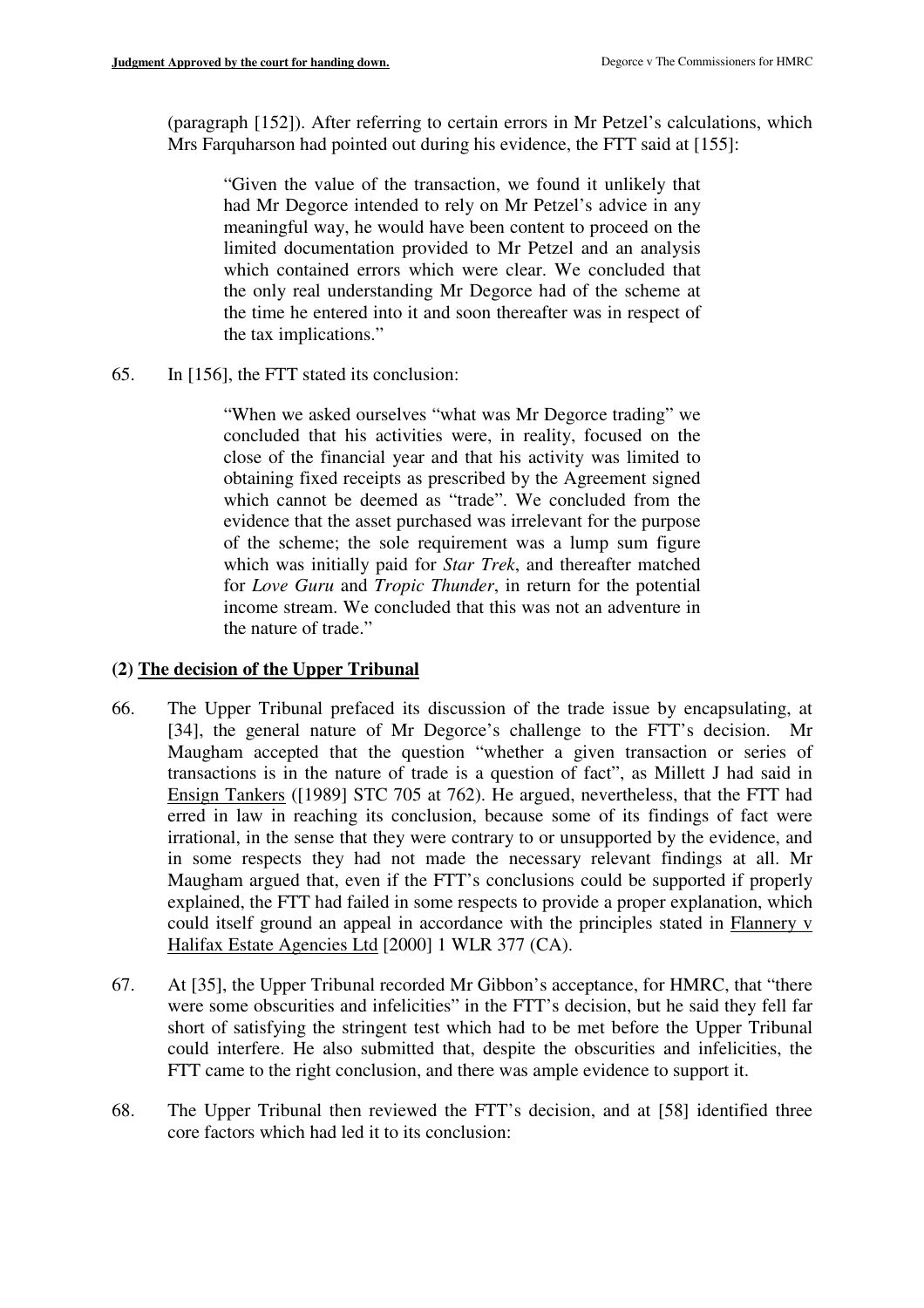"First, they were satisfied that there was no element of repetition which might support the conclusion that the transactions represented the continuation or extension of an existing trade or the start of a trade to be continued in later years. Second, they found it significant that the purchase and the assignment were executed simultaneously; and, they said, a purchase of film rights for (in round figures) £20 million followed by their immediate sale at a loss of £19 million could not be viewed as the purchase and independent sale of an asset. The conclusion to be drawn from that factor was that the transactions were inextricably linked and were entered into without regard to the true value of the rights. Third, the F-tT concluded that the evidence showed that it was immaterial what asset Mr Degorce acquired: realistically viewed, the transactions amounted to nothing more than the payment of a lump sum in return for a potential income stream which he did not intend to sell, and they were undertaken as a means of generating tax relief."

69. The Upper Tribunal added that, for good measure, the FTT also concluded that:

"… any trade there might have been was "denatured" by the fact that the sole purpose of the scheme, and therefore the sole purpose of Mr Degorce's participation therein, was to shelter his taxable income, so that the "shape and character of the transaction was not in reality that of a trading transaction"."

This passage reflected the FTT's discussion, at [157] to [163], of an alternative submission by HMRC based on the principle stated by Lord Morris of Borth-y-Gest in Lupton v F A & A B Ltd [1972] AC 634 at 647 that:

"It is manifest that some transactions may be so affected or inspired by fiscal considerations that the shape and character of the transaction is no longer that of a trading transaction."

- 70. The Upper Tribunal then set out at length Mr Degorce's arguments, from [59] to [80]. Mr Maugham argued that the FTT had failed to follow its self-direction that it should concentrate on what Mr Degorce actually did, and had been misled by the judgment of the Court of Appeal in Ensign Tankers into treating Mr Degorce's motive in entering into the transactions as the relevant test. Mr Maugham also submitted that the FTT erred seriously in its examination of the evidence relating to Mr Degorce's activities in other years, and had wrongly concluded that his activity in April 2007 was to be regarded as a one-off transaction.
- 71. Since this is the central thrust of Ms McCarthy's new argument, it is relevant to note how the Upper Tribunal thought the issue had been presented to it. The Upper Tribunal said this:

"67. Mr Maugham points out that there was, in fact, extensive evidence before the F-tT of Mr Degorce's activities in the acquisition and disposal of film rights both before and after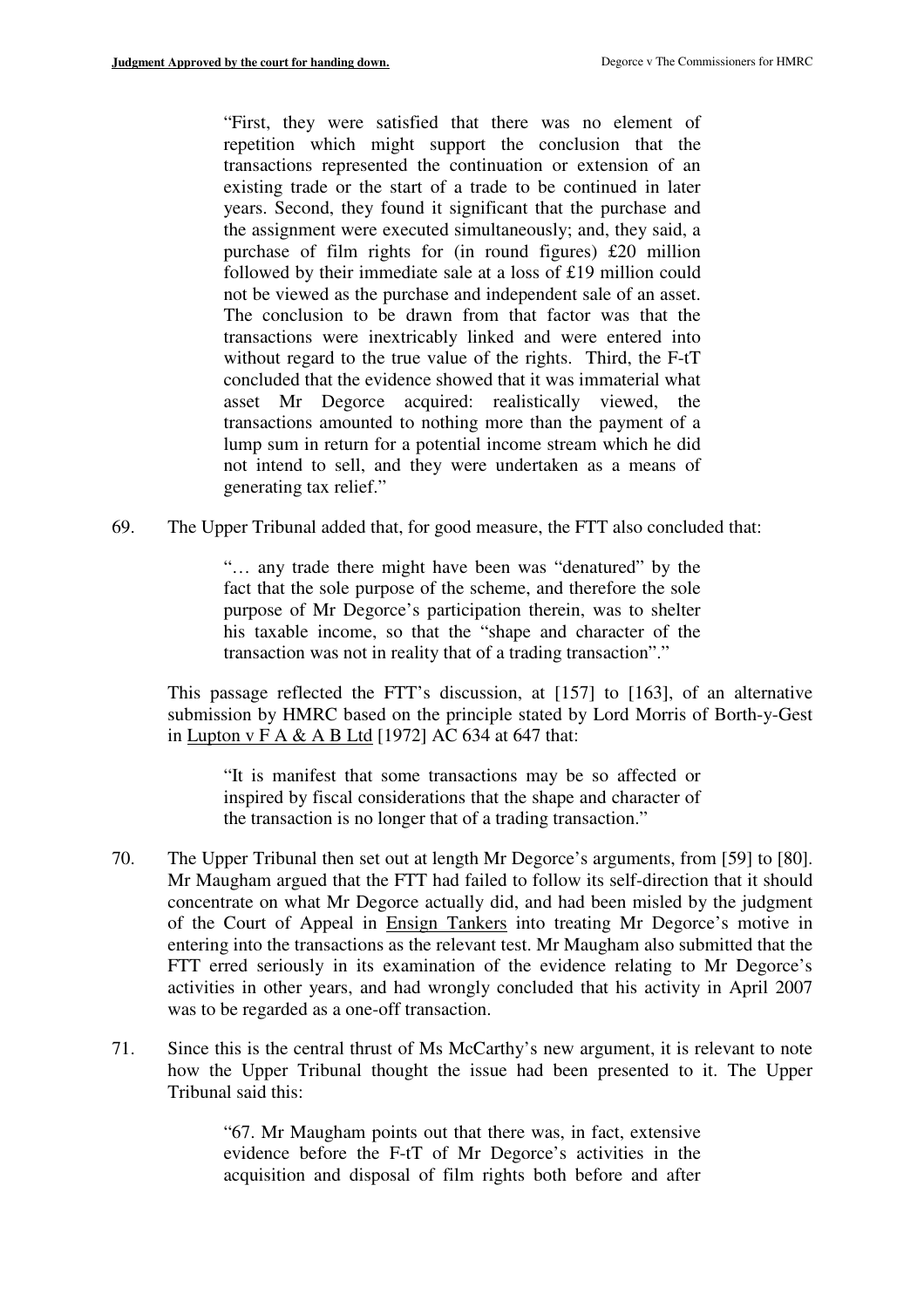2006-07. HMRC themselves have referred in their statement of case to his participation in similar transactions on three occasions. The evidence showed that he had, in addition to this transaction, purchased interests in films in 2005-06, as a member of two LLPs; that from February 2007 he had been engaged in extensive discussions with Mr Petzel about possible purchases of film rights; that he had actively researched the market over a significant period; and that he had purchased rights in several films later in 2007, in 2008 and in 2009. Thus this was merely one of a series of similar transactions by which Mr Degorce had acquired rights in films, some of which had been successful while others had not; he knew that they were transactions of a speculative nature but a trade is no less a trade for being speculative. On the contrary, as Sales J said in *Eclipse Film Partners (No. 35) LLP v Revenue and Customs Commissioners* [2014] STC 1114 at [78], the speculative character of a transaction may be "strongly indicative" of trading. If one were to examine his position for the tax years 2005-06, 2006-07 and 2007-08 together, it would become clear that while his income from other activities amounted to about £44 million, Mr Degorce had spent as much as £74 million on film rights. If his purpose was solely to shelter his income from tax he had gone too far by £30 million. The difference between his taxable income and his expense is, says Mr Maugham, far more consistent with his being an active trader in film rights than with his having no purpose other than tax avoidance.

68. Mr Maugham submits that had the F-tT properly considered that evidence, together with what the Vice- Chancellor said in *Marson v Morton*, they would have been driven to conclude, at the least, that what Mr Degorce did was capable of amounting to trade. They should then have gone on to decide whether, as a matter of fact, it did amount to trade. Instead, they simply treated the purchase and sale as component parts of a different, composite, transaction and failed to consider properly what was their true nature. That was a consequence of their failure to consider critical facts, many of which were unchallenged. That failure led in turn to the F-tT's making findings of fact which could not be supported.

69. As to this, the evidence the F-tT failed to take into account included that relating to the advice Mr Degorce took, to his understanding that he could withdraw from the transaction if his lawyers advised against it, to his decision not to rely on the information provided by Goldcrest but to seek a valuation from Mr Petzel, and to the fact of negotiations about the precise nature of the rights to be acquired and the price to be paid. They also ignored the evidence that Mr Degorce had been discussing with HSBC, since March 2007, the possibility that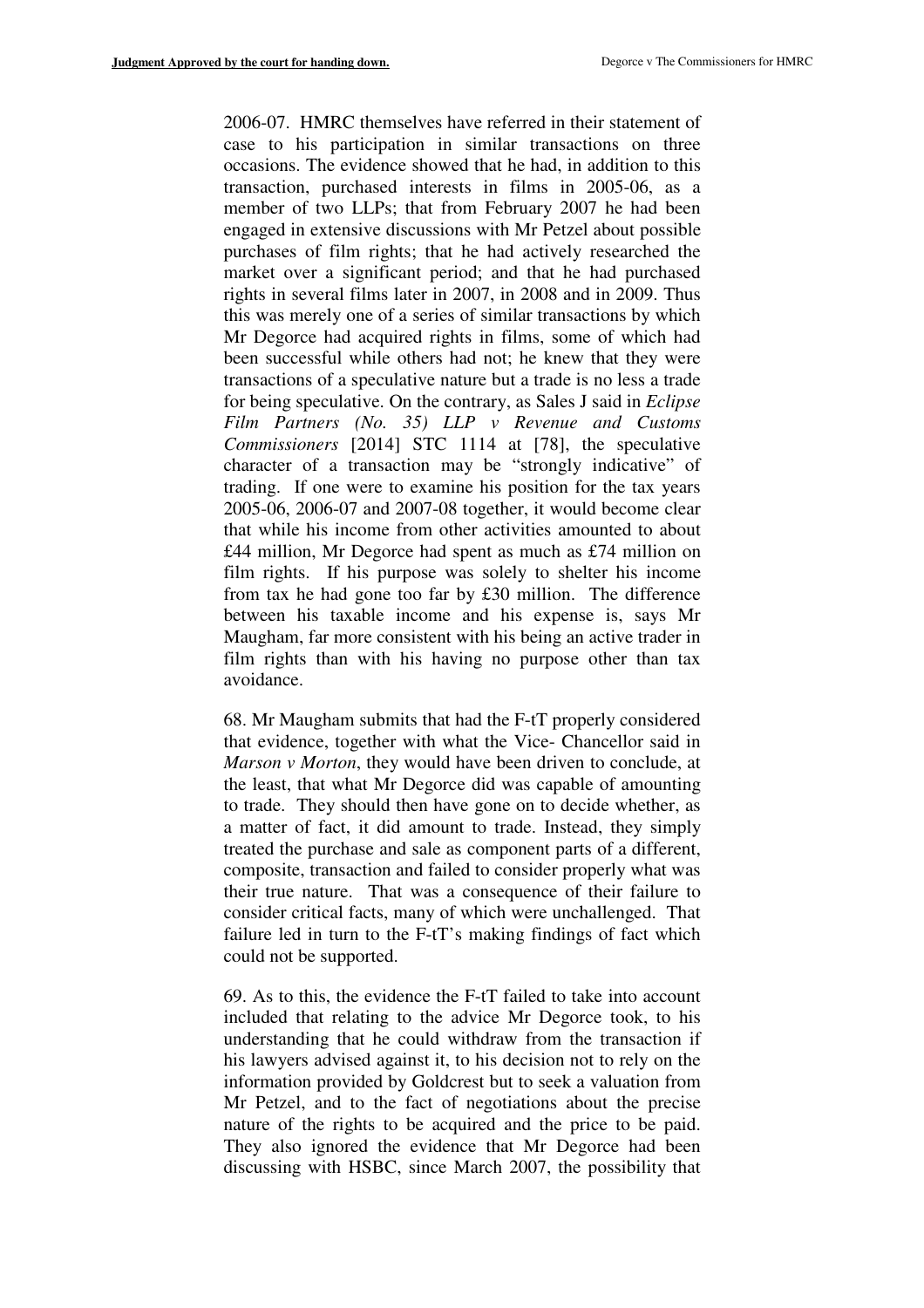he might set up a film business, with staff, that he had sought advice from Mr Petzel about film investment in a general sense, both before and after these transactions took place, that his later purchases were made in order to broaden his portfolio, with the aim of spreading his risk while improving his prospects of making a positive return, that he had in fact achieved returns on some of the films in which he had acquired rights, that there had been serious negotiations about the price to be paid for the rights in other films, that on one occasion he had refused to invest in a substitute film but had demanded (and received) a return of his money, and that he had sought advice from recognised industry experts rather than from lawyers and others unversed in the film industry. Those, says Mr Maugham, were all indications that Mr Degorce was engaged in a serious trading venture of which this transaction was merely a part.

70. Instead, the F-tT found that some of the advice he received was not wholly independent and that he had not taken any steps to ensure that he did receive independent advice, that he had not received any advice at all on the deal structure, that the nature of the assets in which he was trading was unimportant to him, that there was no evidence that he contemplated withdrawing when he was told that *Star Trek* was no longer available when it fact it was clear that withdrawal was a real possibility, that Mr Petzel's input was of little value, that there was no true negotiation of either prices or rights, and that there was no evidence of how he assessed commerciality or could be satisfied that the price he paid for the rights was commercial. All of these findings, says Mr Maugham, are contrary to the evidence or unsupported by it. The consequence of their incorrect findings on these points was that the F-tT's approach to the main question before them, namely whether Mr Degorce was trading, was fatally undermined."

72. Although Mr Maugham depicted this as the FTT's "worst error", he also argued that the FTT had asked themselves the wrong question about the loan finance (the fifth badge of trade), by looking at whether it was short-term or long-term, when the real question was whether there was borrowing (an indication of trading) or not (an indication of a purchase for personal reasons or as an investment): see [73]. The Upper Tribunal continued:

> "Mr Maugham emphasises, as a further indication that what Mr Degorce did was in the nature of trade … that, unlike other schemes of a similar basic nature, the Goldcrest scheme did not provide for its users a guaranteed income stream designed to pay off the borrowing or simply return the capital paid out. Everything Mr Degorce was to receive was, Mr Maugham points out, entirely dependent on the success of the films – if they were unsuccessful, or only moderately successful, as in this case, he would receive nothing as all the proceeds were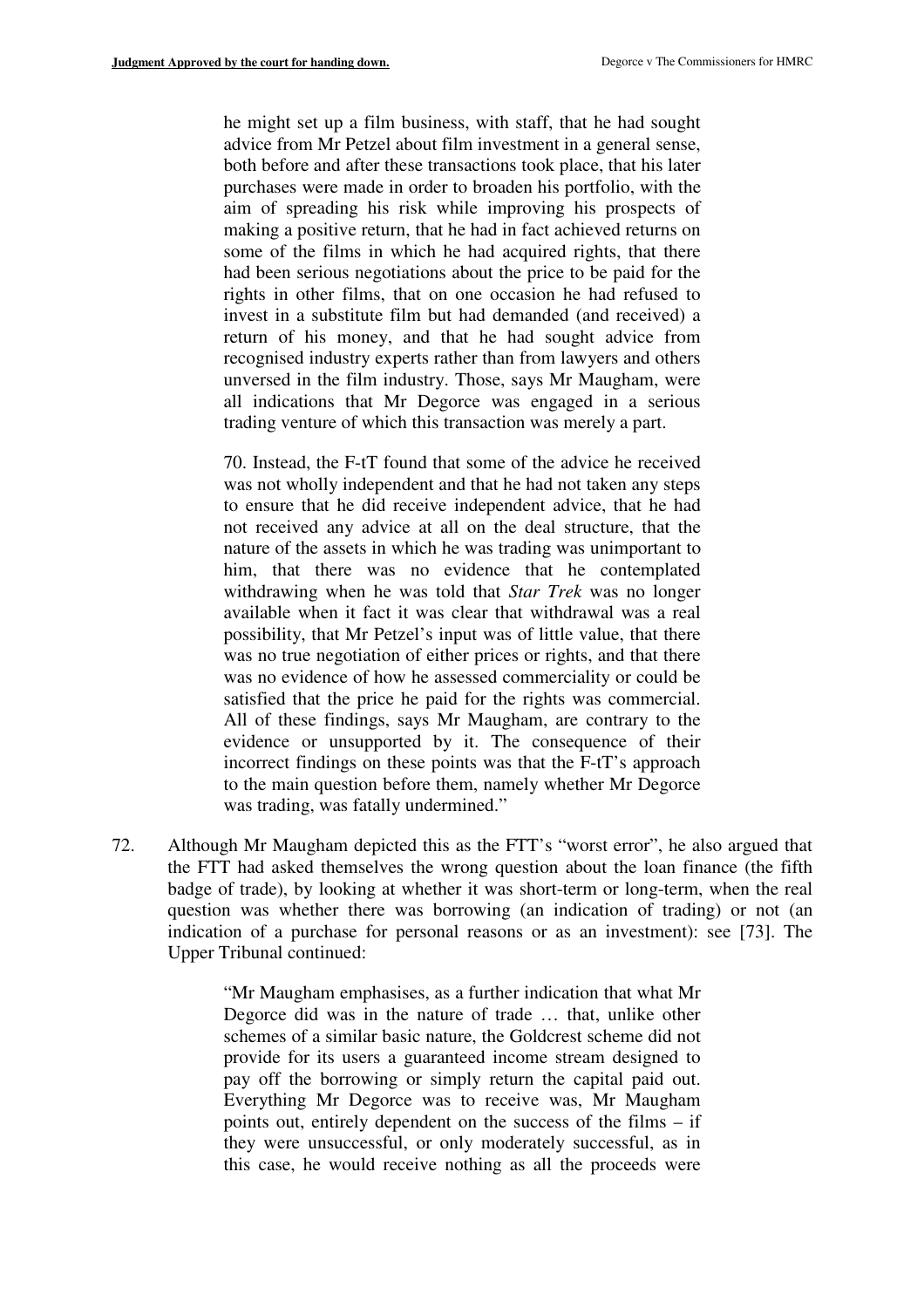taken by the production studio. It was only when a film was truly successful that the production studio's prior claim became satisfied and there was a surplus for a person in Mr Degorce's position. Mr Maugham offered the example of the well-known film *Twilight*, which Mr Degorce had helped to finance, and which had produced considerable profits in which Mr Degorce had shared to the extent of nearly £20 million."

73. The Upper Tribunal then set out HMRC's arguments, at [81] to [90] of the UT Decision. I will quote their record of Mr Gibbon's submission to them on the critical issue of repetition:

> "89. Mr Maugham's argument based on Mr Degorce's claimed repetition of trading in film rights has to be considered against the background of the question to be asked in this case, which is not whether Mr Degorce was trading in film rights in a general sense, but whether the transactions into which he entered in the tax year 2006-07 amounted to trading. It is conspicuous that in his tax return for 2006-07 Mr Degorce stated that his trading activity began on 2 April 2007, the date on which he committed himself to the scheme. It is true that he had been a member of two partnerships in 2005-06, and that those partnerships had undertaken transactions relating to intellectual property rights in films, but even if (which HMRC dispute) the partnerships were trading, being a member of a partnership and undertaking trade on one's own account are quite different things, and the F-tT were entitled to take the view that what Mr Degorce did in 2006-07 did not represent the continuation of an existing trading activity. What is perhaps more important still is that there was no repetition within this scheme; once the rights had been bought and assigned, anything which might have been regarded as a trading activity ceased."

74. The next section of the UT Decision, running from [91] to [126], is headed "Discussion". They began by reminding themselves of the well-known limitations on what an appellate tribunal may ordinarily do when faced with a challenge to the findings of fact of a first-instance tribunal. They referred to the (then) recent decision of this court in Eclipse, and to the statement by Lewison LJ, following a review of the earlier authorities, in Fage UK Ltd v Chobani UK Ltd [2014] EWCA Civ 5 at [114]:

> "Appellate courts have been repeatedly warned, by recent cases at the highest level, not to interfere with findings of fact by trial judges, unless compelled to do so. This applies not only to findings of primary fact, but also the evaluation of those facts and to inferences to be drawn from them."

75. The Upper Tribunal then referred to the guidance given by Lord Carnwath about the special role of the Upper Tribunal in the cases of Jones, loc.cit., and Revenue & Customs Commissioners v Pendragon Plc [2015] UKSC 37, [2015] 1 WLR 2838, at [47] to [50]. The Upper Tribunal did not read this guidance as an indication that "the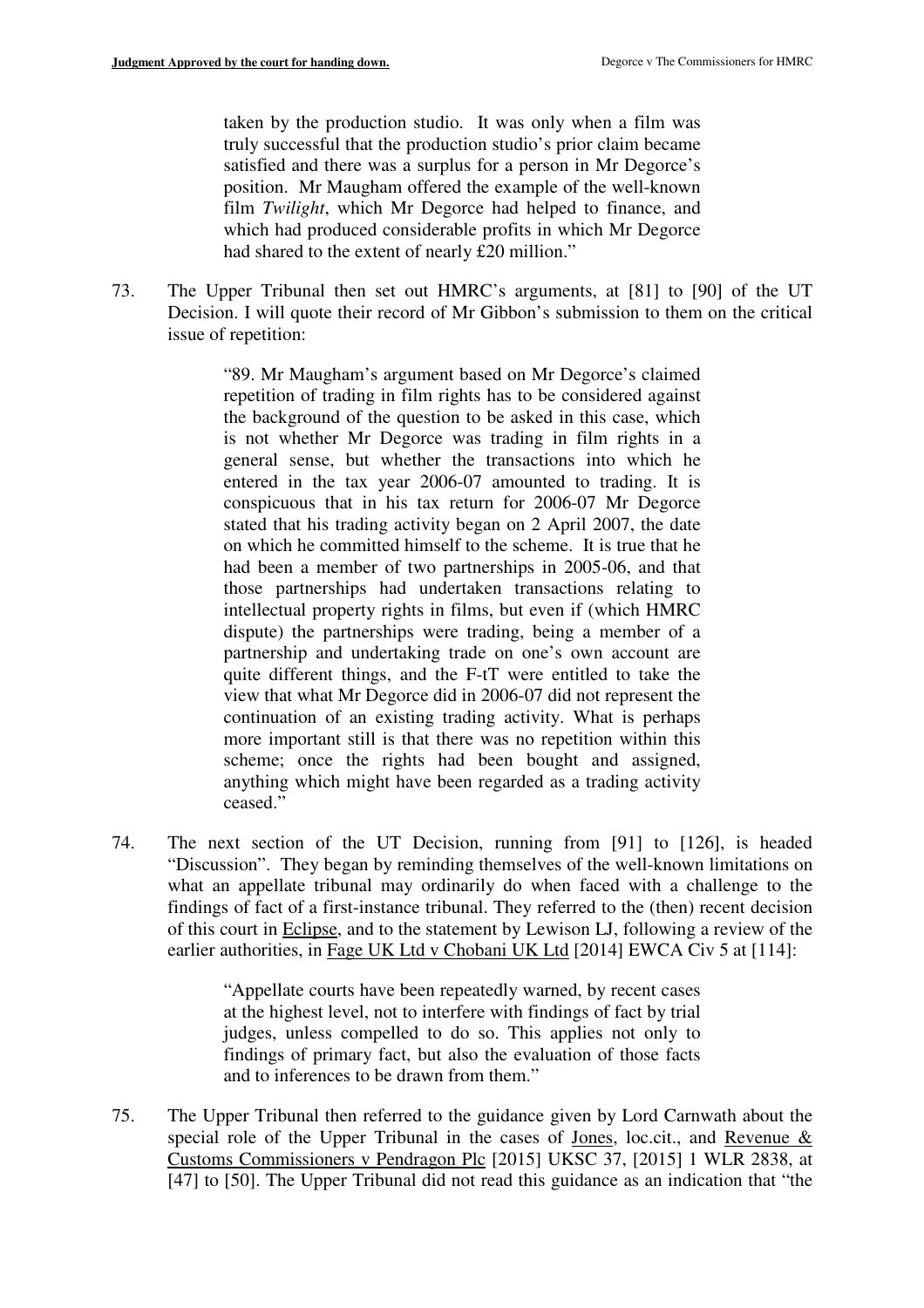Upper Tribunal has some special exemption from the restrictions to which Lewison LJ referred", a comment with which I respectfully agree. They added that they did not consider the trade issue, as it arises in this case, to give rise to matters of principle on which it would be appropriate for them to offer guidance. The question of trade is one of fact, and copious guidance already exists on the correct approach to be adopted. Their task was therefore "the more mundane one of enquiring whether the F-tT in this case correctly applied the guidance in determining the facts and evaluating them". Again, I agree.

76. It was in this context that the Upper Tribunal then made the observations in [94] and [95] upon which Ms McCarthy places so much reliance. Although I have already quoted extracts from these paragraphs, it is convenient to set them out again in full:

> "94. We recognise that there are, as Mr Maugham argues and Mr Gibbon accepts, various parts of the F-tT's decision which can be criticised, and we have ourselves found their reasoning difficult to follow in some respects. In particular, we are willing to agree with Mr Maugham that what the F-tT said at [99] … reveals an error of approach: one cannot disregard evidence of similar activities because the tax consequences of those activities are under investigation. The tax consequences of a transaction do not determine its character; rather, it is the character of the transaction which determines its tax consequences.

> 95. However, it is not enough simply to attack the approach. Mr Maugham must in addition demonstrate that, had the F-tT approached this part of the evidence correctly, their doing so would, or at least might, have affected the outcome. Mr Maugham's argument seems to elevate the first badge of trade from an indicator, something which may tend to support one conclusion rather than another, into a discrete test. As we understand what the Vice-Chancellor said, this badge, by distinguishing between a one-off transaction on the one hand and repeated transactions of a similar character on the other, is aimed at identifying, respectively, the person who engages in one purchase and sale with no intention of entering into a course of trading and the person whose objective is to trade in the commodity over the longer term. Repetition therefore points to the greater likelihood that the person concerned falls into the latter category; but it does not answer the question whether the activity, repeated or not, is capable of amounting to a trading activity. If, on proper analysis, the transactions into which Mr Degorce entered led to the acquisition of an income stream the fact of repetition does not convert what he did into something else."

77. The Upper Tribunal then identified the core question before it, in a passage which again needs to be set out in full: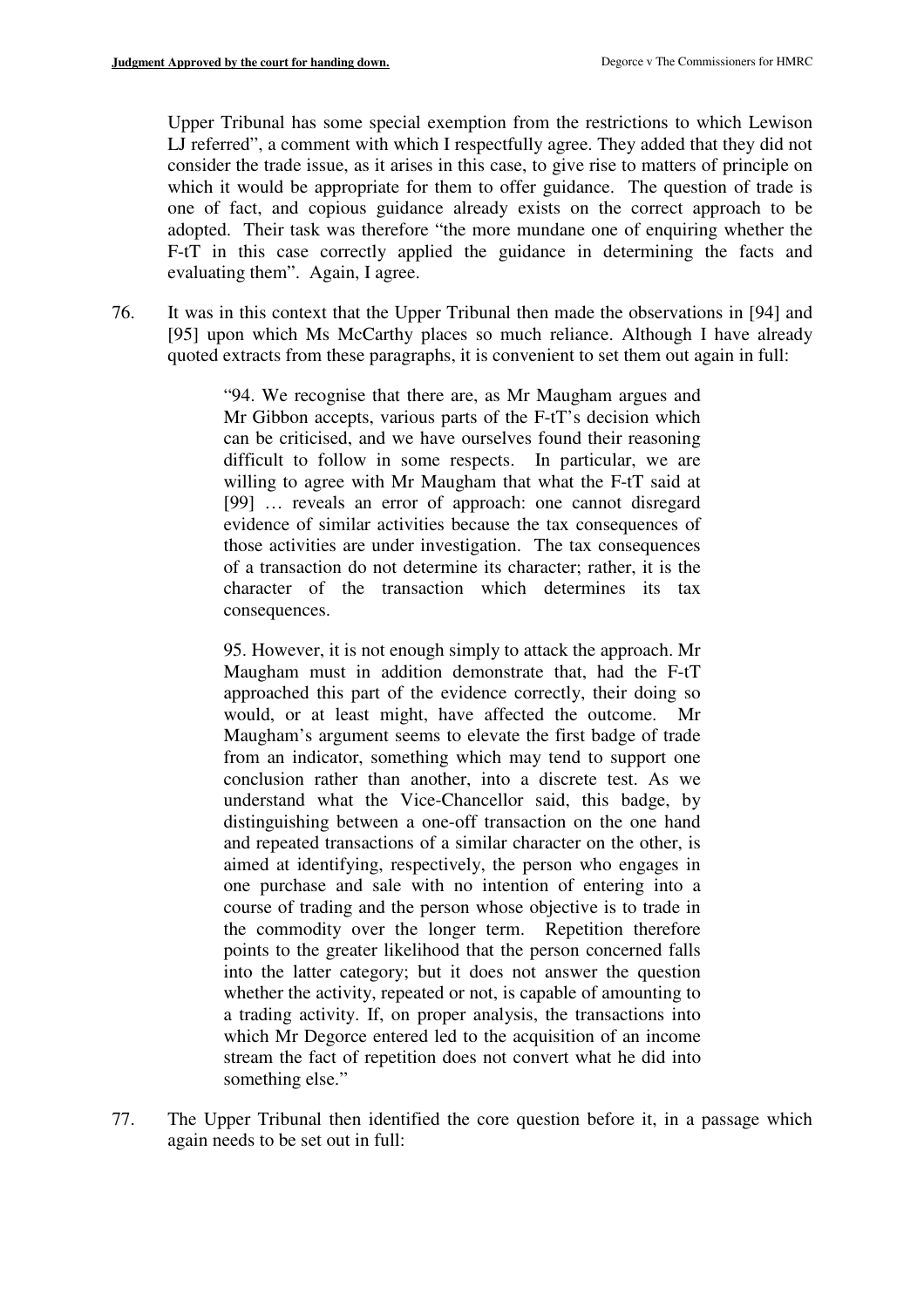"96. The core question is whether there was material before the F-tT from which they could properly conclude that Mr Degorce was not trading in film rights, but that he merely acquired a contingent, or potential, income stream. The F-tT's approach, when shorn of detail, was to undertake the task they had set themselves, namely examine what Mr Degorce did, in entering into a set of pre-arranged contracts which were designed to, and did, follow one another in a very quick sequence. It was, in particular, clear before he entered into the first of the transactions that at the end of them, minutes later, he would be left only with the income stream. No other outcome was possible: the whole set of contracts assumed (simplifying a little) that a Paramount company would sell rights to a Goldcrest company, which would sell them to the user, in this case Mr Degorce, who would do nothing with them but assign them to another Goldcrest company which would in turn assign them back to a different Paramount company. Once the start button was pressed, all the transactions fell into place automatically, with only one possible result.

97. It was not an arrangement which left Mr Degorce with the freedom to retain the rights, assign them elsewhere for cash, or assign part of the rights while retaining the remainder. Not only he but all of the other participants in the Goldcrest scheme – that is, the Goldcrest and Paramount companies – entered into the series of transactions knowing that they could have only one outcome, which in Mr Degorce's case was the right to a potential income stream. Once one focuses on the core question it becomes clear that even if the F-tT were wrong in one or more of the lesser findings they made on the way to their overall conclusion, that overall conclusion was supported by the evidence. It does not matter, in answering the core question, whether Mr Degorce did or did not take advice, or did or did not negotiate, since advice and negotiation do not transform the purchase of an asset, as an income stream is, into a trading activity. They were not included by the Vice-Chancellor in his list of the badges of trade and in our view rightly so. They are as likely, perhaps even more likely, to feature in a person's decision to buy an asset as they are in his decision whether or not to trade in a particular commodity.

98. It is true that the overall exercise was speculative, in the sense that it was unknown whether, and if so to what extent, Mr Degorce would receive income from the exploitation of the rights; but there was no element of speculation in the transactions themselves, which were undertaken on a predetermined basis with, as we have said, a pre-determined outcome."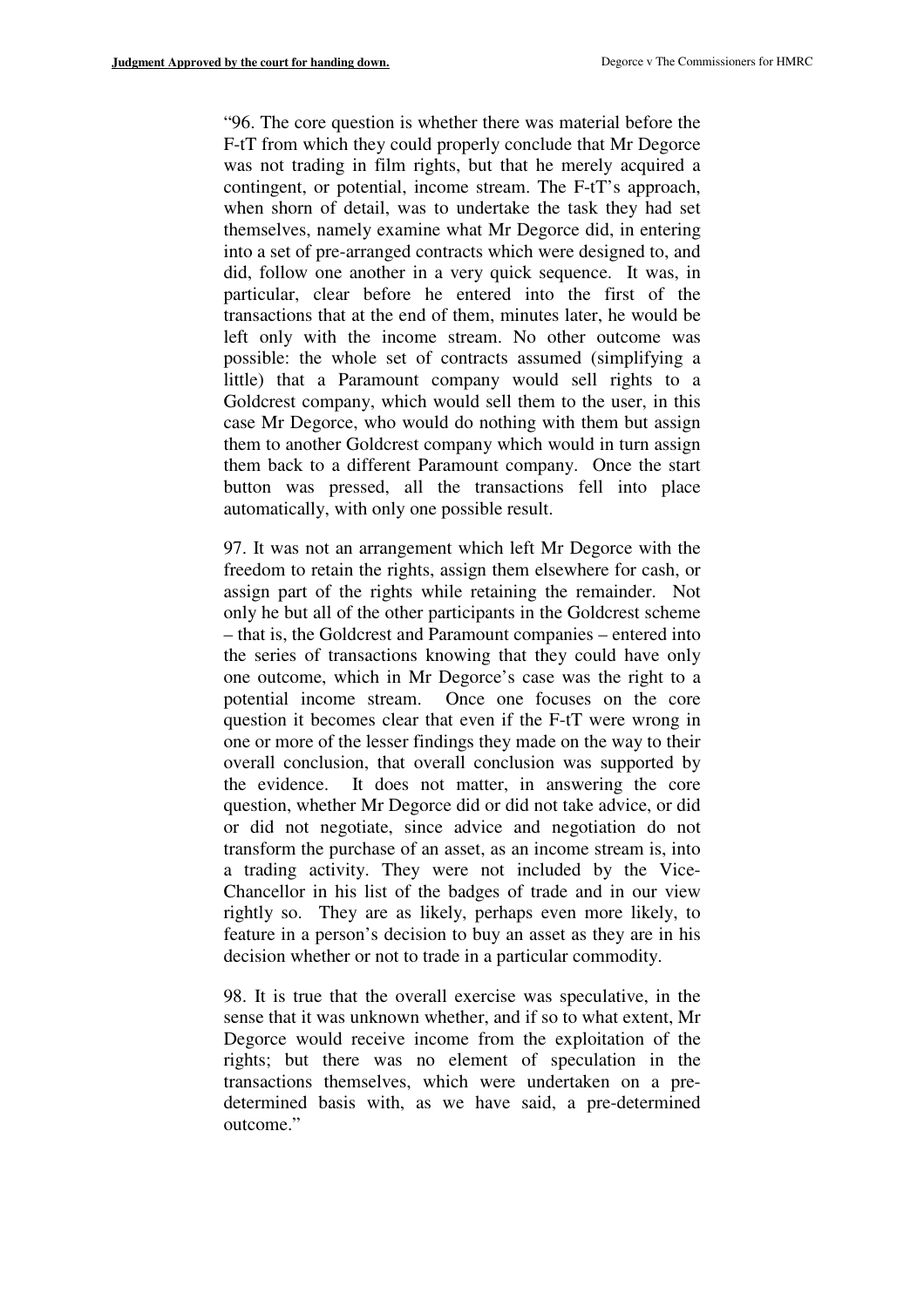- 78. The Upper Tribunal went on to reject Mr Maugham's argument that the facts of this case are materially indistinguishable from those of Ensign Tankers. There was a similarity, in that the agreements in each case were all entered into on the same day, and related to the exploitation of films, but in other respects there were material differences. In particular, Ensign Tankers "did not merely buy and immediately dispose of rights, but contributed to the financing of the production of the films, as one of the members of a partnership". The Upper Tribunal considered that, if a comparison was to be made with another case, the better comparison was with the Eclipse case "in which the taxpayers, investors in partnerships which acquired rights in films and then assigned them in exchange for an income stream, were found not to have been trading": see the UT Decision at [99].
- 79. The Upper Tribunal then referred to the observation of Lord Wilberforce in Ransom v Higgs that "everyone is supposed to know what "trade" means", and commented that although the badges of trade identified in the Marson case "are a useful aid, and in a border-line case may tip the balance", "as a general rule a trading transaction should be recognisable as such without close analysis of its detail": see the UT Decision at [100]. The Upper Tribunal added:

"It does not seem to us that the informed observer, standing back from the detail, would necessarily conclude that what Mr Degorce did amounted to a trading activity or, to align the proposition more closely to the question before us, that it could be said that the informed observer's conclusion that this was not trading could be regarded as perverse."

- 80. Accordingly, while accepting that some criticism of the detail of the FTT's decision was justified, the Upper Tribunal could see no sufficient basis for overturning their overall conclusion that this was not an adventure in the nature of trade: see [101].
- 81. In the remainder of their discussion of this issue, the Upper Tribunal addressed HMRC's alternative Lupton argument, observing at [104] that "although the distinction between motive and purpose is often stressed, it can be elusive". They considered that, on this issue too, the FTT had been entitled to conclude as it did. Accordingly, Mr Degorce's appeal on the trade issue was dismissed: see [107].

# **(3) Mr Degorce's submissions in this court**

82. I have already outlined the general nature of the case which Mr Degorce now wishes to advance, based on the undisputed error of approach which the Upper Tribunal diagnosed in paragraph [99] of the FTT Decision. The point is ultimately a short one, and Ms McCarthy was able to develop it with commendable brevity in both her written and her oral submissions. It is an important part of Mr Degorce's case that the question has to be addressed in the light of all the evidence which was before the FTT concerning his interest and participation in film-related activities both before and after April 2007. Although the FTT referred to parts of this evidence in the FTT Decision, his complaint is that they made no comprehensive findings of fact about it, and for the reasons given at [99] they wrongly considered themselves bound to deal with the composite transaction in April 2007 as a one-off transaction. Ms McCarthy relies on the observations of Lord Carnwath in Pendragon at [50] to support her argument that an error of approach by the FTT can constitute an error of law for the purposes of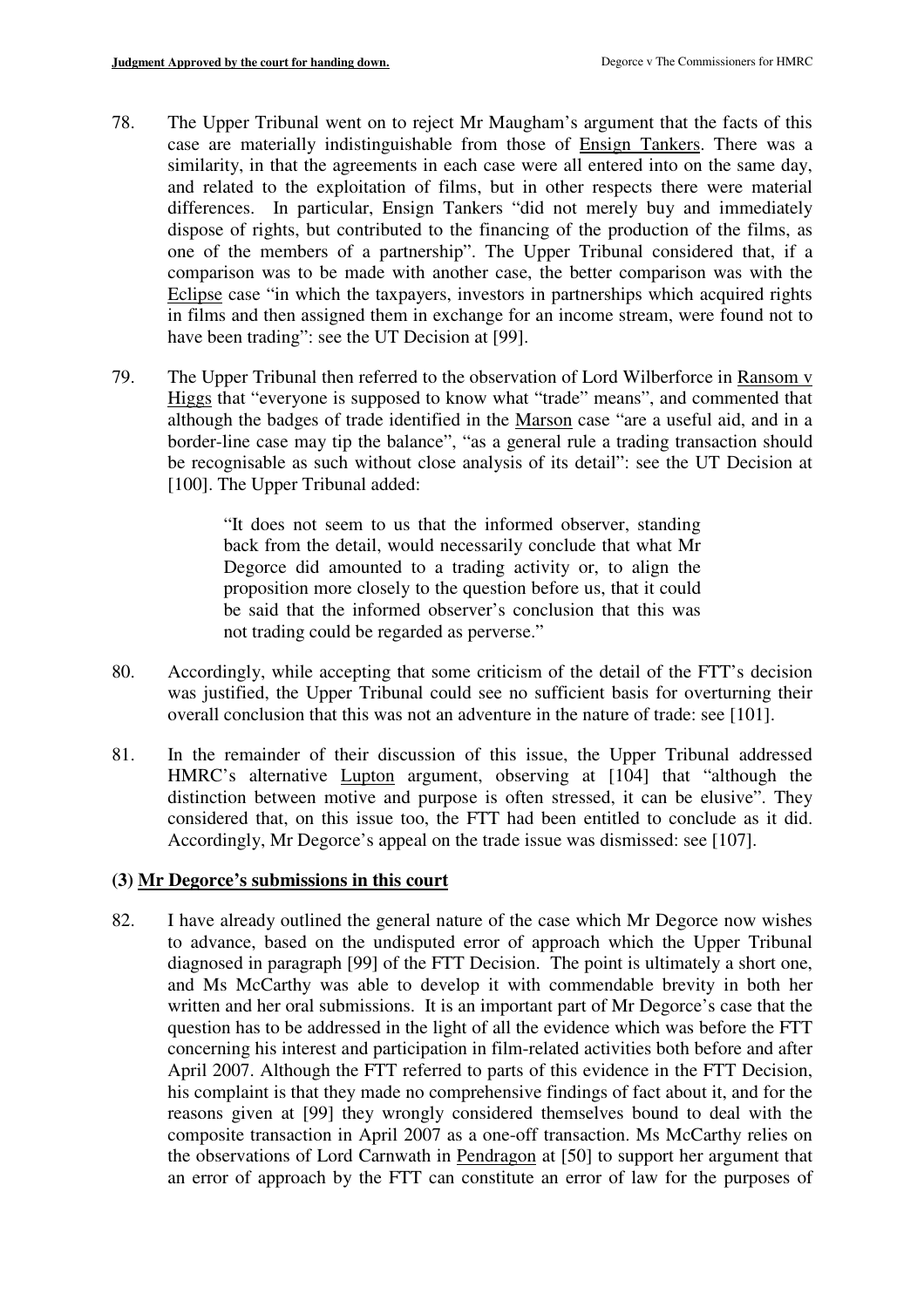section 11(1) of TCEA 2007, thereby enabling the Upper Tribunal to exercise the powers conferred on it by section 12. Having correctly identified the error of law in the FTT Decision, she submits that the Upper Tribunal itself erred in law in failing to set aside the FTT Decision, and that it mis-stated the test which needed to be satisfied before it could do so.

- 83. On this last point, Ms McCarthy submitted that although section 12(2) of TCEA 2007 appears to give the Upper Tribunal a discretion whether or not to set aside the decision of the FTT, once it has been found to involve the making of an error of law, the discretion must in practice be exercised by setting the decision aside unless the Upper Tribunal is satisfied that the FTT would necessarily have reached the same conclusion if it had directed itself correctly. Ms McCarthy supported this submission by reference to the established practice on appeals to the High Court from decisions of the General or Special Commissioners under section 56 of TMA 1970 (see, for example, Brady v Group Lotus Car Companies Plc [1987] STC 635 at 640h-j, per Dillon LJ) and to the similar approach adopted by this court in Revenue & Customs Commissioners v Grace [2009] EWCA Civ 1082, [2009] STC 2707, where the proceedings had begun as an appeal to the High Court from a decision of the Special Commissioner under section 56A of the 1970 Act: see the judgment of Lloyd LJ (with whom Dyson and Waller LJJ agreed) at [38]. Furthermore, submits Ms McCarthy, this approach would be in line with that consistently taken in judicial review proceedings, when a test of materiality is routinely applied in deciding whether to grant relief once an error of law has been established.
- 84. If that is the correct principle to apply, Ms McCarthy submits that the Upper Tribunal clearly erred in law when it said, at [95], that it was necessary for Mr Degorce to demonstrate that, if the FTT had approached this part of the evidence correctly, "their doing so would, or at least might, have affected the outcome". Not only does this passage mis-state the relevant test, which is whether the FTT's decision would necessarily have been the same, but it wrongly places the burden of proof on Mr Degorce, whereas it would have been for HMRC to show, if they could, that the result would necessarily have been the same despite the FTT's error of law.
- 85. A similar confusion may be found, says Ms McCarthy, in paragraph [100] of the UT Decision, where the Upper Tribunal expressed the view that an informed observer, standing back from the detail, would not necessarily conclude that what Mr Degorce did amounted to a trading activity, or at least that such a conclusion could not be regarded as perverse. This loses sight of the critical question, which is whether the FTT's decision would necessarily have been the same.
- 86. More generally, Ms McCarthy submits that it is impossible to discern from the FTT Decision how the FTT would have determined the trade issue if, as it should have done, the FTT had evaluated the totality of Mr Degorce's film-related activities throughout the years 2005 to 2009, instead of focusing on events which took place over a few days in early April 2007. In this connection, she placed particular emphasis on the evidence that during the tax years 2006/07 and 2007/08 Mr Degorce spent approximately £74.1 million on the acquisition of film rights, whereas his income in those years was approximately £45.2 million. I take these figures from a document which Mr Maugham prepared for the Upper Tribunal on 15 November 2014, headed "PD's activities before and after 2006-07". The purpose of this document was to summarise the evidence before the FTT about Mr Degorce's film-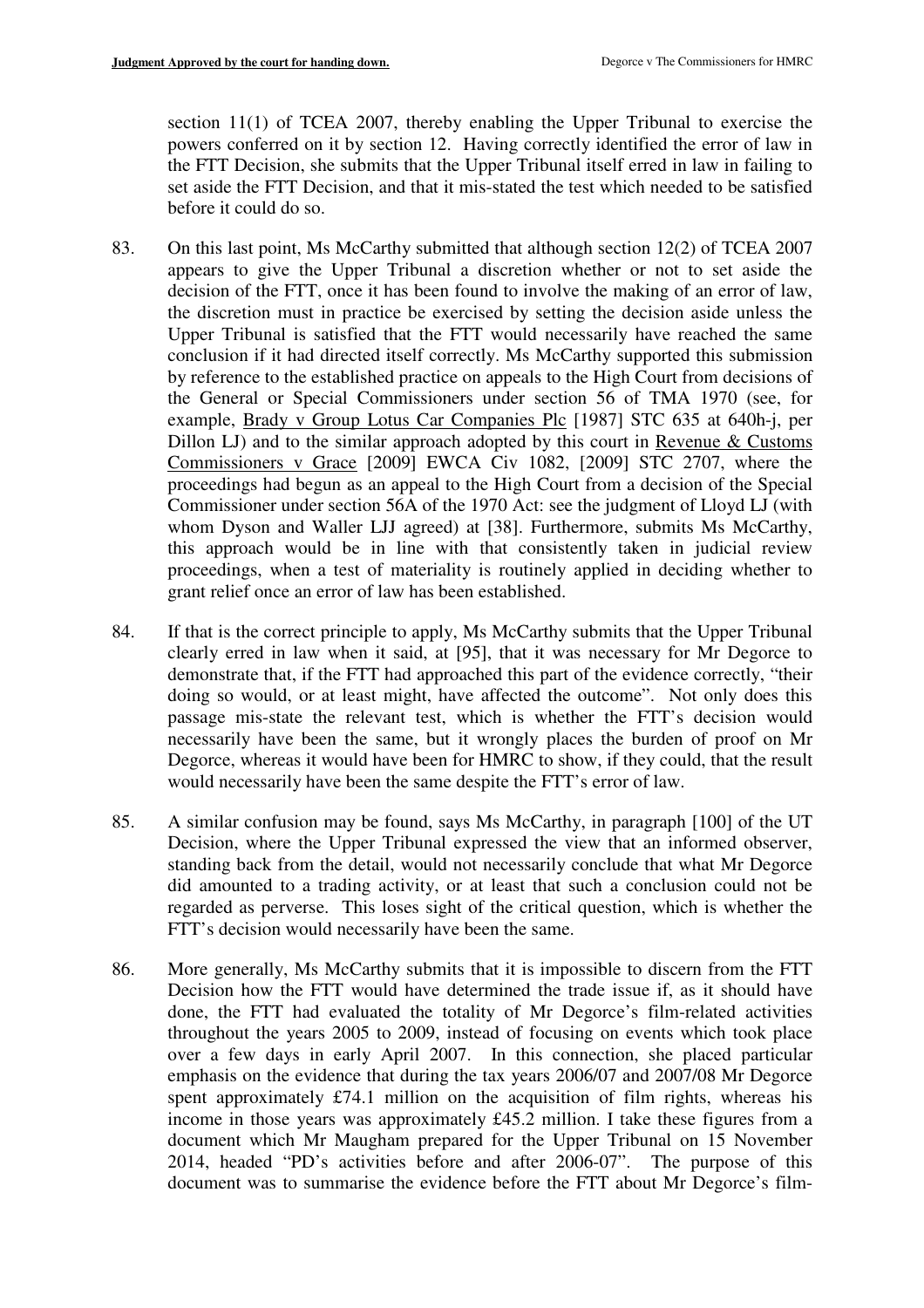related activities before and after the 2006/07 tax year. Since Mr Degorce's cash contribution was 22%, the amount of this expenditure which Mr Degorce paid out of his own pocket was approximately £16.3 million. On his own estimate in the witness box, the tax which would have been due from him on his earnings of about £45 million during the two years was around £18 million. If his only purpose was to shelter his income from tax, it would hardly have been a sensible proposition for him to spend £16.3 million in an attempt to avoid payment of tax of £18 million. In Mr Degorce's own words, he would have just "thrown £16.3 million down the toilet", which would have been irrational.

87. Ms McCarthy also took us to other evidence of Mr Degorce's close interest in the film trade, including minutes of numerous meetings between him and Mr Petzel discussing various opportunities that had nothing to do with Goldcrest, and a database set up Mr Petzel in which Mr Degorce invested a substantial amount of money. She further pointed out that, although Mr Degorce's transaction with Goldcrest in April 2007 was clearly put together in a rush before the end of the tax year, the subsequent transactions with Goldcrest which Mr Degorce undertook were in August 2007 and March 2008, and the rush to conclude the first transaction in April 2007 was not dictated by his personal tax position, because he could have sheltered his income for 2006/07 by carrying back loss relief from the following year. Furthermore, there was evidence that Mr Degorce employed an assistant simply to deal with his film-related activities. Her role was to act as an administrator, and also to translate film scripts for him into his native French. Later on, in 2009, there was evidence of his involvement in further film opportunities, not involving Goldcrest, which included the purchase of "library titles", that is to say rights to films that had been released in the past but still had commercial value.

## **(4) The submissions of HMRC**

88. On the true construction of section 12 of TCEA 2007, Mr Gibbon submitted that Parliament clearly intended to provide a new system for the determination of appeals within the new tribunal system, and it was wrong in principle to seek to curtail the discretion conferred on the Upper Tribunal whether or not to set aside the decision of the FTT, once an error of law has been found to exist, either by reference to the previous practice in relation to tax appeals under TMA 1970 or by reference to the principles adopted by the High Court on judicial review applications. He referred us to the decision of this court in J D (Congo) v Home Secretary [2012] EWCA Civ 327, [2012] 1 WLR 3273, where Sullivan LJ, delivering the judgment of the court, said at [34]:

> "Section 12(2) of the 2007 Act confers a broad discretion upon the UT if it decides that there is an error of law in the FTT's decision."

Mr Gibbon also reminded us that the Tax and Chancery Chamber of the Upper Tribunal is itself a specialist tribunal which has the same expertise as the FTT to consider and review the evidence, and to make appropriate findings of fact. Furthermore, the power expressly conferred on the Upper Tribunal to re-make the decision, if an error of law is established, has no parallel in the old tax appeal system.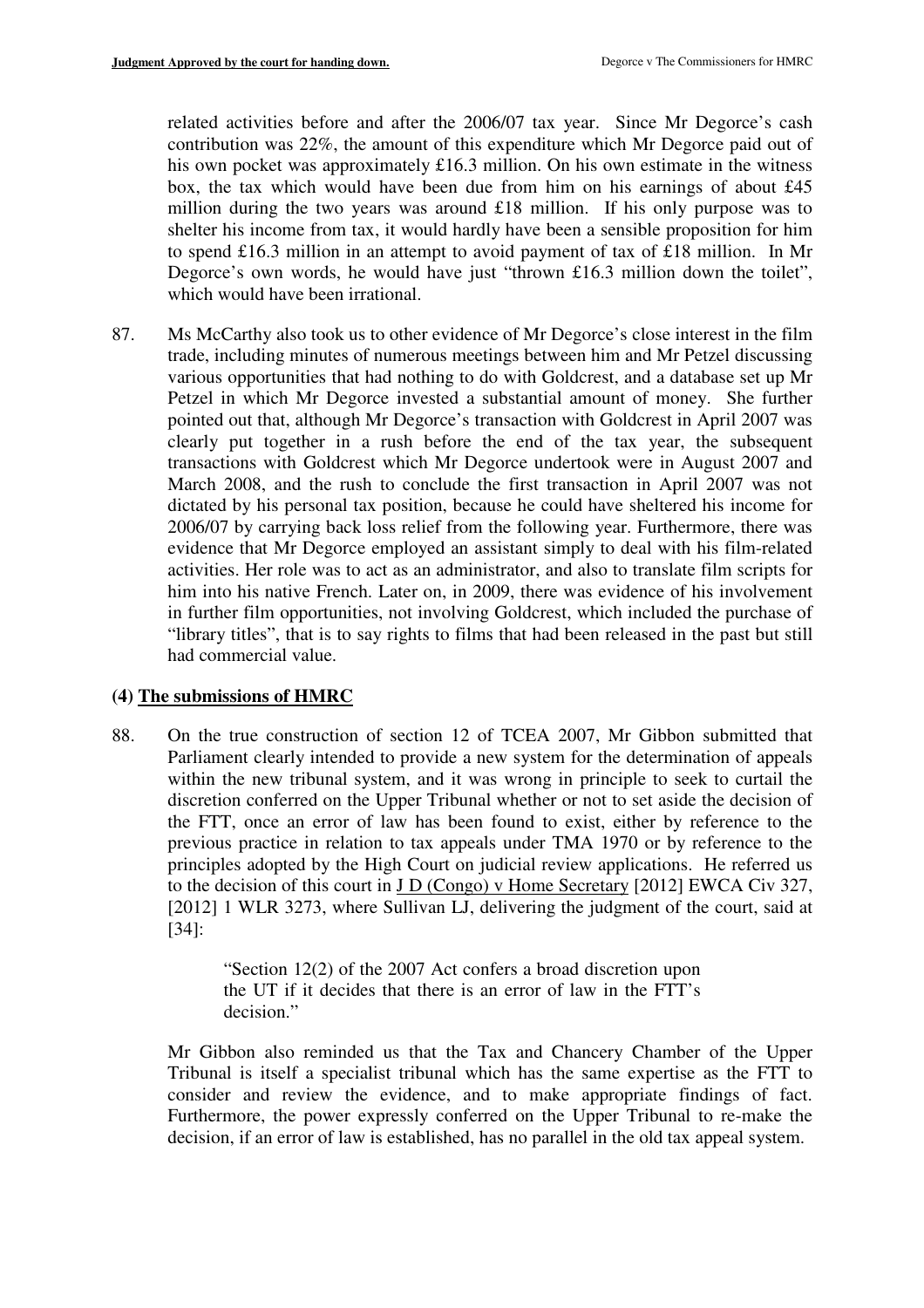- 89. Mr Gibbon also relied on the judgment of Lord Carnwath in Pendragon as providing recognition of the flexibility of response inherent in section 12(2), particularly at [48] and [50].
- 90. What the Upper Tribunal did in the present case, says Mr Gibbon, was in effect to test the validity of the FTT's overall conclusion by looking at the evidence of Mr Degorce's film-related activities in 2007/08. Apart from his discussions with Mr Petzel, his only significant activity in that tax year was to buy two more tranches of Goldcrest scheme films. But these two further sets of transactions were, in all essentials, identical to those which he had undertaken in April 2007. They were structured in the same way, with the same funding arrangements, and in each case they were prompted by a letter from HSBC offering the opportunity to Mr Degorce as a way of sheltering his projected income for the current tax year. Since the FTT had been satisfied that the 2007 transaction was not of a trading character, the fact that he repeated it twice in the following year could not advance his case.
- 91. Mr Gibbon emphasised, in this connection, that each transaction was presented to Mr Degorce as a package, and that the essential character of the package could not change merely because Mr Degorce bought it three times rather than once. Mr Gibbon referred us to passages in the oral evidence before the FTT where both Mr Degorce and Mr Petzel agreed that each transaction was pre-planned as a single package. He also showed us the passage in Mr Degorce's cross-examination where he was questioned about the further transactions which he entered into in July 2007 and March 2008, and Mr Degorce had no effective answer to the points put to him about the essential similarity between those transactions and the first one in April 2007. Although the later transactions were not at the very end of the tax year, the immediate purpose of the exercise was clearly to shelter Mr Degorce's projected income and to pre-empt any possible changes in the law which might render the scheme ineffective.
- 92. It was also significant, said Mr Gibbon, that, even taking into account the success of *Twilight*, Mr Degorce came nowhere near making an overall profit on his outlay over the two years. This was partly because, under cross-collaterisation arrangements, *Twilight* formed part of the security for the lending under all three sets of film rights in the March 2008 transaction, but was also a consequence of the prior call which Paramount had on the distribution revenues. Mr Degorce expressly accepted in crossexamination that he had never come close to recouping his overall expenditure of some £74 million. The position was less clear cut if the tax relief which Mr Degorce hoped to obtain was taken into account, but Mr Gibbon argued that in order to obtain loss relief it was necessary to show an accounting profit independently of the intended tax benefit. Otherwise, the calculation would become irretrievably circular.

## **(5) Discussion**

93. I begin by reminding myself of the role of this court on an appeal from the Upper Tribunal. The appeal lies only on a point of law: see section 13(1) of TCEA 2007. For Mr Degorce's appeal to succeed, it is therefore necessary for him to show that the Upper Tribunal made an error of law. It follows that the best approach to the task of this court will often be to look primarily at the merits of the Upper Tribunal's reasoning in its own terms, rather than by reference to the Upper Tribunal's evaluation of the decision of the FTT: see Pendragon at [51]. In performing this task, it is important to remember that the Upper Tribunal is itself a specialist tribunal,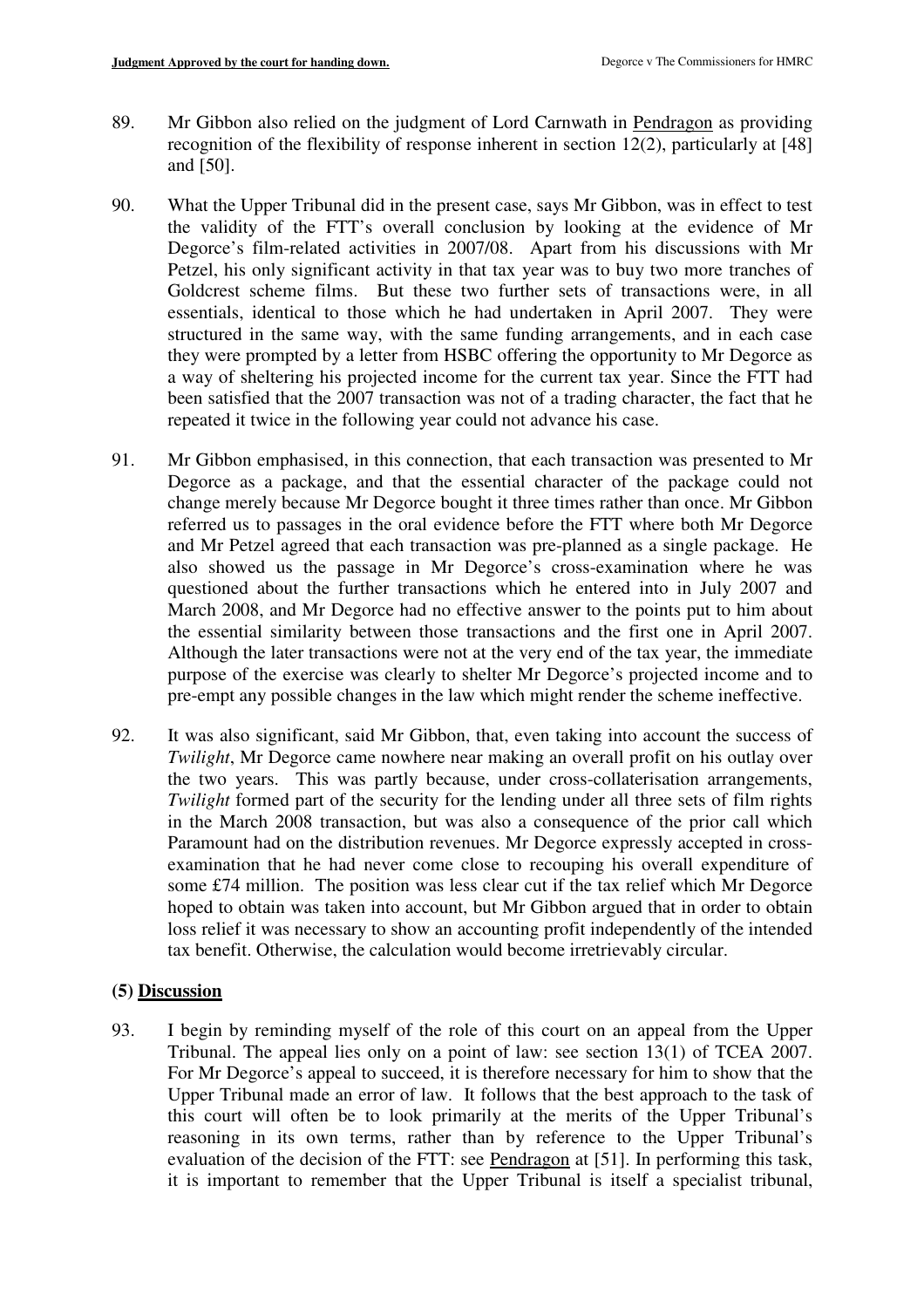composed in the present case of an experienced High Court judge and an equally experienced Tribunal judge. Furthermore, the case was investigated very thoroughly in both tribunals, with the assistance of expert counsel on both sides. The hearing before the FTT lasted for 7 days, and the hearing in the Upper Tribunal occupied 4 days, which Mr Gibbon told us was barely sufficient with the result that some issues had to be dealt with by written submissions. By contrast, the hearing in this court has been strictly confined to its time estimate of one and a half days. We have only been able to scratch the surface of several issues which were explored in depth below.

- 94. The appeal from the FTT to the Upper Tribunal was likewise confined to an appeal on any point of law arising from the FTT Decision: see section 11(1) of TCEA 2007. Section 12 then sets out the powers of the Upper Tribunal, in deciding an appeal under section 11, if it finds that the decision of the FTT "involved the making of an error on a point of law". The Upper Tribunal "may (but need not) set aside the decision" of the FTT, and if it does so, it must either remit the case to the FTT with directions for its reconsideration, or itself re-make the decision. If the Upper Tribunal decides to re-make the decision, it has the further powers set out in subsection (4), including power to "make such findings of fact as it consider appropriate".
- 95. I would accept the submission of Mr Gibbon that, if the Upper Tribunal finds an error of law to have been made, it then has a broad discretion whether or not to set aside the decision of the FTT. That is the clear import of the words "may (but need not) set aside", and in my view it would be wrong in principle to interpret the scope of this discretion by reference to the previous law on tax appeals under TMA 1970. TCEA 2007 set up a new tribunal structure, and the provisions of section 12 apply to all chambers of the Upper Tribunal, not merely to the Tax & Chancery Chamber. That said, however, I consider that a test of materiality will still have a crucial, and usually decisive, role to play in the decision of the Upper Tribunal whether or not to set aside the decision of the FTT, and likewise in the decision of this court if an error of law by the Upper Tribunal is established. At least in cases of the present type, I find it difficult to envisage circumstances in which the Upper Tribunal could properly leave the decision of the FTT to stand, once it is satisfied that the error of law might (not would) have made a difference to that decision. As a taxpayer, Mr Degorce is entitled to be taxed according to the law, and if an error of law is detected in the FTT's decision, which is material in the sense I have mentioned, justice will normally require nothing less than that the decision be set aside. Conversely, if an error of law is made, but the Upper Tribunal is satisfied that it was immaterial, there will be no injustice to Mr Degorce in allowing the decision of the FTT to stand. Similarly, if we were to take the view that the Upper Tribunal erred in law in the task which it had to perform, but that the errors could have made no difference to its decision to dismiss Mr Degorce's appeal, there would again be no injustice if his appeal to this court were in turn dismissed.
- 96. I now turn to consider the nature and significance of the admitted error of approach in paragraph [99] of the FTT Decision. On any view, the logic and wording of this paragraph are open to some criticism. To the extent that the FTT declined to take account of Mr Degorce's film-related activities before or after April 2007 because no findings about them had been made by any court or tribunal, or because they were subject to an enquiry by HMRC, the FTT was clearly in error, as the Upper Tribunal rightly recognised. On the other hand, an explicit part of their reasoning was that they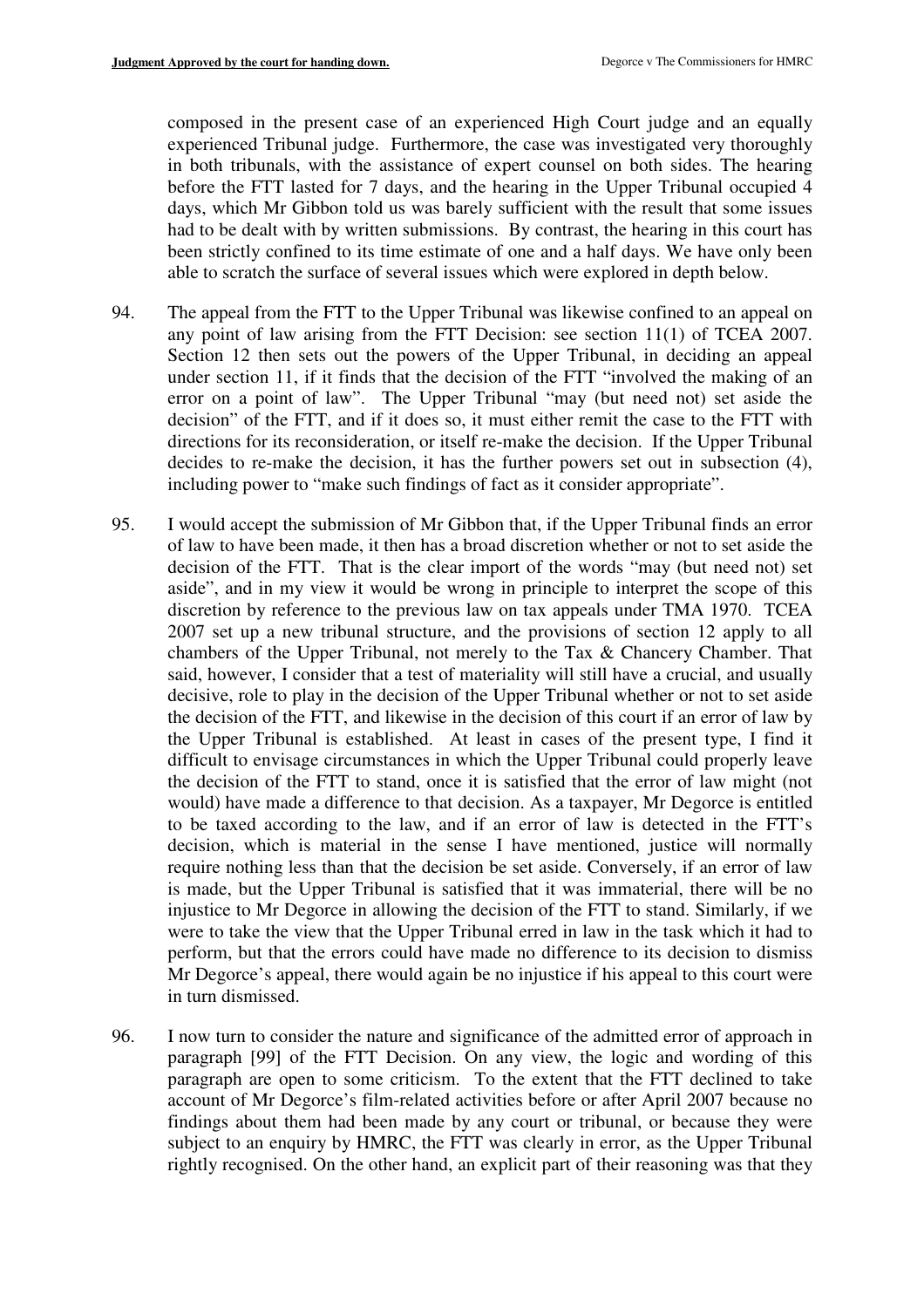lacked the detailed evidence to make reliable findings of fact about these earlier and later activities. The FTT said they "had no detailed evidence before [*them*] relating to Mr Degorce's activities either pre or post 2006-2007", and that it would be unsafe for them to accept his assertions "in the absence of any detailed examination of the evidence". This was in principle an assessment of the evidence before them which the FTT was entitled to make, and it would alone have provided an adequate reason for concluding that their primary focus should be on the April 2007 transaction. It was, moreover, the only transaction in issue before the FTT, and it was clearly selfcontained in the sense that all the steps in the scheme were taken within the space of a few days, and no future input or effort on the part of Mr Degorce was required. He was simply left with a very substantial allowable trading loss, if the scheme worked, and with the fairly remote prospect of future profit, whether or not the scheme worked. In this important sense, therefore, the FTT was in my view fully justified in finding that "there was no element of repetition" in the transaction.

- 97. That is not the same thing, of course, as finding that the April 2007 transaction had to be viewed and evaluated in isolation, without regard to any previous or later activities which might place it in context and throw light on its character. If this is what the FTT meant by saying that they had to deal with the transaction as a one-off transaction, they were in error. But the impact of any such error was in my judgment very limited. In the first place, they were clearly right to find no assistance in Mr Degorce's previous involvement in the two Ingenious film schemes, if only because they concerned alleged trades carried on by the LLPs, and not any trade carried on by Mr Degorce personally. As Mr Gibbon rightly stressed, Mr Degorce's case in the present proceedings has always been that he began his sole trading activity on 2 April 2007. Further, if regard is had to his subsequent activities, the most salient point was that in the course of the following tax year he entered into two further Goldcrest film scheme packages which in all material respects were the same as the April 2007 package, apart from the films involved. Mere repetition of that nature is most unlikely to throw any useful light on the question whether the first such transaction had a trading character.
- 98. Nor can it be said that the FTT closed their minds to the wider context in which Mr Degorce's film-related activities took place. It is important to remember that paragraph 99 was concerned only with one of the badges of trade. The FTT went on to examine what Mr Degorce actually did, and their "Time Line" included extensive references to his communications with Mr Petzel between February and April 2007. The FTT referred expressly to the advice which he took from Mr Petzel, Howard Kennedy and HSBC Private Bank, as well as to his employment of an assistant. They also referred to Mr Degorce's evidence about other films which he had rejected, and they reviewed Mr Petzel's oral evidence at some length. The difficulty for Mr Degorce is that the FTT were distinctly unimpressed by the quality and relevance of the advice which Mr Degorce received, and about his real understanding of the detail of the scheme. In particular, they found that Howard Kennedy had not been independently chosen by Mr Degorce to advise him, and the main advice he received from them related only to the loan documentation; while the exercise carried out for him by Mr Petzel "in reality provided little assistance to Mr Degorce beyond that already obtained from Goldcrest and HSBC". No challenge can be made to these findings, which it was clearly open to the FTT to make after hearing several days of evidence and submissions. Similarly, the FTT was entitled to take the view, as I have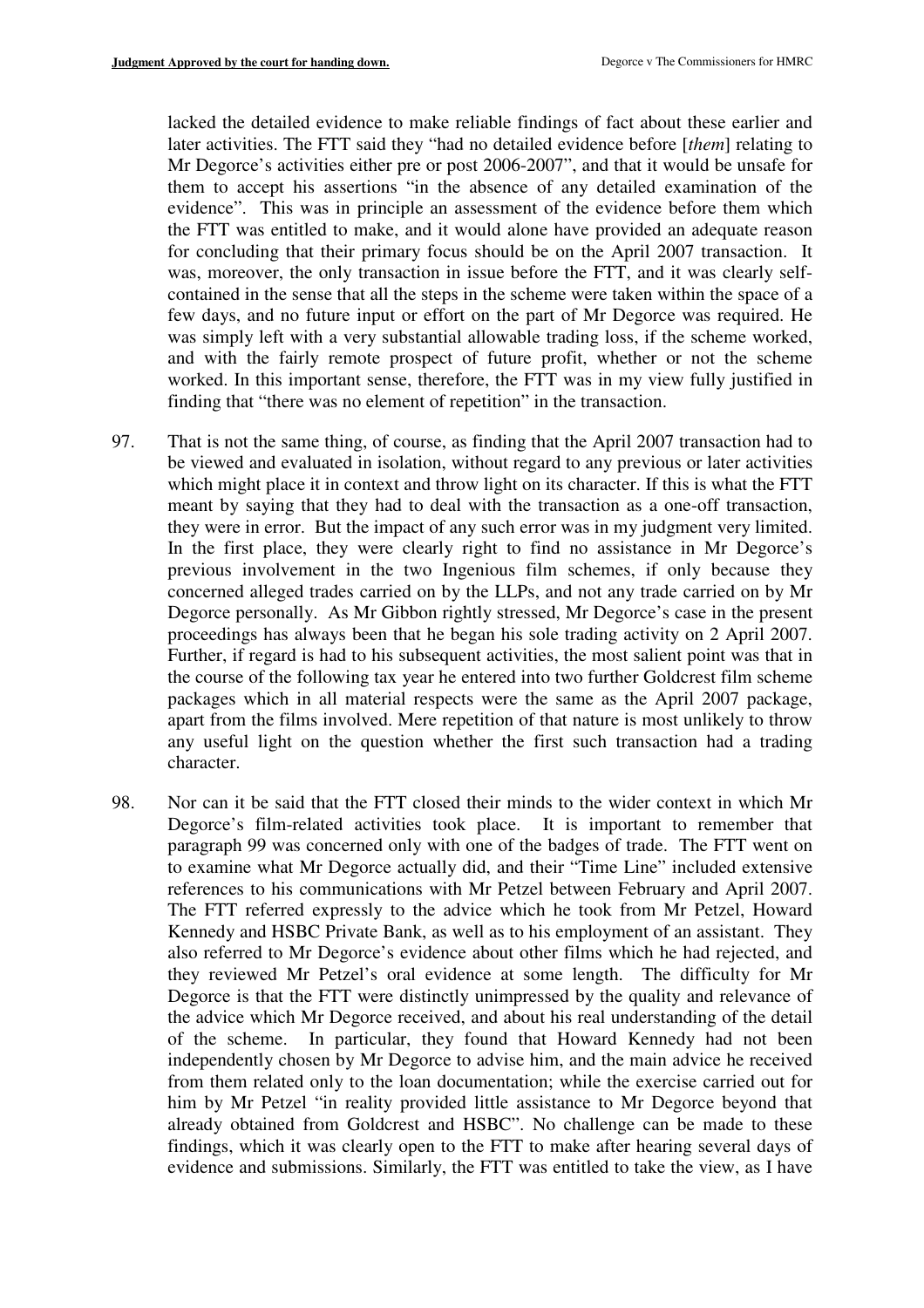said, that it had insufficient material to make reliable findings of fact about Mr Degorce's film-related activities in earlier or later years. The wider picture therefore gave them little help in evaluating the true character of Mr Degorce's activities in April 2007.

- 99. Nor is Mr Degorce's case much advanced, in my judgment, by the argument upon which Ms McCarthy placed such emphasis, namely the fact that his expenditure on the acquisition of film rights in the tax years 2006/07 and 2007/08 exceeded his taxable income in those years by approximately £29 million: see [86] above. On the assumption that Mr Degorce was carrying on a trade, his surplus trading losses were available to be carried forward and set against subsequent profits of the trade pursuant to section 385 of ICTA 1988. He may well have thought it prudent to lock in surplus losses of this magnitude, at a time when the possibility of legislative intervention to counter film schemes of the present type clearly could not be ignored. But all this shows is that Mr Degorce and his advisers probably thought he had a strong argument that his film-related activities constituted trading, and that he intended to continue those activities in the future. Subjective considerations of this kind cannot assist in determining the proper characterisation of the activities which he actually undertook in April 2007. I see no reason to doubt that the FTT had well in mind Mr Degorce's evidence about his expenditure on the two further Goldcrest schemes in 2007/08, but they were under no obligation to make findings of fact about it unless they considered it material to their conclusion.
- 100. For all these reasons, it seems to me that the FTT's error of approach in [99] was of very limited significance. I do not think there is any realistic possibility that they would have reached a different overall conclusion, had they directed themselves correctly that the existence of any enquiries by HMRC into Mr Degorce's film-related activities before or after April 2007, and the absence of any findings by any court or tribunal in relation to those activities, were irrelevant. In short, I would say that the error was immaterial.
- 101. If necessary, I would also reach the same conclusion in relation to what I consider to be the FTT's erroneous emphasis on the lack of any intention by Mr Degorce (as they found) to sell the income stream at some future date: see [57] and [58] above. This was, at best, a matter of peripheral relevance, and like the error in paragraph [99] of the FTT Decision it went only to whether the first so-called badge of trade was established. It formed only a tiny part of the overall picture which the FTT had to evaluate, and as this court said in Eclipse at [114], the cases by reference to which the list of badges was compiled "are not sufficiently analogous to the facts of the present case to make the list of value in these proceedings". That comment was made in relation to the different film scheme under consideration in Eclipse, but there is a sufficient generic similarity between the Eclipse and Goldcrest schemes, in my view, for the same point to hold good in the present case.
- 102. The primary question which I need to consider, however, is not whether I would myself have regarded the FTT's error of approach as immaterial, but rather whether the Upper Tribunal was entitled to take that view. In considering that question, I must, and do, give considerable weight to its expertise as a specialist tribunal. Furthermore, I can only depart from its view if satisfied that the Upper Tribunal itself erred in law. Leaving aside for the moment the specific errors of law of which Mr Degorce complains, I can find no error in the analysis and reasoning of the Upper Tribunal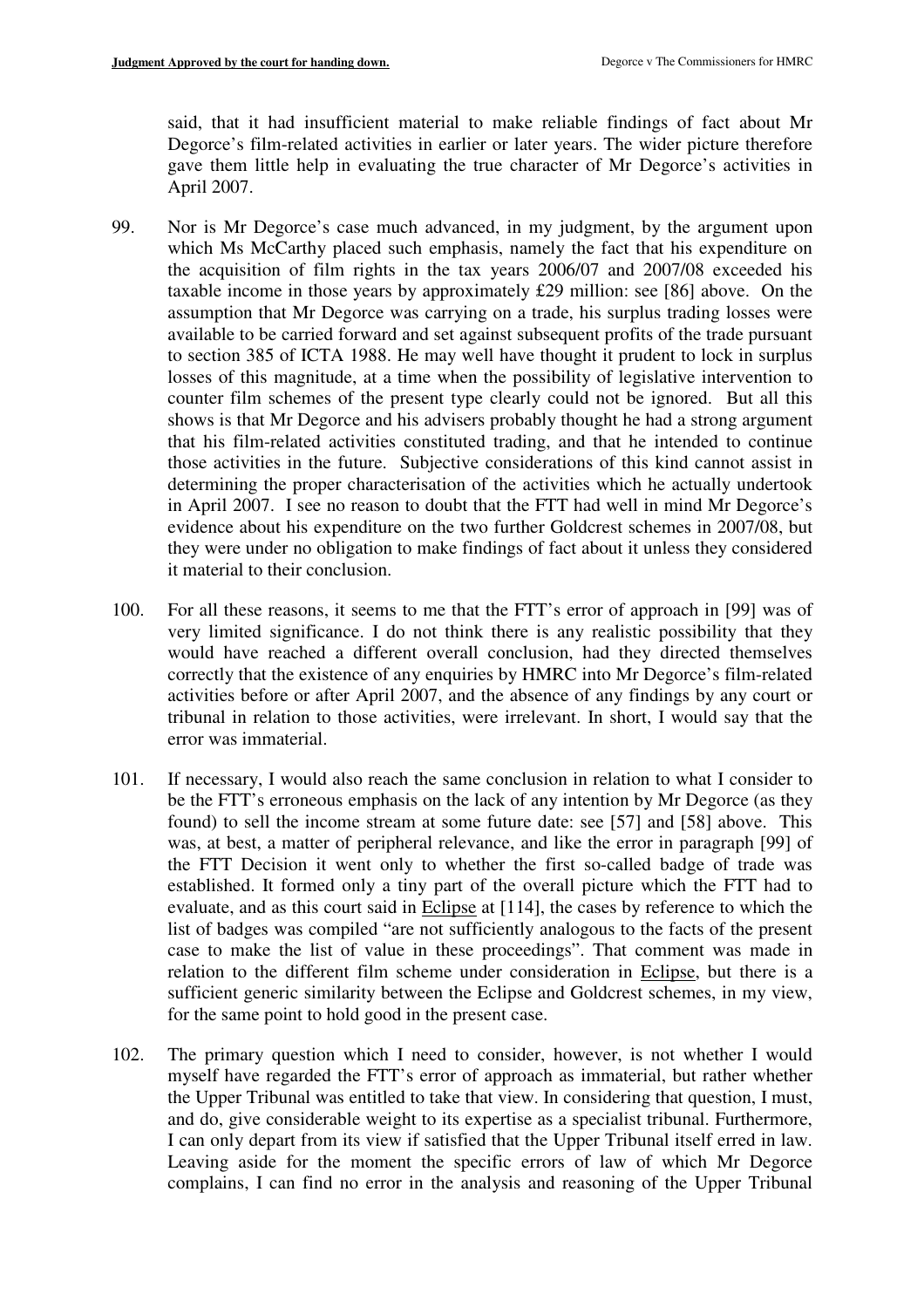which led it to conclude that Mr Degorce was not trading in film rights, but merely acquired a contingent, or potential, income stream. In particular, I can see no error of law in the Upper Tribunal's identification of the "core question" at [96] of the UT Decision, and the subsequent discussion of it at [97] to [101]. Unless, therefore, the Upper Tribunal itself made some other material error of law, I would uphold its conclusion on the trade issue.

103. In support of her argument that the Upper Tribunal itself made specific errors of law, Ms McCarthy concentrates in particular on paragraph [95] of the UT Decision, and the sentence which says:

> "Mr Maugham must in addition demonstrate that, had the F-tT approached this part of the evidence correctly, their doing so would, or at least might, have affected the outcome."

Ms McCarthy argues that this sentence both mis-states the relevant test, and reverses the burden of proof: see [84] above. There is some force in these criticisms, particularly if the sentence is read in isolation. However, I consider that the words "or at least might" show a sufficient recognition by the Upper Tribunal that the relevant test is one of materiality, i.e. whether the FTT's error of approach might, or could, have affected the outcome. As to the burden of proof, although this was technically a misdirection, I cannot find any indication that in practice it influenced the Upper Tribunal's discussion of the issue or the conclusion which it reached.

104. I would make similar comments about the other passage upon which Ms McCarthy concentrated her attack, where the Upper Tribunal said at [100]:

> "It does not seem to us that the informed observer, standing back from the detail, would necessarily conclude that what Mr Degorce did amounted to a trading activity or, to align the proposition more closely to the question before us, that it could be said that the informed observer's conclusion that this was not trading could be regarded as perverse."

I read these observations as comments of a fairly general nature, intended to reinforce the Upper Tribunal's point that a trading transaction should in general be recognisable as such without close analysis of its detail. I do not read the passage as a self-direction about the role of the Upper Tribunal on the appeal to it from the FTT, but rather as a reflection of the familiar Edwards v Bairstow test which would apply where a finding of fact that Mr Degorce was not trading was sought to be challenged on appeal as erroneous in point of law.

105. For these reasons, I consider that the alleged specific errors of law in the UT Decision identified by Ms McCarthy are more apparent than real, and they do not vitiate the Upper Tribunal's conclusion that the FTT was entitled to reach the conclusion which it did on the trade issue. It follows, in my judgment, that the Upper Tribunal made no material error of law in its treatment of the appeal to it on the trade issue, with the consequence that there is no basis upon which this court could interfere with its conclusion.